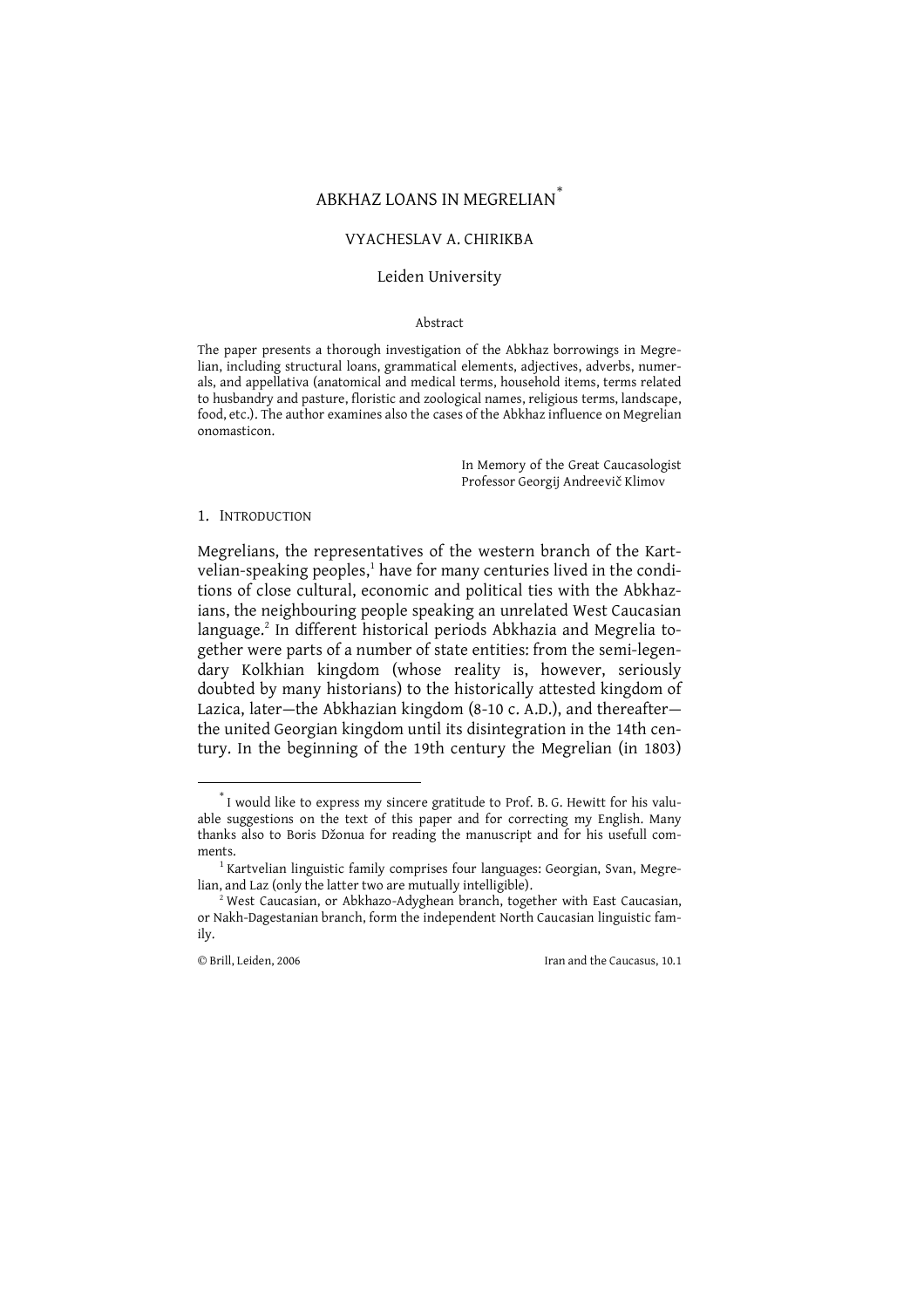and Abkhazian (in 1810) principalities became parts of the Russian empire, and in the Soviet period both Abkhazia (from 1931—as an Autonomous republic) and Megrelia were parts of the Georgian SSR.<br>There was a tradition of dynastic marriages between the representatives of the princely hous

tween the Abkhaz ruling princes Chachbas (called in Georgian Shervashidze) and Megrelian Dadianis. The south-Abkhazian aristocrats often knew the Megrelian language and, conversely, some Megrelian nobles knew Abkhaz. Reflecting the situation typical for the beginning of the 19th century, E. Spencer (1838: 308) wrote: "It appears that the peasants of Mingrelia do not speak the Circassian dialect [by which Abx was meant—VCh], which is only used by the princes and nobles, who claim a common origin with the untameable spirits of Circassia...".

Circassia... .<br>The linguistic contact was especially intensive in the zone of the<br>immediate Abx-Megr marchland, in the Samurzaqan province of<br>southern Abkhazia (the modern Gal region) and the adjacent areas of<br>Megrelia. Th  $\frac{1}{2}$  edge was more widespread among the men and especially among the local aristocracy. According to A. Cagareli (1880: ix), "Abkhaz in all Samurzaqan was until recently the language of the highest society, of princes and nobles; they boasted of their knowledge of it". The dynamics of the i

various historical epochs was not equal. In general, it is correct to say, that the intensity of the Abx linguistic influence on Megr, which peak probably coincided with the time of the existence of the Abkhazian kingdom, was gradually weakening towards our time, though in the Megr-Abx contact zone Abx still preserved its positions until the first quarter of the 20th century. The strongest Megr influence on Abx was probably in the middle of the 19th-the first quarter of the 20th centuries, which was explained by the fact that the majority of the Abx lands became empty due to the mass forced<br>emigration of tens of thousands of Abkhazians unwilling to live under Russian rule. This in turn stimulated the active process of migration to Abkhazia of a considerable number of Megrelians, which continued, with different intensity, until very recently. This led to a considerable intensification of the Megr-Abx contacts, which was reflected, in particul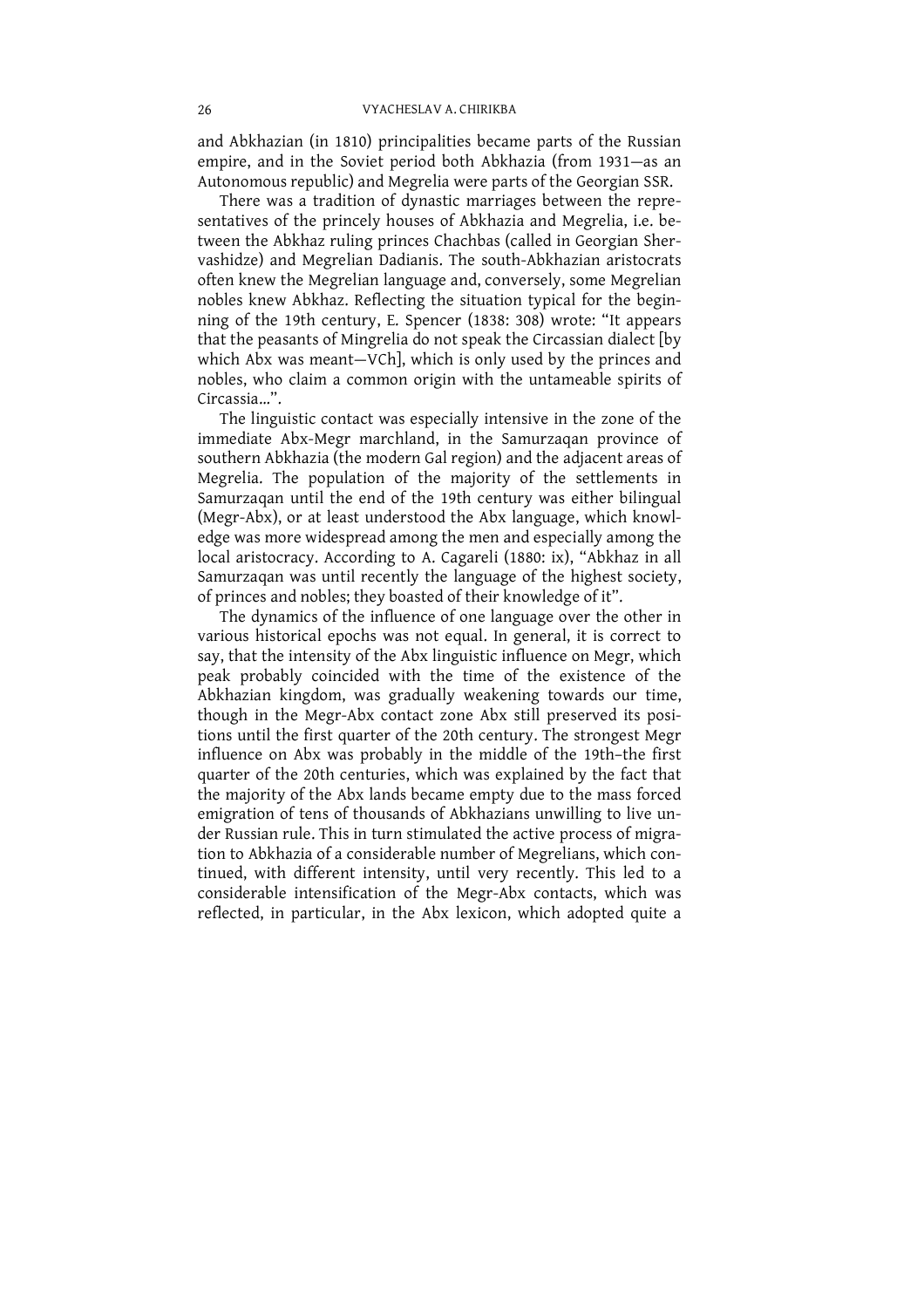number of Megr words, including many Georgian words acquired via the Megr intermediary.

Although of all North Caucasian languages Abx is the second, after Bats, in the number of Kartvelian loans, only a small part of it, some 30 lexemes, is found in the Tapanta dialect of the closely related Abaza (whose ancestors migrated from Abkhazia to the Northern Caucasus in late Middle Ages) and is thus reconstructable for the CAbx period (cf. Chirikba 1996: 101-102). Such a modest number of Kartv words in CAbx indicates a relatively weak intensity of direct Abx-Kartv contacts in the CAbx period (i.e. approximately up to the 14th century). Besides, the traces of such contacts are found exclusively in the lexicon, not involving morphology or syntax.

The lexical influence of the Karty languages involved first of all the coastal areas of Abkhazia and, to a considerably less degree, its mountainous parts. The relative share of Karty loans is increasing in the direction from west to east, reaching a maximum in the borderline of Abx-Megr contact zones with infrequent Abx-Megr and, more rarely, Megr-Abx bilingualism, and decreases roughly by half in the Bzyp dialect, reaching here not much more than one hundred lexemes.

It is necessary to note that, beside a small part of the Karty loans, which goes back directly to a Geo source, the major part of the Kartv lexicon, which entered Abx orally, including the majority of Geo loans, has Megr as its source or intermediary (the traces of the contact of Abx with Svan, despite the earlier views on the mixed Abx-Circ-Kartv character of Svan, on the contrary, are not obviously visible; though cf. Topuria 1967: 69-70 and Hewitt 1992: 245-246). A different situation appeared in the Soviet period, after the incorporation of Abkhazia into Georgia in 1931, when literary Abx acquired a certain number of Geo learned words.

The question of the Megr linguistic influence on Abx has been studied rather satisfactorily thanks to the works by Čaraya 1912, Genko 1928, Schmidt 1950, Bgažba 1964 (BD), Cik'oliya 1969, Lucassen 1980, Šagirov 1989, Džonua 2002, etc. At the same time the problem of the Abx influence on Megr has until recently not been sufficiently studied. This does not mean, of course, that this topic was never investigated by scholars. A number of Abx lexical loans in Megr were noted in the grammar and dictionary of Megr by I. Kipšidze. A. Cagareli (1880: viii-ix) depicted an interesting, from the historical point of view, picture of the linguistic situation characteristic for the Abx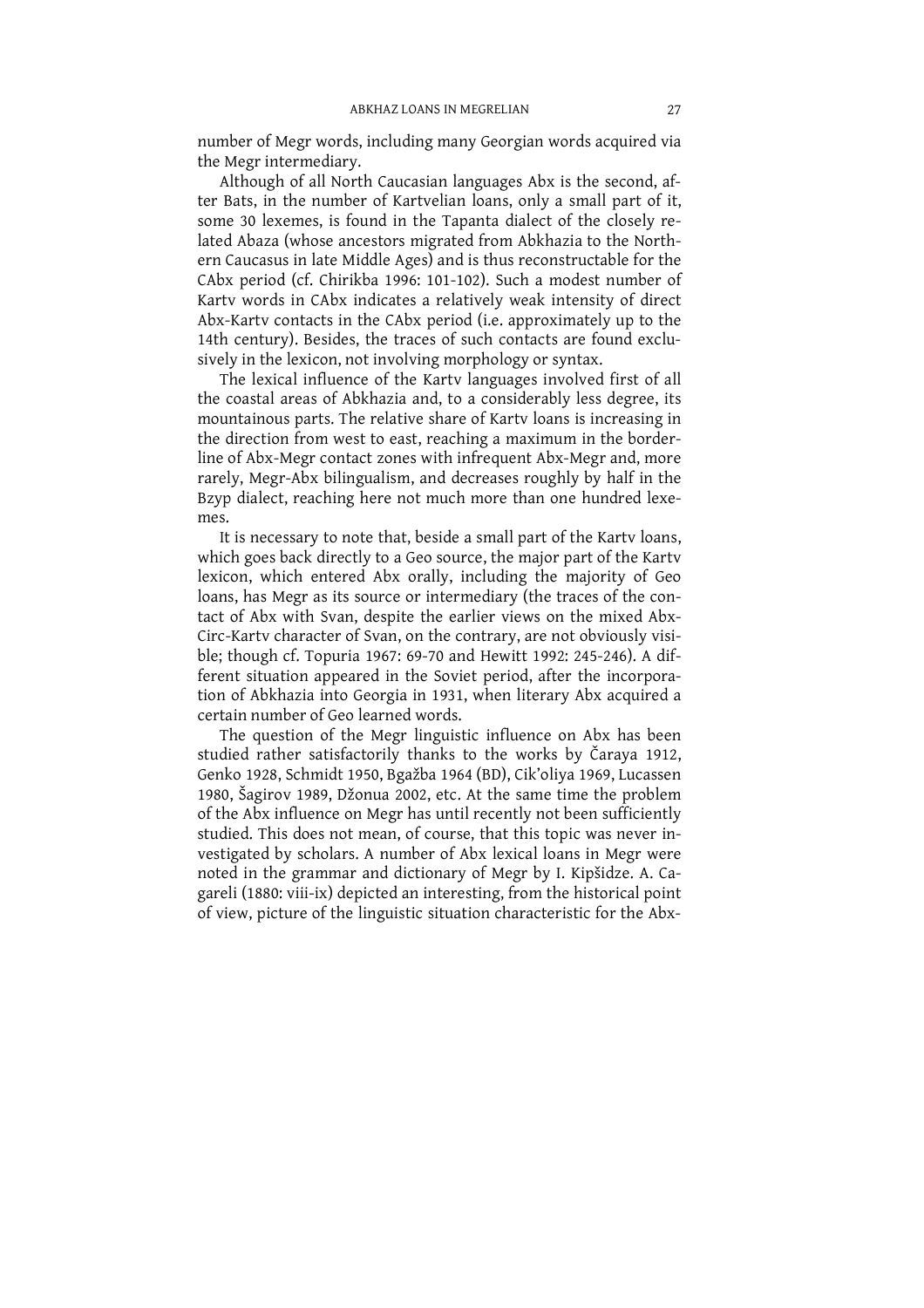Megr marchland of the second half of the 19th century. A number of observations were made by N. Marr (1938; cf. also Marr's notes in Čaraya 1912). Later some aspects of this theme were discussed in the works by Čikobava (1942), Rogava (1942), Gudava (1947), Lomtatidze<br>(1956), Cik'oliya (1977), Klimov (1971), Dzidzariya (1987; 1988; 1989; 2000), Hewitt (1992; 1992a), Gubliya (2002), and some other authors.<br>In this paper I discuss the phonetic peculiarities of Abx loans in

Megr, as well as the etymology of these loans. I touch upon the problem of the possible influence of Abx on Megr morphology and syntax only briefly, as these interesting themes deserve a separate discussion. The major part of the lexical material analysed below has already been discussed in the literature, another part was revealed by me. The main sources on Megr were the above-mentioned dictionary by I. Kipšidze (Kipš), the large new three-volume Megr-Geo dictionary by O. Kadžaia (OK I, II, III), works by A. Cagareli, P. Čaraya, and others, as well as lexical material additionally collected by me during the field-work. The Megr lexemes, wherever it was possible, were checked with speakers of both Megr dialects (i.e. Senaki and Zugdidi-Samurzaqan).

The Abx loans form a special layer in the Megr vocabulary and<br>can be divided into several thematic groups. The biggest group is<br>represented by agricultural terms, words belonging to animal hus-<br>bandry and dairy products. T terms, body parts, natural objects, personal characteristics, sea-far-<br>ing terms, etc. I regard as Abx loans also words, which in Abx itself are borrowed from other languages, as, e.g., Megr bžak'e 'beard', dagva 'deaf', uro 'wooden hammer' (in Abx from Circ), naxut// naxuto// naxwta 'bridle' (eventually from Turkic, but in Abx probably from Circ), činori 'hired shepherd' (eventually from Iranian languages).<br>The material analysed here was discussed with the late Professor

Georgij Klimov in Moscow, during my work there at the Caucasian languages Department of the Institute of Linguistics of the Academy of Sciences of USSR, and some years later, during the Seventh Caucasian Colloquium, Marburg (in 1994). All his remarks and criticisms were taken into consideration in the final version of this paper. I de-<br>vote this paper to Georgij Andreevič, a great scholar beside whom I<br>was happy to work and communication with whom contributed much to my development as a specialist in Caucasian linguistics.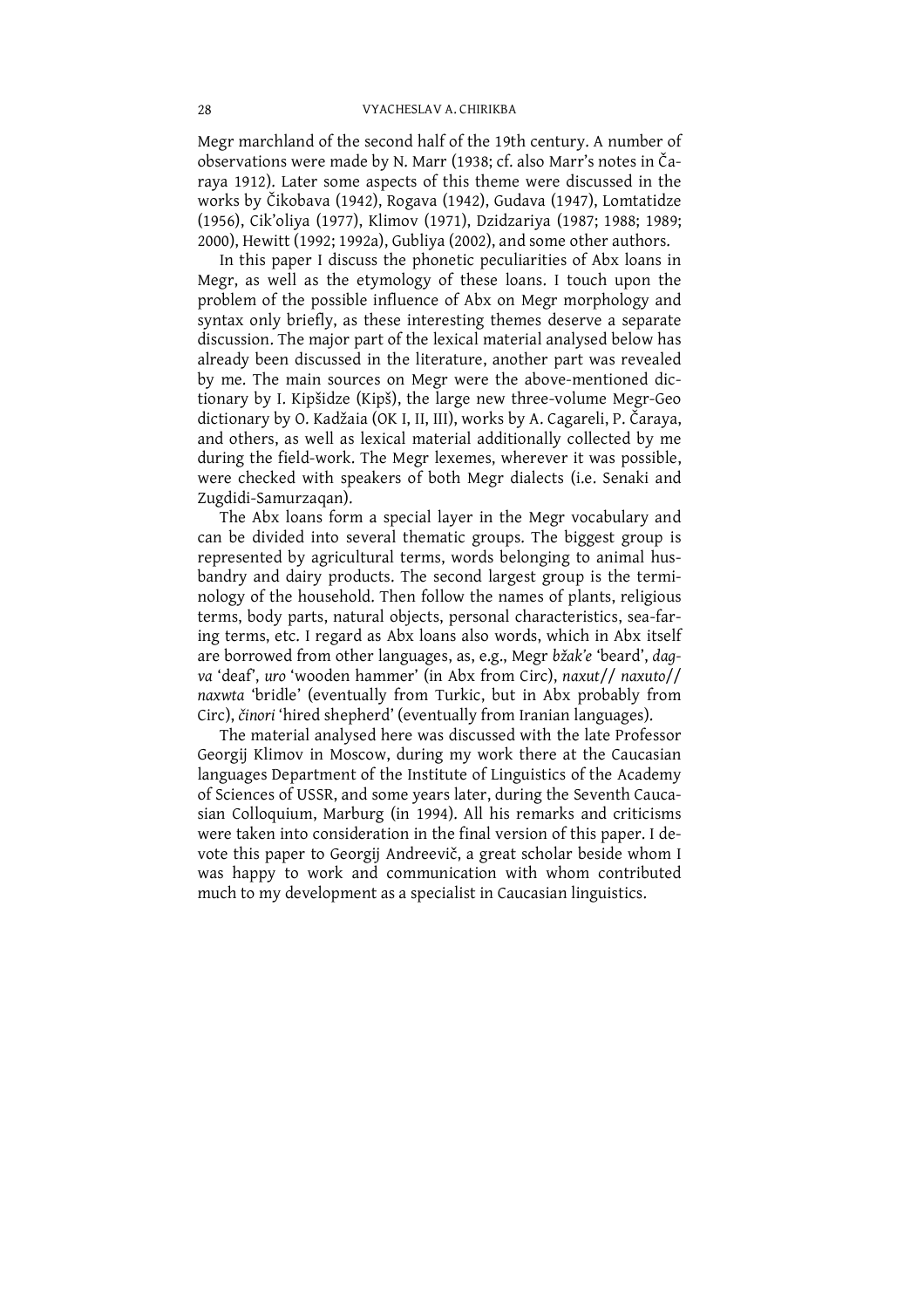#### 2. AREAL TRAITS IN PHONETICS

The phonemic inventories of Abx and Megr represent a striking contrast both from the point of view of the vocalism and the consonantism. One can name but a few traits, common to the phonological systems of both languages, the main of which is the three-fold consonant opposition "voiced-voiceless-glottalised" and a relative simplicity of the resonant system. But these features are typical of the majority of the indigenous Caucasian languages. The main difference in the consonant system is that the majority of Abx consonants have a timbre correlation of palatalisation and labialisation, which are lacking in Megr and other Kartv languages. On the other hand, the Abx vocalic system has only two phonemes differing by the degree of openness ( $a \sim a$ ), whereas Megr has five vocalic phonemes (some authors regard schwa as the sixth Megr vowel, -cf. Imnadze 1971: 6).

Despite the considerable differences in the phonemic inventories, there is an observable mutual phonetic accommodation between the contacting Megr and Abx isolects, which manifests itself in the adaptation of the articulatory features originally possessed by only one of the contacting languages. Thus, the Abž dialect of Abx, neighbouring with Megr, simplified some of the older contrasts, such as the difference between the middle and front simple sibilants, which merged in the simple series ( $z \varepsilon > z s$ ,  $dz \varepsilon \varepsilon' > z c'$ ). Cf. also the elimination of the pharyngealised uvular fricatives, which merged with simple uvulars ( $x x^{\circ} > x x^{\circ}$ ). All these phonemes are still preserved in the Bz dialect. In the Abx speech, bordering Megr, a specific Megr accent is heard in the phrasal intonation, in the general melodic of the speech and in the softened pronunciation of the lateral resonant *l*. The Megr influence is also manifested in the considerable number of lexical loans and in the Abx-Megr bilingualism in some areas of Southern Ahkhazia

On the other hand, there is an obvious Abx influence on the pronunciation of the Megr sounds, which is stronger in the zones of immediate contact. This is especially typical for the Samurz speech of Megr (which is not surprising, given the ethnically mixed Abx-Megr origin of the majority of its speakers), somewhat less in the Zugd speech and even less so in the Sen dialect, more remote from Abkhazia and undergoing the influence of the West-Geo dialects. These peculiarities of the Megr speech were noted already by P. Čaraya (: 2), who observed that "in Samurzagan everybody speaks the Megrelian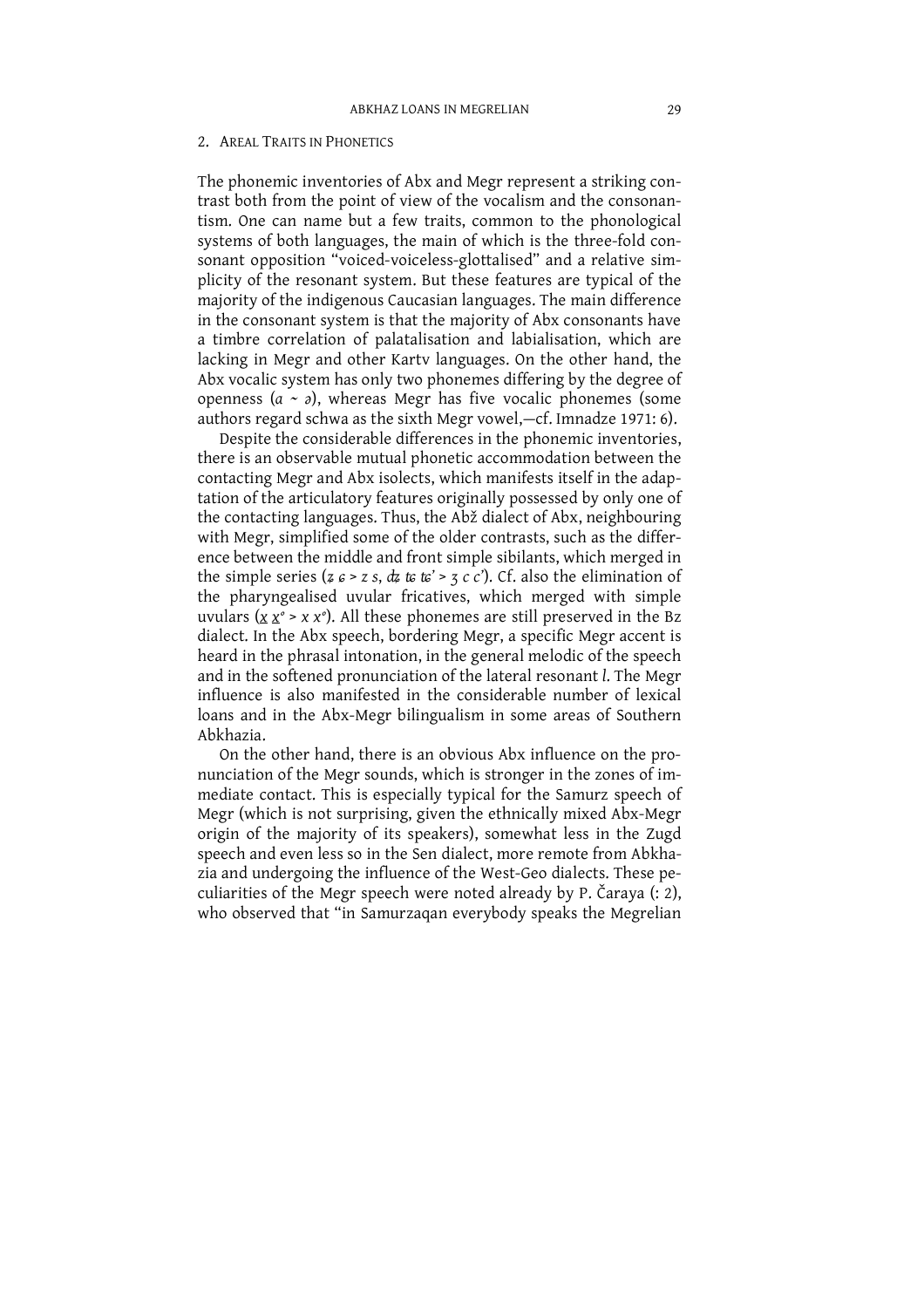dialect from the phonetic point of view very close to Abkhaz". According to Čaraya (: 59), "the Svan language and the Samurzaqan dialect of Megrelian represent an intermediary stage between the Georgian sound system and the Abkhaz one. Both Svan and Megrelian have a sound a, which plays a great role in the Abkhaz phonetics, ... the sound l in the Megrelian is pronounced very softly, more softly than in Georgian; but in Samurzaqan it is pronounced very hard, just in the same way as in Abkhaz" (cf. also Cagareli 1880: 9, 18; Kipš: 012-013). It is probable that Megr developed the sound schwa, which, as I noted above, some authors even regard as a sixth vocalic phoneme of Megr, under the influence of Abx.

It is also possible to envisage the Abx influence in the tendency to split the vowel o into the diphthong va [wa], which is attested in a number of words in the Zugd-Samurz dialect of Megr, cf. Sen kora : Zugd-Samurz kvara 'belly', Sen gola : Zugd-Samurz gvala 'mountain' (cf. Kiziria 1967: 63), which resembles the situation in Abx, which lacks the vocalic phoneme o and in loans with o splits the latter into wa (admittedly, a similar process is attested in some Geo dialects as well). Cf. also the noted in the literature change  $o \sim va$  [wa] in such Megr words as čikovani//čikvani, xorava//xvarava (family names), q'varani//q'orani 'crow' and in Megr ečva borrowed from Geo ečo 'small axe'. Another example of a possible influence of Abx phonetics<br>is the tendency in the Zugd-Samurz speech to the elision of the final vowels, e.g. doyur < doyuru 'he died', do?vil < do?vilu 'he killed', which is compared by Cik'oliya (1975: 47) with similar processes in Abx.

### 3. THE PHONETIC ANALYSIS OF ABX LOANS IN MEGRELIAN

## (1.) Vocalic correspondences

One can observe both regular and spontaneous correspondences between vowels in words borrowed by Megr from Abx and their Abx originals. Depending on the adjacent consonant, one and the same Abx yowel can be reflected in Megr by various ways.

(1.1.) Beside the usual correspondence Abx  $a > Megr$  a, cf. such cases as:

| Abx |        | Megr          |                                                                             |
|-----|--------|---------------|-----------------------------------------------------------------------------|
| a   | >      | $\mathfrak u$ | : Abx $Aq'^{\circ}a$ > Megr $Aq'u$ 'Sukhum' (under the influence of the     |
|     |        |               | labialised $q'$ ; a-š <sup>j</sup> xar <i>až</i> i > šxuriči 'wild grapes'. |
| a   | $\geq$ | e             | : Abx h-taca 'our bride' > xateci 'bride', a-pha > xe 'daughter'            |
|     |        |               | (in female forms of surnames), a-č <sup>j</sup> amak°a > čemkva 'a kind of  |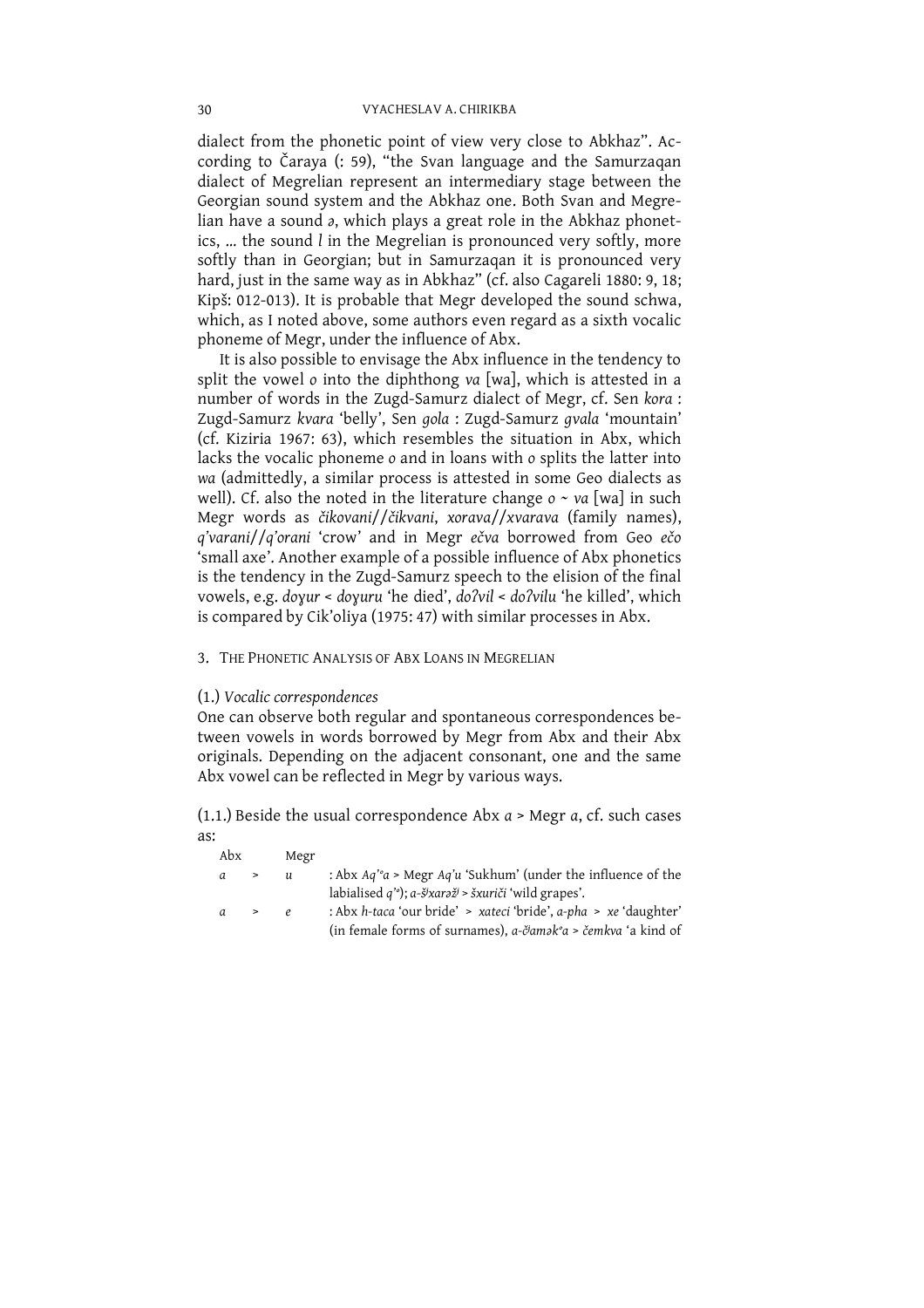dairy product', a-xč'at > xeč'eti 'cream', a-ha-č''č'a > xeč'eč'i 'a sort of pear'. Beside other possible explanations, the rendition of Abx  $a$  by  $e$  in Megr can be explained by a somewhat front articulation of the Abx yowel : this process is typical mainly for the final position: Abx a- $\overline{0}$ wara > Megr uro 'wooden hammer', a-xač'a > xač'o 'curds', a $k(a)k'$ ara >  $k'ak'$ aro 'thicket'; cf. also Abx ak'a < \*(y)ak'a 'one' >

Laz  $ak'$ o 'once'

 $\overline{a}$ 

 $(1.2.)$  The Abx vowel  $\delta$  can be either preserved, or changed into other vowels:

| Abx                      |           | Megr |                                                                                               |
|--------------------------|-----------|------|-----------------------------------------------------------------------------------------------|
| $\lambda$                | $\,>$     |      | : Abx a-nəš <sup><math>\ell</math></sup> > Megr niši 'boat', k'əla > k'ila preverb 'through', |
|                          |           |      | a-naga > niga 'wooden milk-pail', a-c'ac'andra > c'ic'indera                                  |
|                          |           |      | 'strawberry', $a$ -tə $y^j$ > tiyi 'ram'; this substitution is especially                     |
|                          |           |      | often observed in the Sen dial.                                                               |
| $\lambda$                | $\, > \,$ | u    | : Abx aapən > Megr apuni 'spring', a-ləg > luga 'fool', napər-nəxa                            |
|                          |           |      | > napurnaxa 'name of a divinity', a-pačxa > pučxa 'crumble'.                                  |
| $\overline{\mathcal{A}}$ | $\, > \,$ | a    | : napar-naxa > napurnaxa 'name of a divinity'.                                                |
|                          | >         |      | : Abx a-č <sup>j</sup> amək <sup>o</sup> a > Megr čemkva 'a kind of dairy product'            |

(1.3.) It is possible to suppose that final vowels, sometimes present in Megr loans from Abx but absent in Abx, could indicate older Abx phonetic forms, cf. Abx a-tap > Megr tipu//tapa 'summer station of shepherds', Abx  $a-x^0a\check{z}^0$  'rhododendron' (< CAbx  $*q^0a\check{z}^0a$ ) > Megr xozo in xozo-k'vari 'large cone-shaped dumpling', Abx a-loq > Megr luqa 'fool' (> Geo lungi, with the epenthetic nasal; to CAbx \*laga ?). In the case of non-final vowels, cf. also k'ak'ara/o and xeč'eč'i below.

(1.4.) The preservation of the initial  $a$ -

Megr borrowed Abx words either with the definite-generic article, or, more often, without it, though the number of words borrowed with the article is rather high (some 30 lexemes). Sometimes parallel forms both with the article and without it are found, cf. Abx a-xk'aara 'temporary fenced enclosure for cattle during the summer season' > Megr xek'ara//axk'ara 'temporary shepherds' station'. Megr preserves also the Abx root-initial a-, as in ak'a 'on(c)e' (also Laz ak'o 'once') < Abx ak's < \*vak'a 'one', aywiri 'bridle' < Abx ay°ra, ašvamk'yad  $(Samurz)$  < Abx  $a\ddot{s}$ % $\dot{s}$ -mk<sup>n</sup>at 'a small table for cheese' ( $a\ddot{s}$ ° 'cheese').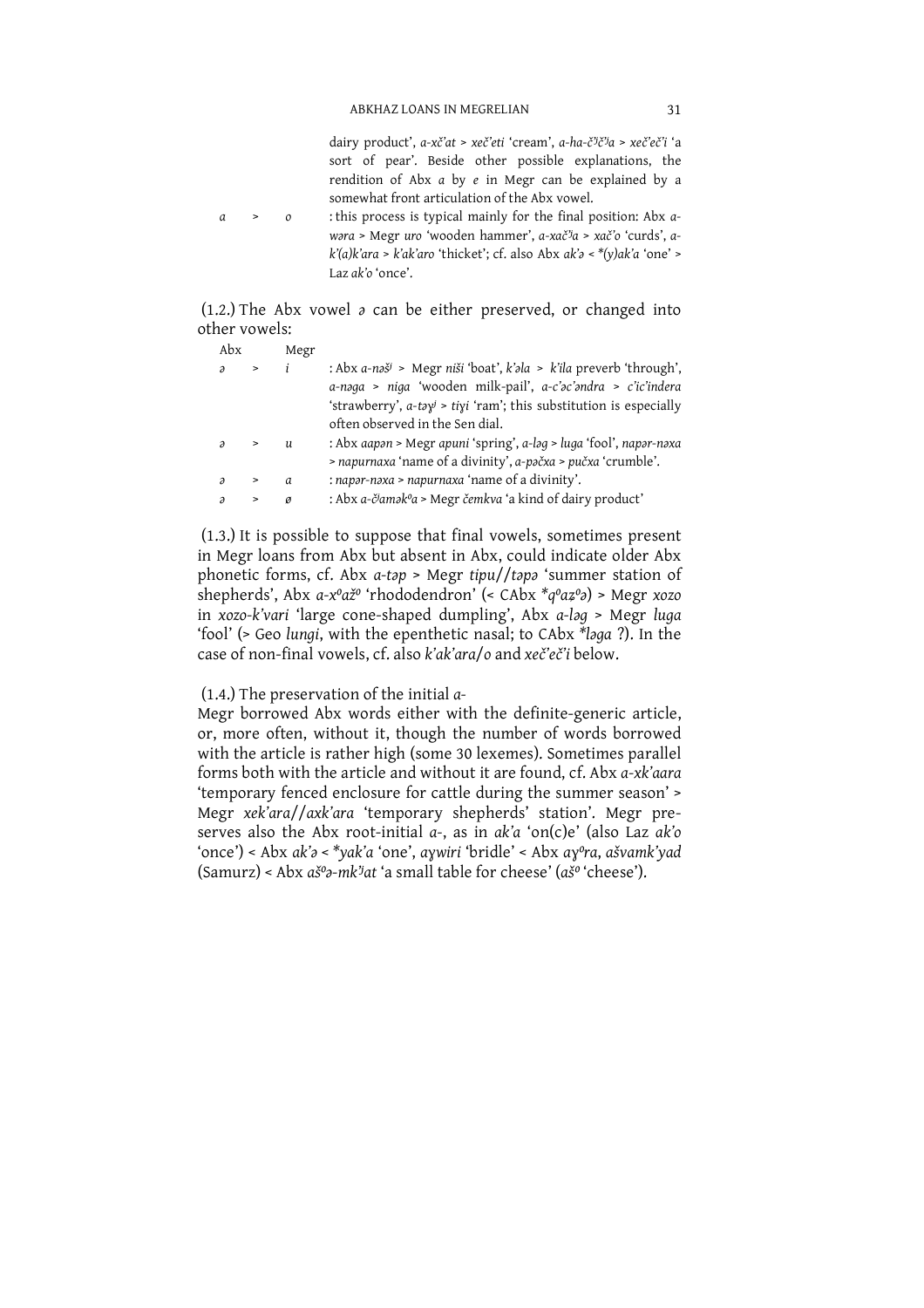(1.5.) Changes in diphthongs

(a) Abx  $aa$  > Megr  $a$ 

Megr avoids hiatus in Abx words with the vocalic diphthong aa (which is the surface realisation of the underlying voiced pharyngeal S by means of its monophthongisation:

| Abx       |   | Megr                                      |
|-----------|---|-------------------------------------------|
| aapən     | > | <i>apuni</i> 'spring'                     |
| a-xk'aara |   | axk'ara 'fenced enclosure for the cattle' |
| a-xaac'a  |   | xac'a 'ferment'.                          |
|           |   |                                           |

Cf. also the epenthetic increment  $v$  in the family names suffix - $a\alpha$ // -ava.

(b) Abx aa : Megr y

In several cases the modern Abx aa corresponds to Megr y, which reflects the older phonetic form of aa, namely, the voiced emphaticised pharyngal f, preserved as such in Abaz, cf. Abx Maan (<\*Mafan) > Megr Maryan-ia 'aristocratic family name' (with the epenthesis -rand the adding of the usual Megr surnames suffix -ia), Abx aanda > Megr yanda 'fence'. Cf. also Megr apxaza 'Abkhazian', via \*abyaza < \*abazya, from OAbx \*abaz(a)-fa (see below).

(c) Changes in the rendering of other diphthongs:

| Abx |       | Megr                                             |                                                                                            |
|-----|-------|--------------------------------------------------|--------------------------------------------------------------------------------------------|
|     |       | aw $\lceil \text{ow} \rceil$ > ou, $\bar{u}$ , u | : Abx abawra [abowra] > Megr aboura, abūra, ambura 'cattle-<br>shed'                       |
| aν  | $>$ e |                                                  | : Abx $ayla(r) \xi^{j}$ > Megr $ela(r) \xi^{j}$ 'hominy prepared with fresh<br>cheese'     |
| aγ  | >     | ø                                                | : Abx $ayk'$ <sup>o</sup> aya > Megr $k'$ vaya 'small axe' (but see below, in<br>$4.2.$ ). |

(2) Consonant correspondences

(a) Palatalised consonants

Both simple and palatalised Abx back sibilants are rendered in Megr by means of (phonetically palatalised) simple back sibilants. Abx palatalised velar stops are changed into simple stops with the transfer of palatalisation to the adjacent vowels. Thus, the sequence /Cia/ (where C denotes any consonant) gives in Megr the combination /Ce/:

| $>$ Megr/Ce/                     |
|----------------------------------|
| > bžak'e 'beard'                 |
| > yetama 'pintle of the yoke'    |
| > <i>ckebzi</i> 'ritual cheese'. |
|                                  |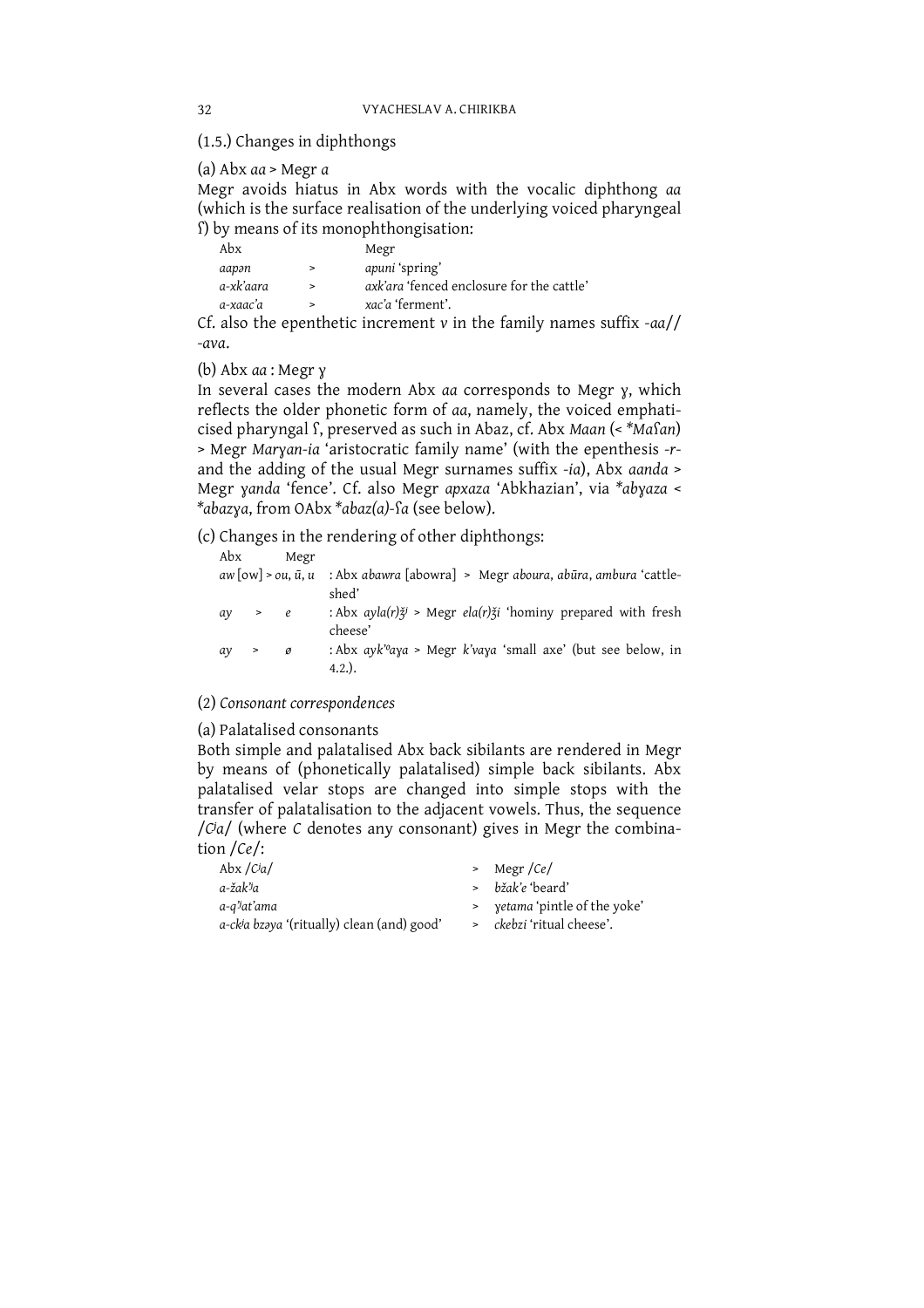The sequence  $\frac{1}{\text{C}}$  /  $\text{C}}$ , pronounced [Ci], is rendered as  $\frac{1}{\text{C}}$ .

| Abx                    | Megr                                                   |
|------------------------|--------------------------------------------------------|
| a-k'ač'jəč'i           | <i>k'ač'ič'i</i> 'a sort of grapes with small berries' |
| a-pš <sup>j</sup> ərha | apširha 'wooden vessel for keeping yoghurt'.           |

## (b) Labialised consonants

Labialised consonants, which are absent in Megr, are usually rendered by the sequence  $\frac{\gamma v}{\gamma}$  or  $\frac{\gamma v}{\gamma}$ :

| Abx $\sqrt{C^0a}$      | $\geq$ | Megr $/cva$ :             |
|------------------------|--------|---------------------------|
| a-daqºa                | $\geq$ | dagva 'deaf'              |
| a-maž%a                | $\geq$ | mazva 'dough'             |
| a-q <sup>o</sup> arta  | $\geq$ | agvarta 'herd'            |
| a-maxºar               | $\geq$ | maxvari 'arm'             |
| a-k' <sup>o</sup> adac | $\geq$ | k'vadaci 'sea-buckthorn'. |
|                        |        |                           |

The sequence  $\sqrt{C_0}$ , in case of velar and postvelar stops, phonetically realised as [C<sup>w</sup>u], is pronounced in Megr as /Cu/:

| K%žjmaxan | Gužmaxan 'male name'. |
|-----------|-----------------------|
|           |                       |

The words with final labialised consonants are rendered by means of the final sequence "simple consonant plus labialised consonant":

| Abx                 | Megr                                |
|---------------------|-------------------------------------|
| a-xºažº-k'ºak'ºar > | xozo-k'vari 'ritual large dumpling' |
| a-bac <sup>o</sup>  | bacu 'medlar'.                      |

(c) Other substitutions of consonants:

| Abx            |                 | Megr         |                                                                                                                                      |
|----------------|-----------------|--------------|--------------------------------------------------------------------------------------------------------------------------------------|
| $v^{\text{o}}$ | $\geq$          | $\mathcal V$ | : Abx Nay <sup>o</sup> ey > Megr Naveia 'male name'                                                                                  |
| $q^{y}$ >      |                 | Y, X         | : Abx a-q''at'ama > Megr yetama 'pintle of the yoke', Abx a-                                                                         |
|                |                 |              | bacq'ja 'wicker-work' > Megr pacxa 'wicker hut'                                                                                      |
|                | $q^{r_0} > r_u$ |              | : Abx $Aq^{\prime\circ}a$ > Megr $A\mathcal{U}$ 'Sukhum', Abx Batag' <sup>o</sup> a > Megr Bata $\mathcal{U}ua$<br>'masculine name'. |

(d) Abx voiceless emphaticised pharyngeal  $h$  [h] is usually replaced in Megr by the uvular  $x$ , cf. Abx  $a$ -hata > Megr xarta 'wineskin',  $h$ -taca 'our bride' > xateci//xaceci 'bride', -pha 'daughter' > xe 'feminine surnames suffix'. In some cases Abx h corresponds to a cluster in Megr, cf. Abx a-č<sup>j</sup>amha > Megr čamhva//čamkva (also čampa) 'maple'. Given CCirc \*pxa 'wood', a supposed cognate to Abx -mha (preserved in compounds, cf. Šagirov 1982: 79), the reason for the presence of the cluster in Megr is obscure.

## (3) Epenthetic sounds

The insertion of the epenthetic sounds, mainly resonants, is quite typical for Megr and Laz. Cf. the following examples with increments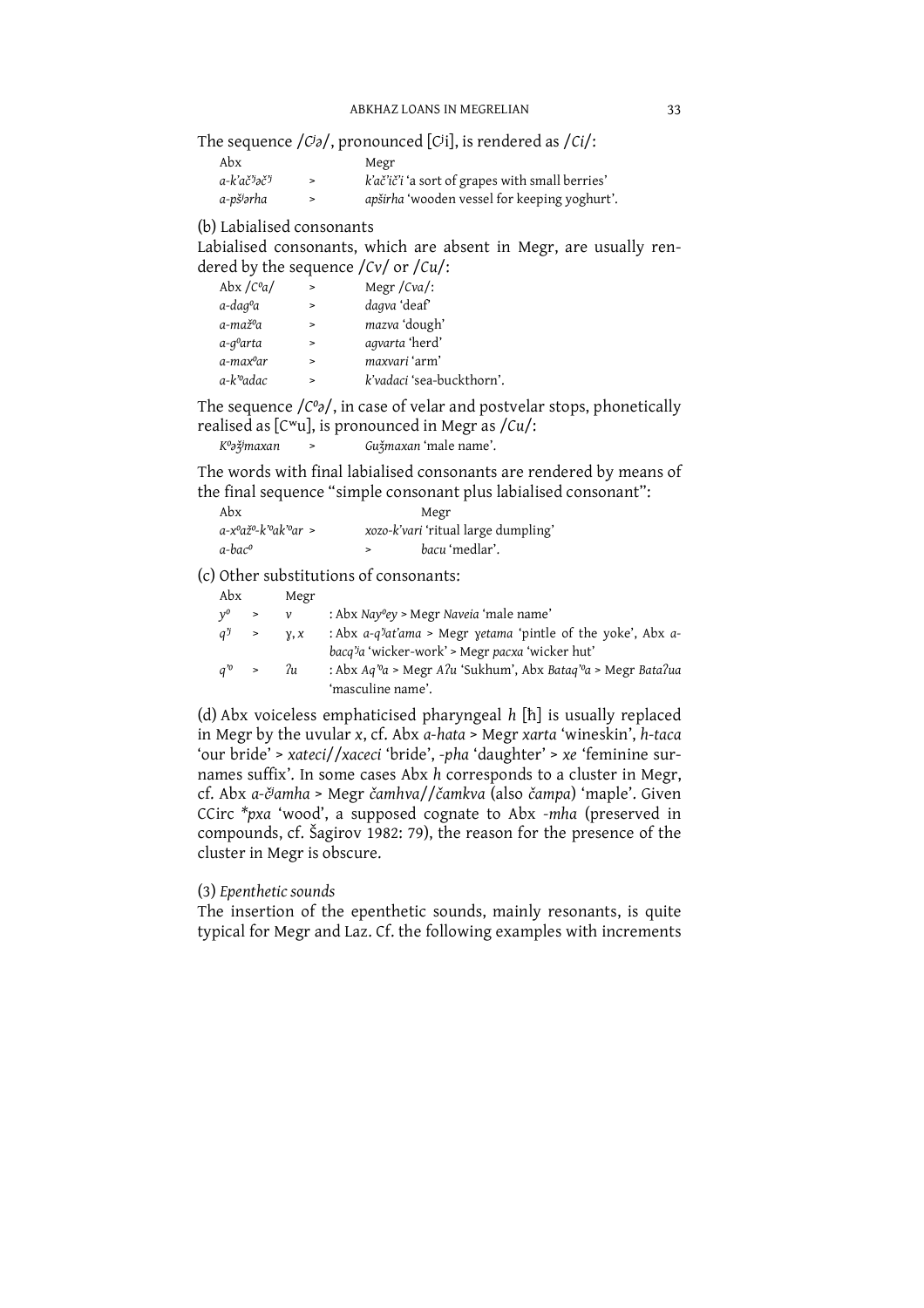in Abx loans: Abx abowra > Megr ambura 'cattle-shed', a-xaga > xanga 'madman', a-hata > xarta 'wineskin' (> Geo xalta), a-xc'ara > x(a)nc'(a)ra 'to mark cattle' (> Svan xanc'ara), a-t'ama > Megr at'ama > Laz ant'ama, ant'arma, at'amba (cf. also Imeret art'am-i, Osset alt'ami) 'peach', Abx a-zayk<sup>o</sup>a < Megr zikva//zirkva 'trousers'. Cf. also the epenthetic v in -a-va surnames suffix.

(4) Consonant clusters

(a) Substitution of consonants in clusters:

| Abx              |               | Megr |                                                                              |
|------------------|---------------|------|------------------------------------------------------------------------------|
| vt >             |               | nt   | : Abx Aytar > Megr Antar 'name of divinity';                                 |
| $nd \rightarrow$ |               |      | $nd/mol$ : Abx a-c'ac'andra > Megr c'ic'indera//c'ic'imdera 'strawberry'.    |
| ms               | $\rightarrow$ |      | $mc//nc$ : Abx a-x <sup>o</sup> amsa 'Caucasian rhododendron' > Megr xvamca, |
|                  |               |      | <i>xvanca</i> 'holly, ilex'.                                                 |

# (b) Simplification of clusters:

Abx consonant clusters are usually simplified in Megr by means of the insertion of a vowel  $(a, i, e, a)$ .

# Initial clusters:

| Abx                   |           | Megr                                                     |
|-----------------------|-----------|----------------------------------------------------------|
| a-bgəzər              | $\, > \,$ | bagazari 'cornel'                                        |
| a-xk'aara             | $\geq$    | xek'ara//axk'ara 'temporary fence for the cattle'        |
| a-xrazaga             | $\,>\,$   | xarazaga//xirazaga 'wooden milk strainer'                |
| a-xc'ara              | $\,$      | xnc'ra//xanc'ara 'marking of the cattle'                 |
| a-xč <sup>3</sup> at' | $\, > \,$ | xeč'et'i 'cream'                                         |
| h-taca 'our bride'    | $\geq$    | xateci 'bride'                                           |
| a-č <sup>j</sup> nər  | $\geq$    | činori 'hired shepherd'                                  |
| a-k'k'ara             | $\,>$     | k'ak'ara 'thicket' (can as well be the reflection of the |
|                       |           | older Abx form).                                         |

Non-initial clusters:

| Abx                     | Megr                                                     |
|-------------------------|----------------------------------------------------------|
| a-hač <sup>y</sup> či'a | <i>xeč'eč'i</i> (Sen) 'a sort of pear with small fruits' |
| 'wild pear'             |                                                          |
| a-c'əc'əndra            | c'ic'indera//c'ic'imdera 'strawberry'                    |
| ayºra                   | ayviri 'bridle'.                                         |
|                         |                                                          |

Cf. also the elision of one of the components of the cluster in the suffix of feminine forms of surnames -xe < Abx -pha 'daughter'.

## (5) Metathesis

This process is very usual in Megr and is observed in both native and borrowed words. One can mention two structural varieties of metathesis in Megrelian: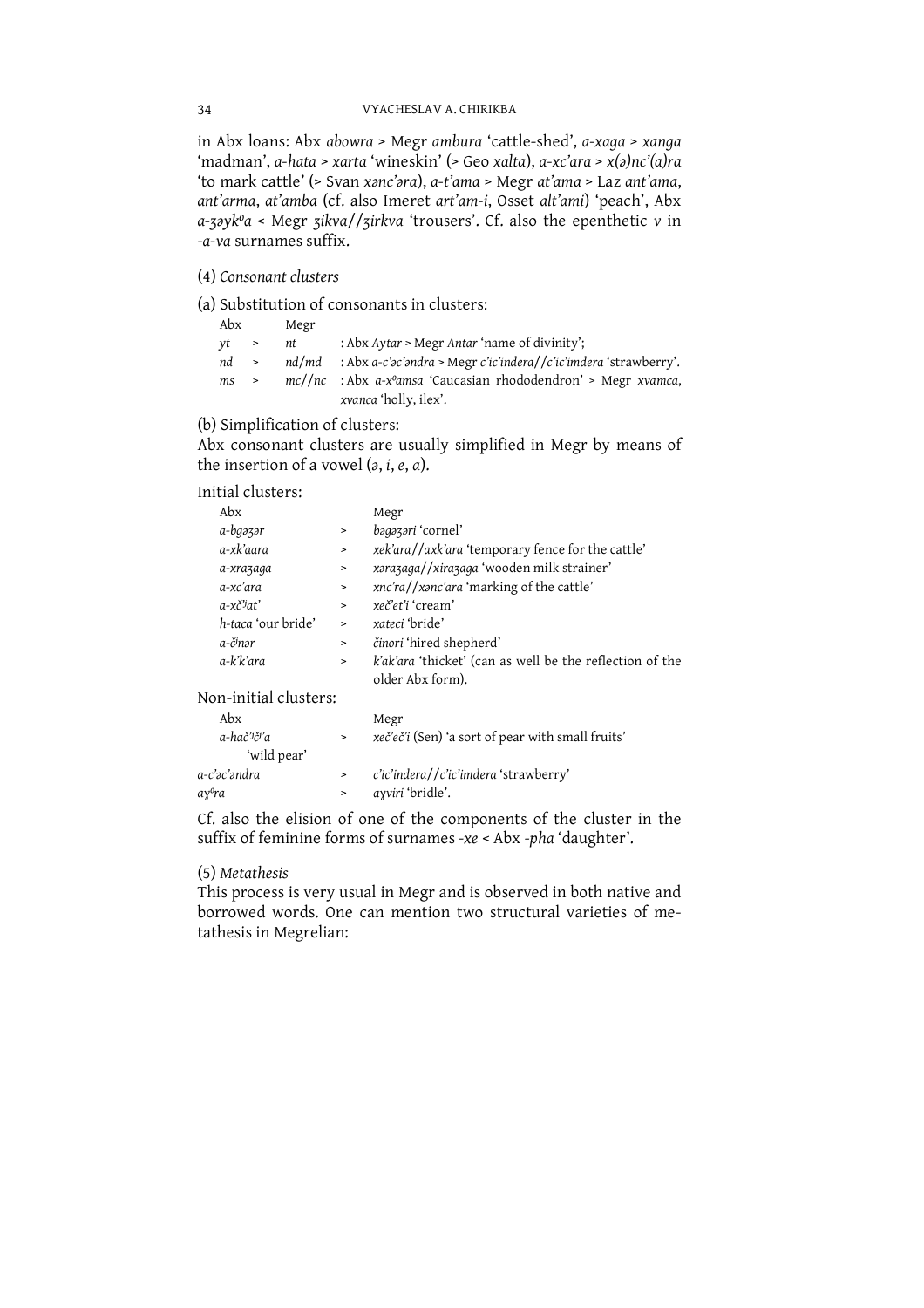| (a) $C_1C_2 > C_2C_1$ : |        |                                              |
|-------------------------|--------|----------------------------------------------|
| Abx                     |        | Megr                                         |
| a-pra 'sail'            | $\geq$ | $apra//\geq arpa'girder-beam'$               |
| a-xra                   |        | $axra//$ > arxa 'rock; hill; steep mountain' |
| a-bgəzər                | $\geq$ | bagəzəri// > bggiri 'cornel'.                |
|                         |        |                                              |

(b) Another typical metathesis is the change of the structure of the  $t$  wne (V) CVCCV into the structure (V) CCVCV.

|          | $\mathcal{L}_{\mathcal{I}}$ , $\mathcal{L}_{\mathcal{I}}$ , $\mathcal{L}_{\mathcal{I}}$ , $\mathcal{L}_{\mathcal{I}}$ , $\mathcal{L}_{\mathcal{I}}$ , $\mathcal{L}_{\mathcal{I}}$ , $\mathcal{L}_{\mathcal{I}}$ , $\mathcal{L}_{\mathcal{I}}$ , $\mathcal{L}_{\mathcal{I}}$ , $\mathcal{L}_{\mathcal{I}}$ , $\mathcal{L}_{\mathcal{I}}$ , $\mathcal{L}_{\mathcal{I}}$ , $\mathcal{L}_{\mathcal{I}}$ , |
|----------|-------------------------------------------------------------------------------------------------------------------------------------------------------------------------------------------------------------------------------------------------------------------------------------------------------------------------------------------------------------------------------------------------------|
| Abx      | Megr                                                                                                                                                                                                                                                                                                                                                                                                  |
| a-qºarta | $aqvarta$ / > argvata 'herd, crowd'.                                                                                                                                                                                                                                                                                                                                                                  |

Cf. similar transformations in words borrowed from Geo: kupri > Megr kupri//krupi 'darkness', karva > Megr karva//krava 'amber', okro > Megr vrke 'gold'. Cf. also Megr margali from the original \*magral-i (Geo megrel-i) 'Megrelian', xrabi 'greedy' from xarbi, etc.

The popularity in Megr of the metathesis of the type (V)CVCCV > (V)CCVCV allows us to explain the origin of the Megr ethnic term apxaza 'Abkhazian': from the OAbx plural form \*abaz(a)-fa (\*abaza 'Aba $za<sup>3</sup>$  + plural human suffix -fa) < Megr \*abazya > \*abyaza, whence, with the devoicing of the medial cluster,<sup>4</sup> the modern form apxaza. This modified Megr form was then borrowed into Geo with the loss of the final -a (Megr  $apxaza > Geo$  apxaz-i), in the same way as Megr (from Abx) at'ama 'peach' gave Geo at'am-i. The Geo apxaz- was then borrowed into Russian and other languages. On the other hand, OAbx \*abaz(a)-fa became the source for the Middle Greek form abazg-oi 'Abaz(g)ians'

### 4. LEXICAL AND ETYMOLOGICAL COMMENTS

### 4.1. Back loans

Sometimes Abx borrowed words which earlier were acquired by Megr from Abx. Such are the designations of the wicker hut (apacxa), of dry twigs (a-pacx<sup>j</sup>), of crumb (a-pač<sup>j</sup>xa) (see below under pacxa and pučxa). Another probable example of a back loan is Abž a-.<br>y<sup>j</sup>at'ama 'pintle of the yoke'. The original form is probably preserved in the Bz dialect- $a-q^i$  at'ama, whereas the Abž form with the initial y<sup>j</sup>- can indicate the Megr intermediary, cf. Megr (Zugd-Samurz) yetama 'pintle of the yoke' (Megr does not have the consonant  $q^{j}$ ). The

<sup>&</sup>lt;sup>3</sup> Abaza-one of the ancient Abx tribes, known from Georgian sources as abasgoi.

<sup>&</sup>lt;sup>4</sup> For the alternation of voiced and voiceless consonants in Megr clusters, cf. also bšapa ~ pšapa 'the filling (of smth)', bšxu ~ pšxu 'thick; big', abšil-uri ~ apšil-uri "Apsilian', etc.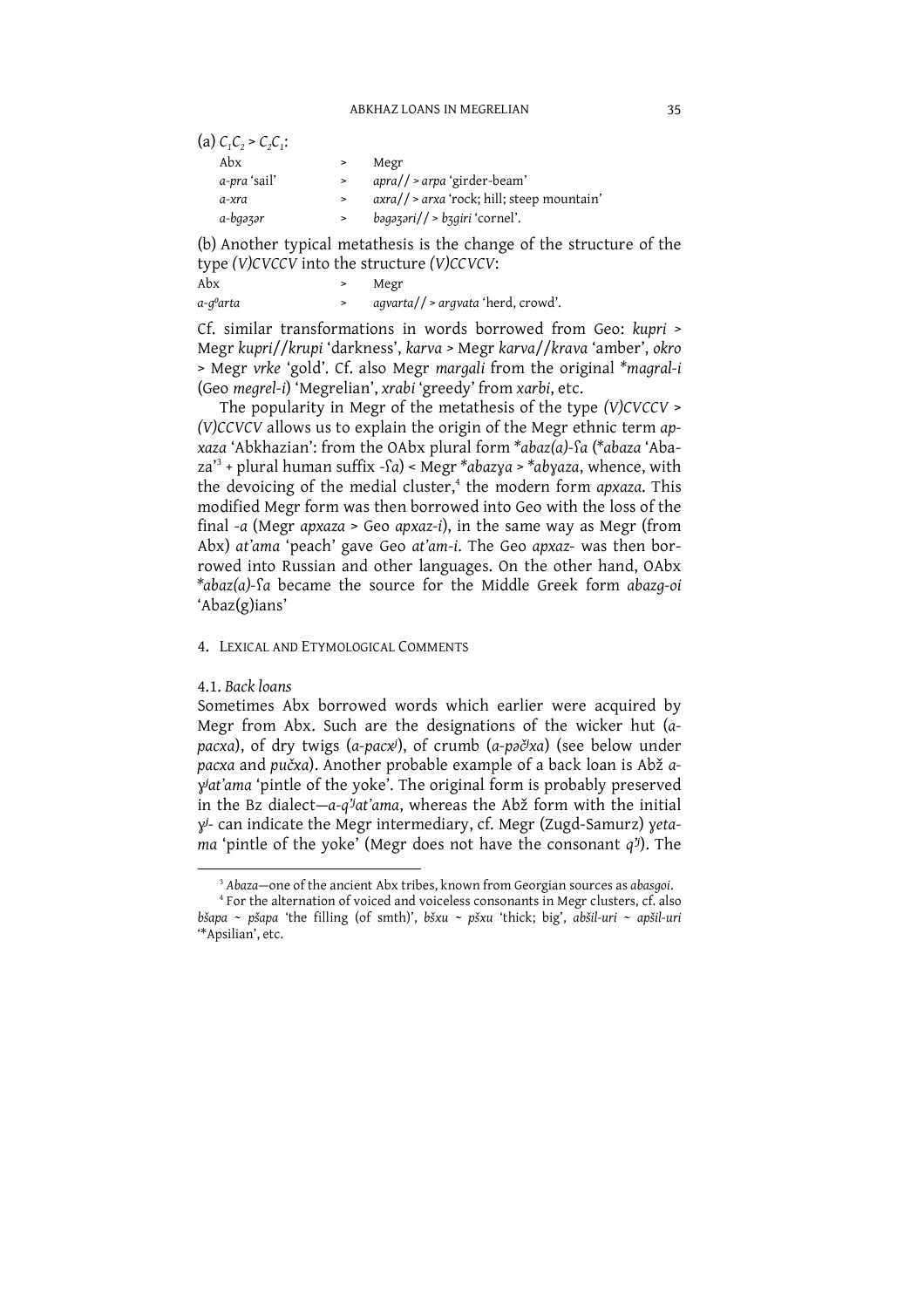Abx word, as proposed by Bgažba (BD 225), is related to Ad  $q^o$ otame, Kab  $q^o$ odame 'pintle of the yoke' (< CCirc  $*q$ : $o$ at:ama).

## 4.2. The closeness to Abaza forms

It is interesting that some loans in Megr are phonetically more<br>reminiscent of the northern, i.e. Abaz, than of south-Abx forms. Cf. Megr *k'vaya* 'small axe', which is closer to Tap *k*<sup>*vo<sub>4</sub>xa</sup> id.'*, than to Abž *ayk<sup><i>vo<sub>4</sub>xa</sub>* or Bz *ayk<sup>7</sup>o<sub>4</sub>x* . Cf. also Megr *pacxa* 'shelter made of twigs; wicker hut' with Ašx, Tap *bacq<sup>7</sup>a* 'wicker work', *b</sup>*</sup> Megr k'vaya 'small axe', which is closer to Tap k<sup>'o</sup>aya 'id.', than to Abž the North Caucasian plain, rich in land and pastures, where their descendants live to the present day. It is worthwhile noting that the Tap dialect has such Megr loans, which are lacking in both central (Bz) and the western (Sadz) dialects of Abx, cf. Tap ka 'yes', Abž ko < Megr ko 'yes'.

## 5. MORPHOLOGY

The Abx influence on Megr was not limited to vocabulary only, manifesting obvious traces in morphology as well. I shall not dwell here in the details of this interesting topic, as it deserves a special discussion, and shal research in this field.

Megr-Laz and Abx demonstrate obvious parallels in the categories of potentiality and reciprocality (cf. Klimov 1971: 258). A sophisticated system of preverbs in Megr is also close to that of Abx and differs from the sister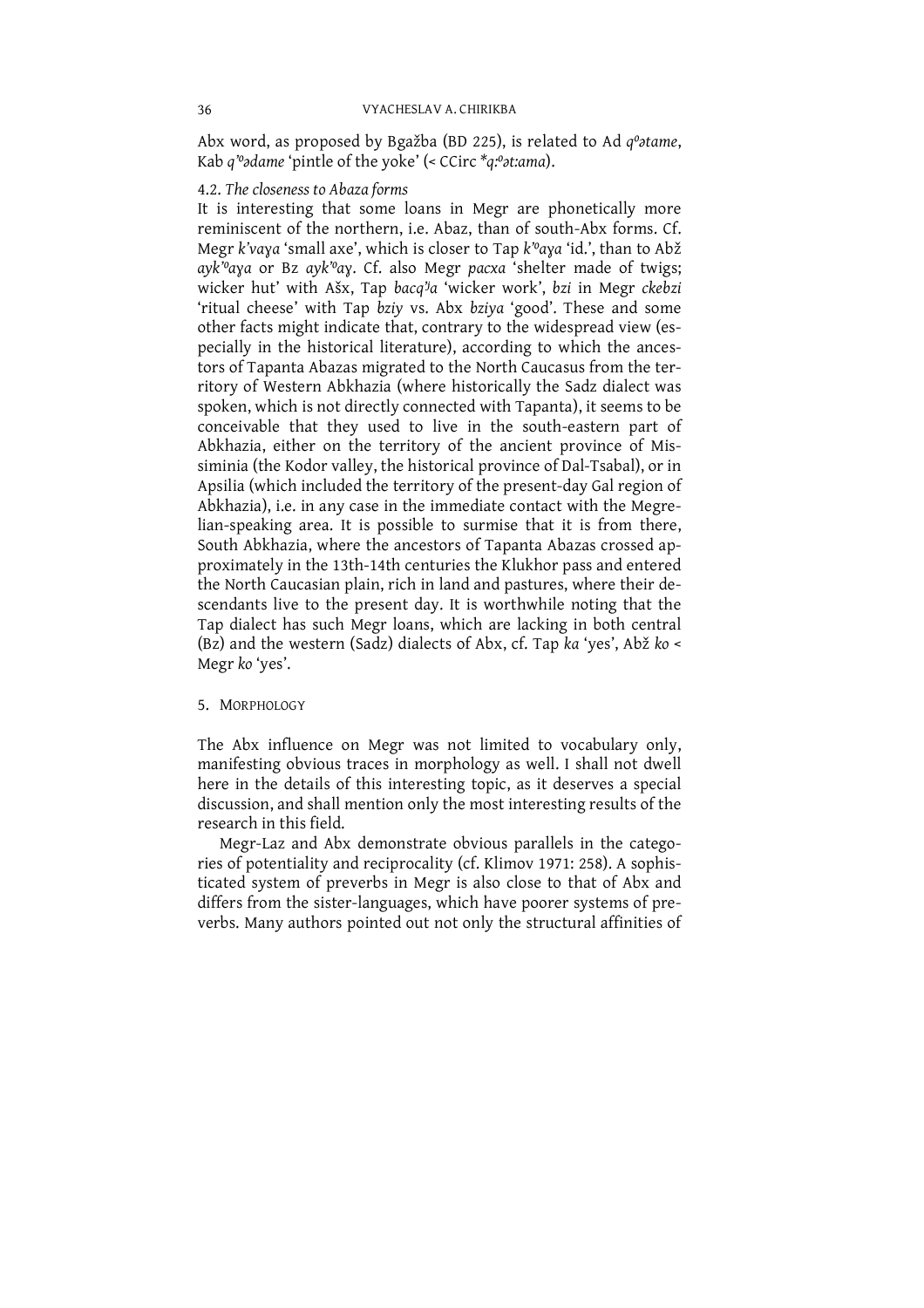Megr and Abx verbs with preverbs, but also their sometimes material identity. Thus, Marr, in his review of the Megr grammar by Kipshidze, indicated the Abx origin of the Megr preverb k'ila-//k'ala-'through (the opening)' (Marr 1915). Marr also suggested the borrowed nature of the Megr preverb ta-//to- 'inside' (cf. Abx preverb ta- 'inside'), whereas Šanidze supposed the same for the Megr preverb a-l-//-la-//i-la (cited in Čikobava 1942: 155). Čikobava (ibid.: 151-152) thought that the Megr preverbs c'a-'below', k'a-'upon', no-'there', to-'inside', la-'to inside', which do not have parallels in Geo and Svan, were borrowed from Abx. Gudava (1947), in his turn, argued that the Megr directional suffix -x is borrowed from Abx (see below). According to S. Džanašia (1959: 226), Megr borrowed its subordinating suffix -ni from the Abx converb suffix -na, while Hewitt (1992a) supposes the Abx origin of the Megr irrealis mood suffix -k'o- $(n)i$ .

Although some of the mentioned Megr affixes might well be of Karty origin, the others could indeed have been borrowed from Abx, which is especially obvious in the case of the preverb k'ila-//k'ala-'through (the opening)' and the second part of the directional suffix  $-\xi a - x(i\bar{\lambda}a)$ .

Another possible area of Abx linguistic influence is the evidentiality category: a large number of evidential forms in Megr contrasts with their more limited use in the sister-languages, but finds a direct parallel in Abx, which has a sophisticated system of evidentials (cf. Chirikha 2003: 267).

#### 6. STRUCTURAL LOANS

Structural models of some of Megr compounds and idiomatic expressions correspond to their counterparts in Abx (and in its sister-languages); cf. Megr nina-dačxiri, Abx a-mca-bz 'flame', in both languages lit. 'tongue of the fire' (cf. having the same structure Kab mafe bzay, Ub mažia bza 'flame'). G. Hewitt (1992a: 405) points out the peculiarity of the structure of the Megr expression 'barrel full of wine', where 'barrel' is in Genitive, which differs from the corresponding Geo expression (where 'barrel' is in Nominative) and is closer to Abx, which in this type of construction uses the postposition with the possessive prefix. Hewitt assumes here a calque from Abx.

Some of the examples of Megr-Abx structural parallels have their continuation also in Laz, whose present habitat does not border on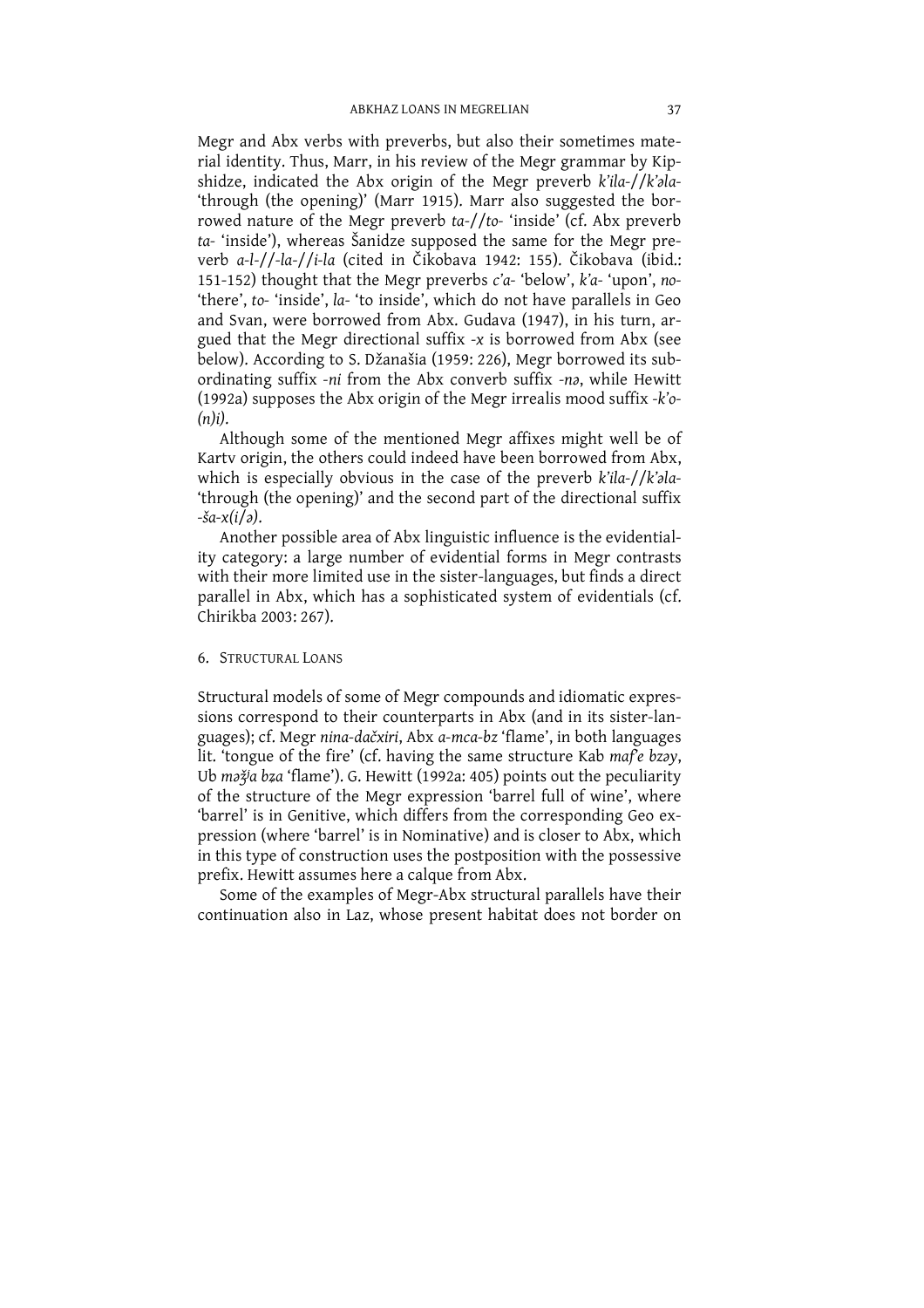the Abx one, now being separated from the latter by the West-Geo and Megr speech, which can shed a certain light on the ancient linguistic geography, when Abx and Laz were immediate neighbours. An interesting example is the construction with the postposition 'then, after'. In Megr and Laz it is formed by means of the morpheme -*k'ule*, which is preceded by the Genitive suffix -*š*, cf. Laz ondye(r)-*i-š*-<br>*k'ule* 'in the afternoon', oxor-*ša mo-p-ti-š-k'ule* 'after/when I came home'. Geo uses in this case the adverbs roca, rodesac: roca saxls mivuaxlovdit 'when we came home', roca is dabrundeba 'when he returns'. The element k'ule is also found in the adverb: Laz e-k'ule, Megr u-k'uli 'then, after' and is derived from k'ule 'trace', akin to Geo k'val-i 'id.'. In Geo k'val-i is not used in such a function, but in Abx we find a similar use of the word a-š<sup>j</sup>+ta 'trace': d-an-ca-[a+]š<sup>j</sup>+ta+x<sup>j</sup> 'when/after he left', d-ana-z-ba a+š<sup>j</sup>+ta+x<sup>j</sup> 'when I saw him/her', etc. Cf. also the adverb a-š<sup>j</sup>+ta+x<sup>j</sup> 'after, then' (\*š<sup>j</sup>+ta-a+x<sup>j</sup>a, lit. 'towards the trace'), parallel to  $u$ -k'uli//e-k'ule in Megr and Laz. In Tap Abaz the same element  $\check{S}$ <sup>1</sup>+ta, in the phonetically simplified form ta, is used to form past converbs, cf. Tap d-ca-ta <  $d$ -ca- $\frac{1}{2}$ +ta '(s) he having left', i.e. 'after (s) he has left', s-č'<sup>o</sup>a-ta < s-č'<sup>o</sup>a-š<sup>j</sup>+ta 'I having sat', etc., whereas in the Ašx dialect the same morpheme is found in the form - $\ddot{\theta}$ a, cf. d-ca- $\ddot{\theta}$ a '(s)he having left', s-t'a-<sub>3</sub>'a 'I having sat'. The Abaz data even more resemble the Laz constructions with  $\xi$ - $k'$ ule

#### 7. SYNTAX

Specialists point out a number of syntactic traits in Megr, which fall outside of the standard common-Karty syntactic model and can be regarded as the result of the Abx influence. Thus, according to Cik'oliya (1977: 96), such features of the Megr sentence as the word order, the specific syntactic construction of two contacting verbs with the suffix -ni 'when', the use of some adverbs and postpositions,<br>the presence of the construction identical to Abx phrase, which includes the finite verb with an adverbial particle, etc., in some cases are closer to Abx than to Geo and Svan, and, according to Cik'oliya, are the result of long-term Abx-Megr contacts (cf. also Cik'oliya 1987). Interesting facts of a possible influence of Abx syntactic models on Megr are discussed in Hewitt (1987: 248, 260; 1992; 1992a; 2001). In particular, Hewitt explains the presence of the atypical for the Karty languages postverbal marking of subordination in Megr by the influence of Abx.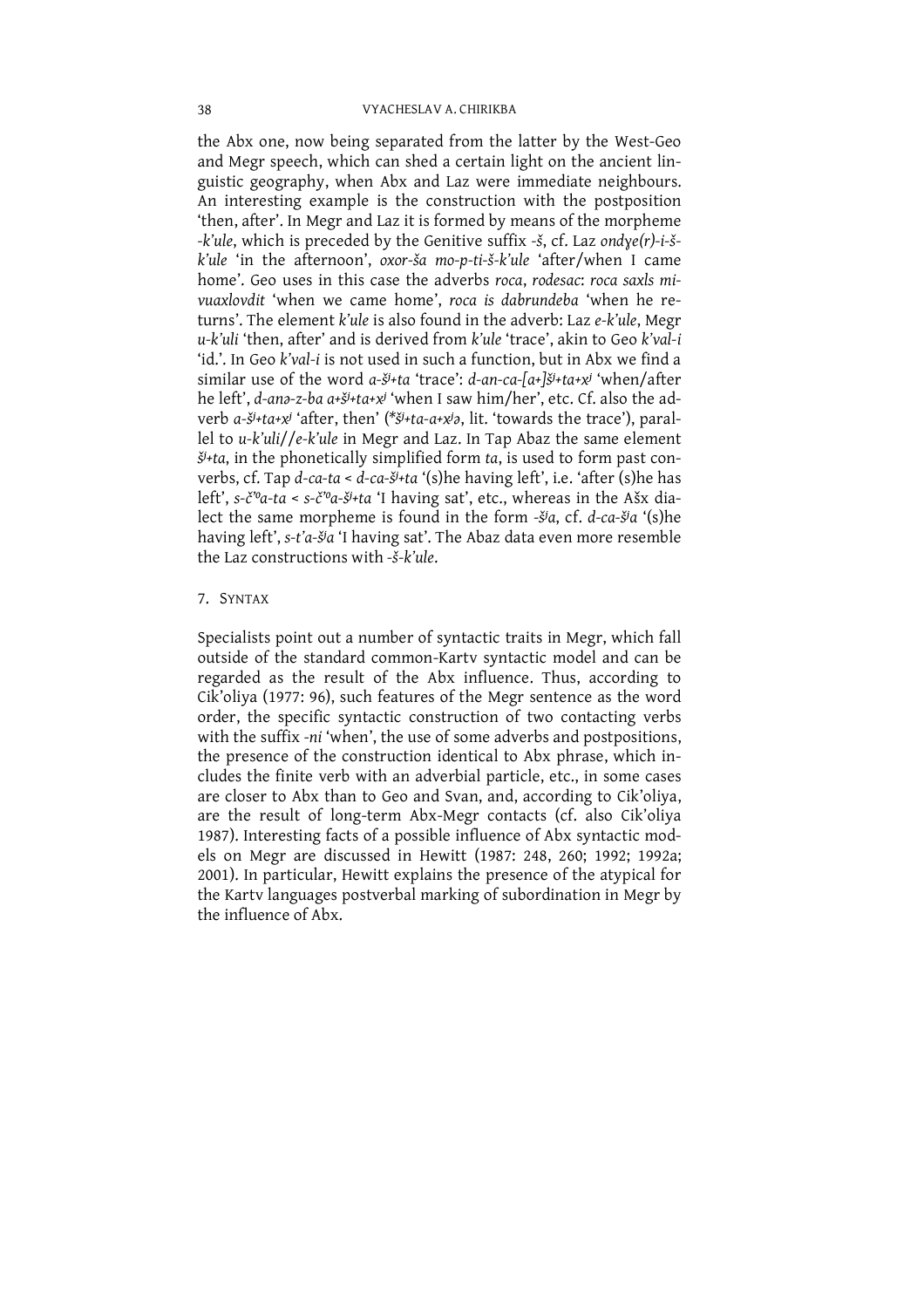Below I present the main corpus of Megr loans from Abx subdivided into the following rubrics: grammatical elements, common words, and onomastics. The majority of the discussed material has reliable Abx etymologies, which indicates the direction of the borrowing.

#### 8. GRAMMATICAL ELEMENTS

#### 8.1. Preverbs

k'ala-//k'ila- preverb meaning 'through (a hole, cavity)', e.g. (Zug-Samurz) k'ile-b-le 'I shall pass through the hole'.

From Abx k'ala- translative preverb 'through (a hole, cavity)' (Džanašia 1959: 226; Čikobava 1942; Čirikba: 132, 139); cf. also the nouns a-k'al+aa-ra//a-k'al+ha-ra, a-k'al+c'<sup>o</sup>a-ra 'hollow, opening'. Čaraya (: 27) regarded Megr and Abx preverbs as genetically related. Cf. his examples of full parallelism in both languages:

| Abx            | Megr                          |                       |
|----------------|-------------------------------|-----------------------|
| a-k'əl-ca-ra   | k'əla-ra?ua                   | 'to drive out'        |
| a-k'əl-pa-ra   | k'əla-sxap'ua                 | 'to jump out'         |
| a-k'əl-pər-ra  | k'əla-purinua                 | 'to fly out'          |
| a-k'əl-da-ra   | k'əla-dvala//k'əla-ryvapa     | 'to put through'      |
| yə-k'əl-sə-yt' | $k'$ əl-ed < $k'$ əla-i-d(-u) | 'came out, appeared'. |

Cf. also Abx  $a$ -k' $a$ l-pš-ra, Megr k'ila-žina 'to peep (in/through the whole, opening)'. The element  $k$ ' $a$ la-// $k$ 'ila- is used also in substantivised derivatives like  $k$ 'ila-rxvili  $\check{a}$ a '(tree) hollow' (lit. 'a d through tree'), k'ila-xit'onili 'gouged, dug through', k'ila-xixonili 'id.',  $etc.$ 

## 8.2. Postpositions

-x//-xi//-xa postposition meaning 'till, up to'; usually combines with the postposition -ša, e.g. ?ude-ša+x(a/i) 'till the house', yura dya-ša+x 'till the day of the death', zugidi-ša+x 'till Zugdidi'.

From Abx directional postposition - $ax^{j}(a)$  'towards' (Gudava 1947), cf. a-bna-[a-a]x<sup>j</sup> 'to the forest', a-y<sup>o</sup>n-a-[a]x $i$ (a) 'to/in the house'. The first part of the Megr compound suffix - sa+x has a Laz parallel, cf. Laz  $k'$ oči-ša 'towards a man', oxo(r)i-ša 'towards the house'. But the second part too can correspond to the Laz directional suffix -xa 'towards'. It is not quite clear whether the Laz suffix -sa-xa meaning 'like, such as' also belongs here, which is a possible cognate to Megr -sa-x 'towards', cf. baba škimi-ša+xa 'like my father', hamu-ša+xa 'like this' (Marr 1910: 228), where the comparative meaning could have de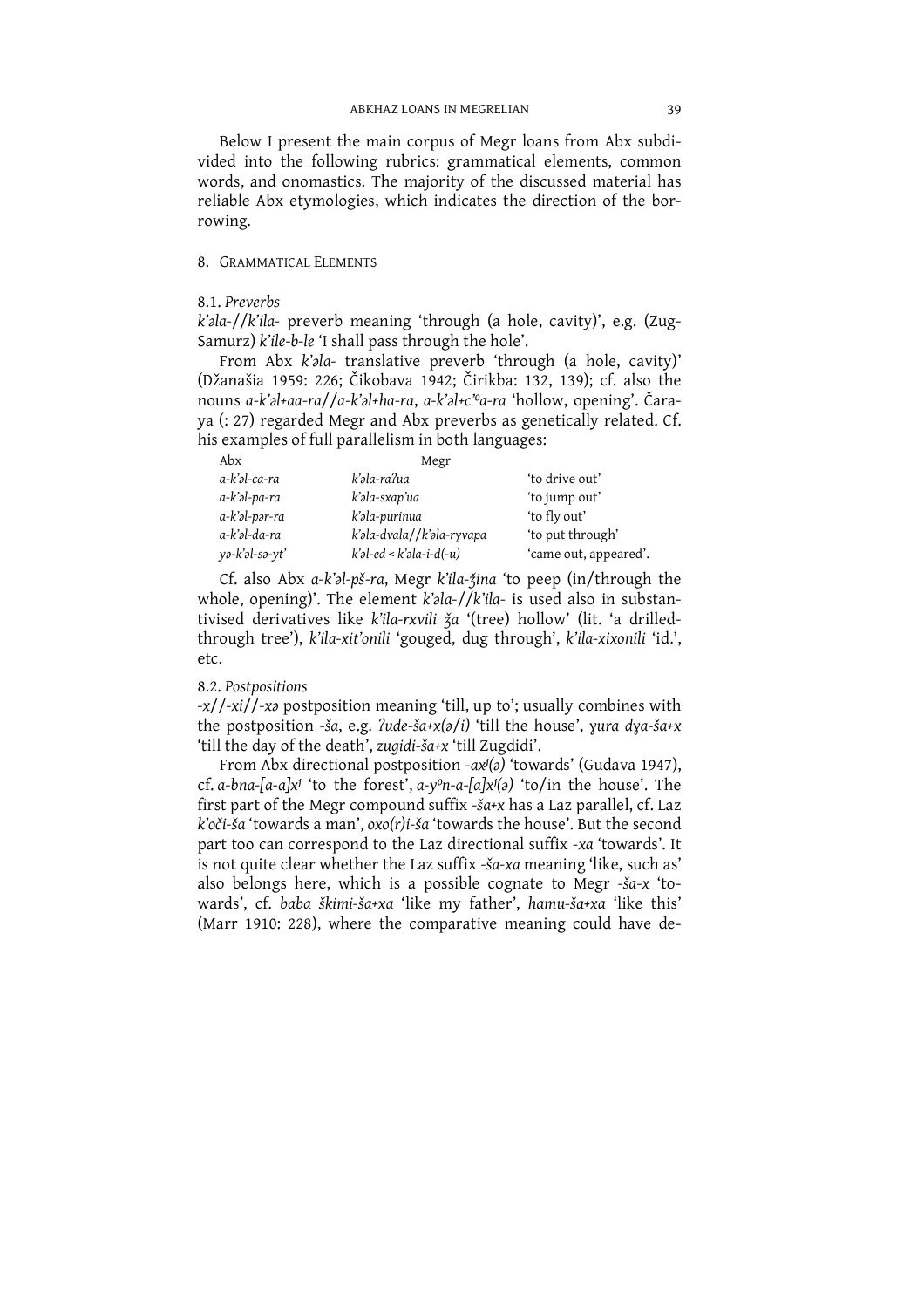rived from the locative one. Gudava (1947: 194) thought that the Abx directional suffix -x<sup>j</sup> is also present in such Megr words like žido-x-še 'from above', ek'o-x 'upward', dik'o-x 'downward', dolo-xe 'inside', uk'ač-xe/a 'behind', etc.

9. LEXICON

9.1. NOUNS

9.1.1. Anatomical terms

aq'vaq'va 'neck' (OK I: 200).

From Abž Abx a-q'oaq'oa 'back (from waist to neck)'; in Bz - a-q'oaq'o.

bžak'e 'beard' (OK I: 258).

From Abx a-žak'ja 'beard' (Kipš: 207; Klimov: 182; Čirikba: 133; Gubliya: 44). The Abx origin of this Megr word was also pointed out by Marr, in his editorial notes in Čaraya (: 24); the latter regarded the Megr word as genuinely related to Abx. The initial bilabial in Megr is epenthetic. The name for 'beard' in Sen Megr is primuli. The Abx word itself is regarded as a loan from Circ žač'je < žak'je 'beard' (cf. the Circ etymology in ESAY I: 199).

č'ač'a 'kidney (anat.)' (OK III: 460).

From Abx a-č'jač'ja 'kidney' (Klimov: 182; Gubliya: 72). Via Megr, the word entered also Geo (č<sup>3</sup>jač<sup>3</sup>a 'kidney') and Svan (žač', with the usual voicing of the initial consonant). Gubliya (: 72) connects Abx a-č<sup>3</sup>ač<sup>3</sup>a with the verb  $a-\xi^j a \xi^j a -ra$  'to string (smth on thread)'. From Abx comes also Ub č'jāč'ja 'kidney'.

```
maxvari 'arm' (OK II: 235).
```
From Abx a-maxºar 'arm' (Kipš: 278; Marr [in Čaraya: 30]; Čirikba: 133; Gubliya: 53); cf. Ašx max<sup>o</sup>a 'id.'. The Abx word is analysed as ma 'hand' and  $x^0a$  'handle' (Chirikba 1996a: 111; Gubliya: 53). The final  $-r < -ra$ can be the abstract suffix. Čaraya (: 29-30) compares the Megr and Abx words as genetically related, adding here also Svan mexer 'id.'. But in his editorial comments to Čaraya 30, Marr rightly points out that Megr < Abx, and that the Svan word is related to Geo mxar-i and Megr (m)xuži 'shoulder'.

# 9.1.2. Medical terms

ababara 'jaundice' (OK I: 161). From Abx a-baba+ra 'sickness accompanied by swelling' (OK I: 161).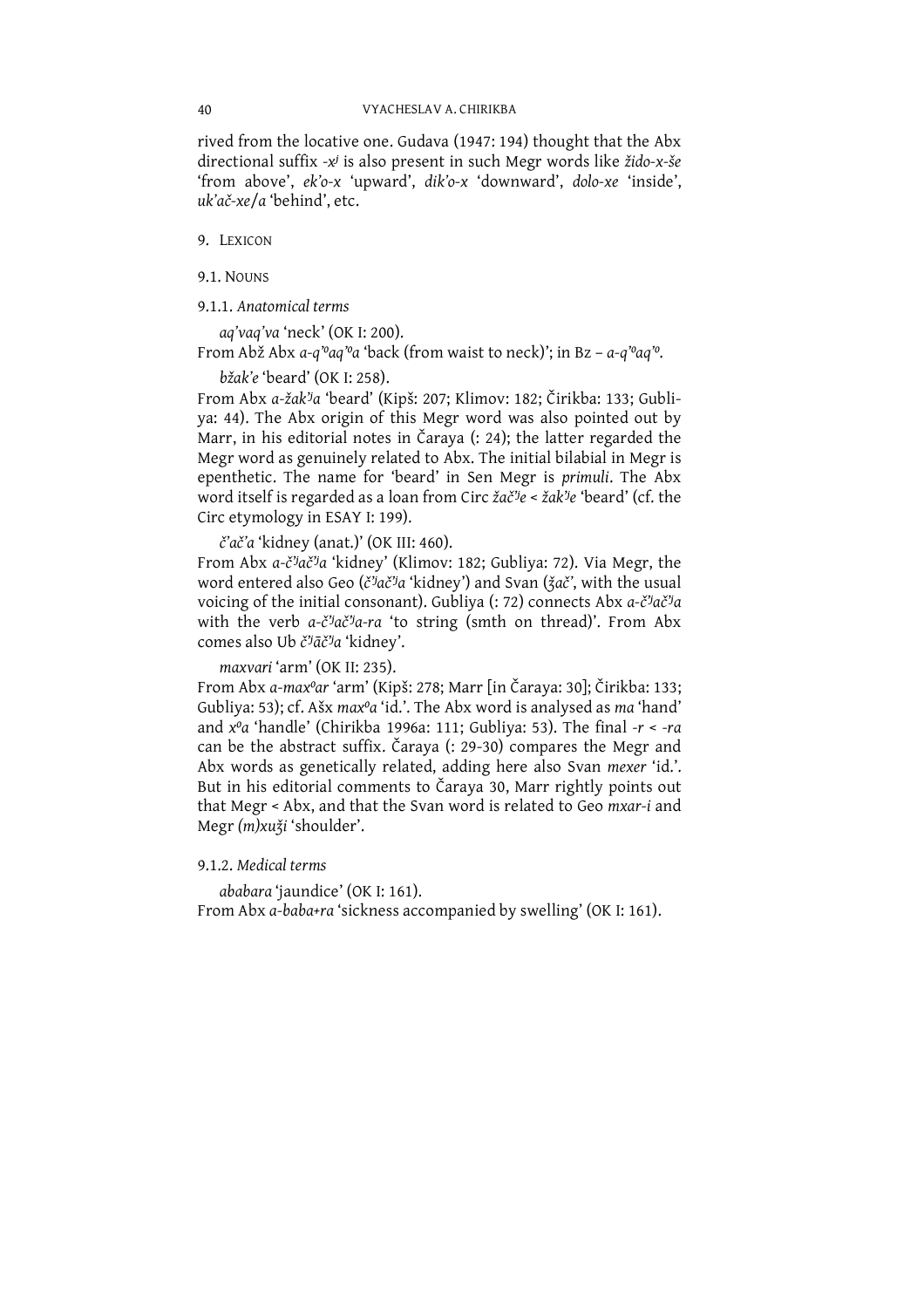The Abx word is analysed as a-baba 'downy, fluffy', plus the abstract suffix -ra.

## 9.1.3. Household items

abšira 'mould into which cheese is placed' (OK I: 164). Cf. also Geo Lečx apšara 'mould for preparing cheese' (sulgunis q'alibi) (Ghlont'i: 44). The source can be Abx a-pš<sup>j</sup>arha 'wooden cylindrical vessel for yoghurt and water' (cf. also below).

apšara 'a kind of wooden vessel' (OK I: 199). Same as abšira and apširha ? (see below). The connection with apširha was suggested also by Kadžaia (OK I: 199). Cf. also Geo Lečx apšara 'mould for (making) cheese' (Ghlont'i: 44).

apširha 'wooden vessel for yoghurt' (OK I: 199). From Abx a-pš<sup>j</sup>arha 'wooden cylindrical vessel for yoghurt and water' (Kipš: 197; Inal-ipa 1965: 216; Čirikba: 133; OK I: 199; Gubliya: 65), cf. also Abaz pš<sup>j</sup>arha 'bucket'. The Abx word is analysed as a-pš<sup>j</sup> 'side' (cf. Rus bočka 'bucket' from bok 'side') and -r-ha 'elongate, oblong', 'heightened' (Kvarčiya 2002: 124).

ašvamk'iad 'small table for cheese' (Samurz).

From Abx a-s<sup>o</sup>amk<sup>j</sup>at 'the shepherd's small table on tall legs for cheese' (Čirikba: 132, 136). Another meaning of this word: 'a wicker table on four legs on which they put the sacrificial meat during pagan rituals' (Kaslandziya 2005: 661). Džanašia (1915: 81) proposes a Megr etymology for this word: sum-k'et'i 'three sticks'. But beside the unsatisfactory semantic side of such an explanation (no obvious motivation for the meaning 'three sticks'), phonetically too it is not quite satisfactory: Megr k'et'i 'stick' gives Abx a-k'jat', with the final ejective, not aspirated, which we have in a-s<sup>o</sup>amk<sup>y</sup>at. Kvarčiya 2002: 114-115, on the contrary, argues for the Abx source for Megr; he analyses Abx a-š°amk'iat as a-š° 'cheese' and mk'iat, understood as 'container, place of smth', found also in Abx y<sup>0</sup>+a30-mk'<sup>j</sup>at 'vessel for young wine' (y'a 'wine'), an archaic term preserved in the Abx Nart epics. Cf. also a-psa-mk'<sup>j</sup>at 'a special place where the hunters put the bones of wild animals killed and eaten by them' (a-psa 'soul').<sup>5</sup> Besides, the very geography of this term-the southern Abkhazian province of Samyrzagan, indicates its Abx source.

<sup>&</sup>lt;sup>5</sup> Cf. Dbar (2004: 281); this paper was pointed out to me by B. Džonua.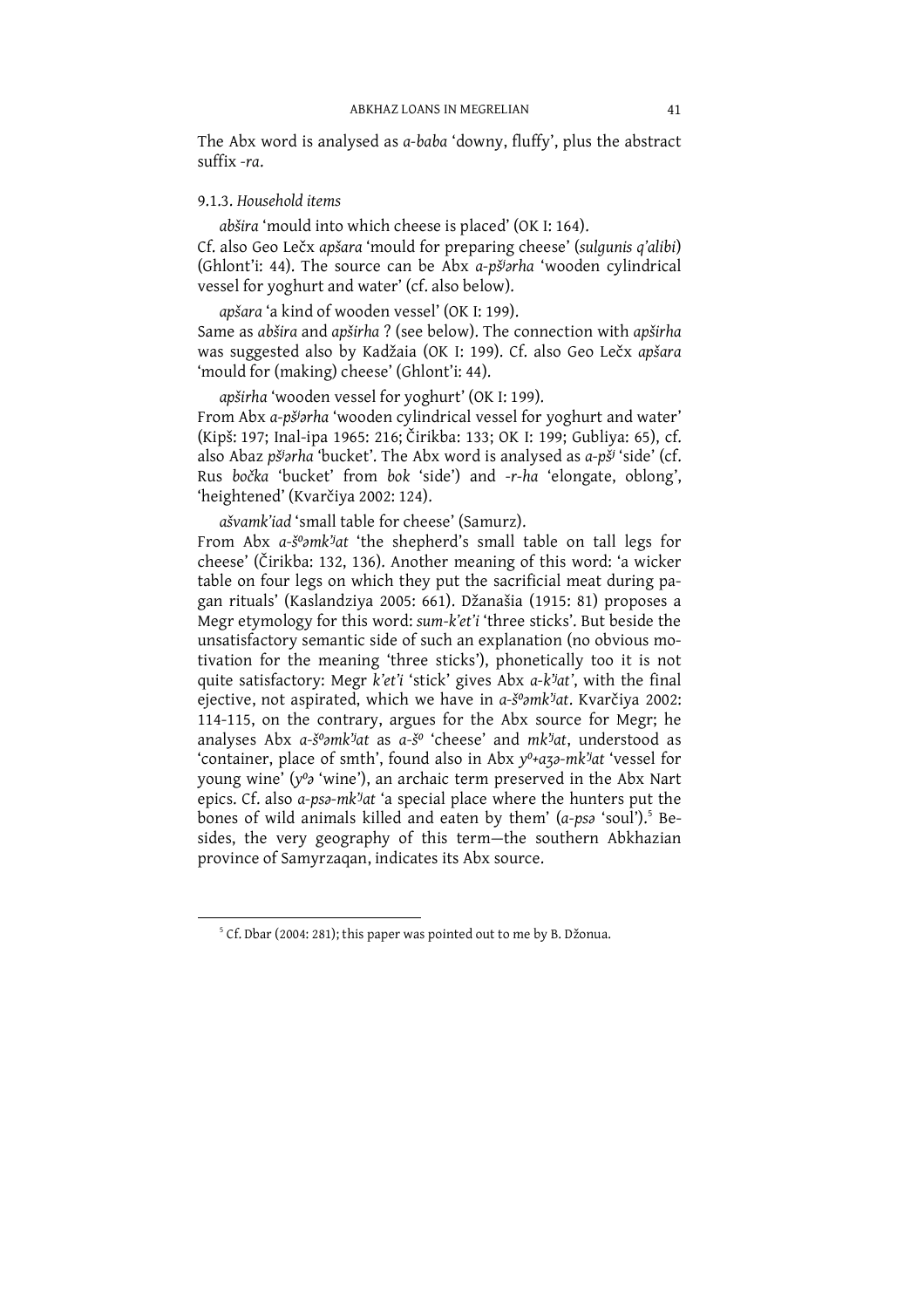čag'va 'wooden vessel for yoghurt' (Kipš: 182), 'deep wooden dish/ cup with handle' (OK III: 297).

From Abx a-čiaq"a 'small wooden pitcher' (Klimov: 182). The Abx word is akin to Ub čag<sup>'o</sup> 'basin', with further correspondences in Dagestanian languages: Arč č'aq" 'spoon', Tab (Diub) č'aq'a 'wooden jug for yoghurt and other products' (cf. Starostin 1985: 87).

yet'ama, yat'am-i, yet'am-i 'pintle of the yoke' (OK III: 172).

From Abx a-q''atama 'id.' (Klimov: 182; Čirikba: 133, 135); in Abž-ayjatama, probably a back loan from Megr. Bgažba (BD 224-225), beside Megr, points out also at Ad q<sup>o</sup>atame, Kab q'<sup>o</sup>adame 'pintle of the yoke'. Another Megr term for this item is t'abuk'i, Sen t'abik'i (< Geo).

k'aga, k'ga 'hallstand, peg' (OK II: 114). Probably, from Abx a-k'aga 'handle' (as of jug, bucket), also 'smith's tongs', lit. 'the holder' (k'a 'to hold', -ga agentive suffix).

k'vaya 'small axe' (OK II: 127). From Abx ayk'<sup>o</sup>aya 'small axe' (Čirikba: 133, 135); for the anlaut, see especially Abaz k'oaya 'id.'.

labaša 'long wooden cane with iron tip, or with iron or wooden hook at the handle, which is carried during the walking in the mountains' (Kipš: 269).

From Abx a-labašia 'id.' (Klimov: 182; Gublia: 63). In Abx it is used also without the final -šja (a-laba 'stick, cane'). Čikovani (1966: 15) erroneously suggested the reverse direction of the borrowing.

naga, niga 'milk-pail' (OK II: 387, 403).

From Abx a-naga 'wooden bucket for milking' (Kipš: 281; Klimov: 182; Gubliya: 71). Čaraya (: 31) compared the Abx and Megr words as genetically related. Gubliya (: 71) derives the Abx word from the verb ana+ga-ra 'to take away' (the centrifugal preverb na- 'from the surface' plus the root ga 'to take, carry'). Cf. also Gur Geo niga/e 'cast-iron pitcher (for water)' (Ghlont'i: 421) < Megr ?

svira 'handbag made of linden bark' (OK II: 594), also sura 'little basket made of linden bark' (OK II: 618).

Probably from Abx a-š<sup>o</sup>ara 'bag, knapsack, travel/hunting bag' (if Megr is not somehow related to Geo sura 'a small wine jug').

uro 'wooden hammer' (OK III: 67).

Probably from Abx a-wara 'big wooden hammer' (Čirikba: 132; Gubliya: 74), itself regarded as a loan from Circ (cf. Klimov 1968: 294; ESAY II: 97). According to Bgažba (BD 203), the word is known only in the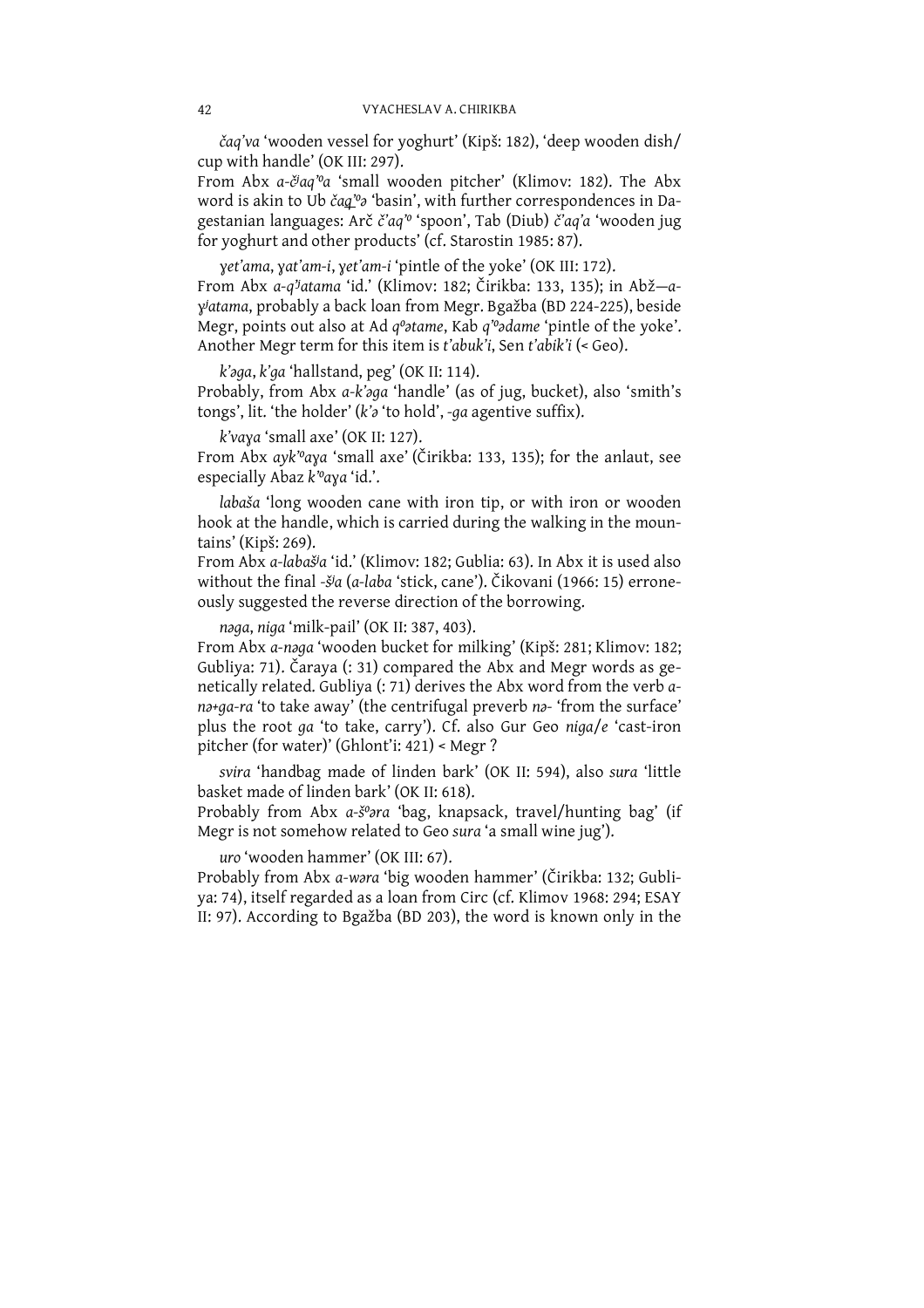Abž dialect, for which he supposed the Megr source. While Rogava (1956: 109) suggested for Geo uro 'hammer' a direct borrowing from Circ, Šagirov did not exclude here the Abx intermediary (ESAY II: 97), probably via Megr. Svan uro 'hammer for forging' can be either directly from Abx, or from Megr.

xarta 'wineskin' (OK III: 517).

From Abx a-hata 'wineskin, leather sack' (Čirikba: 134; Gublia: 71). According to V. Ardzinba (p.c.), the Abx word can be analysed as the combination of the root of the verb a-ha-ra 'to weave' and the locative suffix -ta. The rhotic resonant in the Megr form is a usual epenthesis. With the same meaning, the word also entered Geo (xalta, from Megr) and Ub (xāta).

xirazaga//xarazaga//xarazaga//xarazak'a 'wooden strainer for filtering milk' (OK III: 515, 558, 591).

From Abx a-xrazaga 'id.' (Čirikba: 134; OK III: 591, citing P. Čaraya; Gubliya 57-59), analysed as  $x(a)$  'milk',  $r+aza$  'to filter' and the agentive suffix -ga. The connection of Megr and Abx words was noted in Bžaniya 97 and Inal-ipa (1976: 347).

zaga 'woollen yarn' (OK III: 393).

From Abx a-32ga 'woollen lisle thread, yarn'; in Bz a-32ga (BD 47). The first part of the Abx word can be connected with  $\frac{7}{3}$  in Abž a-zax-ra, Bz  $a$ -zax-ra 'to sew', the final -ga is the agentive suffix.

## 9.1.4. Architectural terms, buildings

abarc'a 'porch, open balcony' (Kipš: 191; OK I: 162).

From Abx a-barc'a 'open balcony, verandah' (Kipš: 191; Klimov: 182; Dzidzariya 2000: 146). The final -c'a in Abx can be  $a$ -c'a 'bottom, lower part'. Sadz a-barac'a 'verandah' represents probably an older non-reduced form. For the part bar(a) cf. a-xa-bra 'roof' (a-xa 'head') <  $*a$ -xabara?

aboura, abora, abūra, abura, ambura, ambūra 'cattle-shed' (OK I: 162,  $163, 184$ ).

From Abx a-bawra [abowra//abora] 'cattle-shed' (Klimov 1968: 291-292; Inal-ipa 1976: 347; ESAY I: 101; NS 497; Čirikba: 133). In Abaz bawra [bora]. Čaraya (: 20) wrongly supposed the reverse direction of the borrowing, connecting the Megr word with Geo boseli-i 'cattleshed'. Kipš: 192 strangely enough derived from this Abx word Megr agvara (see below). The Abx word is being connected with Kab baw [bow] 'cattle-shed', which is supposed to have lost the final syllable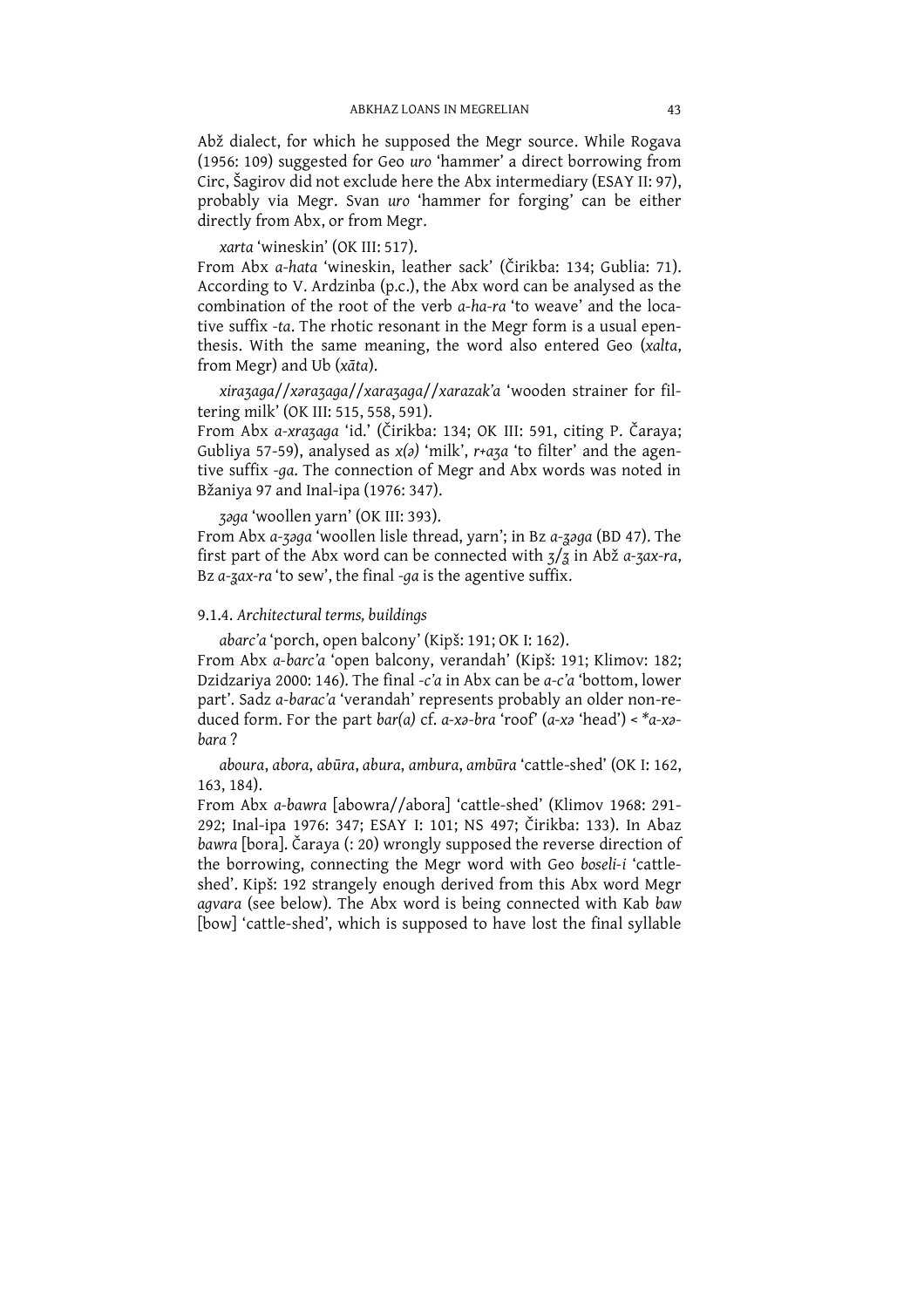(cf. ESAY I: 101). Cf. also Kar-Balk bau '(cattle-)shed, stable' and Svan bāw '(big) mountain-hut', both from Kab. In Šagirov's view (ESAY I: 101), the source for the Abx word can be Slavic obor(a) 'cattle-pen, cattle-shed', which penetrated also into Rumanian, Moldavian and Albanian, although it is unclear how it could find its way into Abx. An alternative etymology is also possible: if the final -ra is the usual abstract suffix (cf. Klimov 1968: 292), then the connection of the Abx word with Kab becomes more plausible (cf. such idea in NS 497; Klimov 1968: 291-292 regarded both Abx and Circ words as borrowed, but for Abx he supposed the Circ intermediary). In this case the affinity with the Slavic word can be simply fortuitous.

agvara 'cattle-shed, cattle-pen' (Kipš: 192; OK I: 164). From Abx a-g<sup>o</sup>ara 'fence, yard' (Bleichsteiner 1931: 74; Klimov: 182; Čirikba: 137; cf. also OK I: 164). The Megr toponymical element agvara, derived from this word, according to Eliava (1987: 95), is found on the territory of Megrelia up to the River Cxenisc'q'ali. Kipš: 192 erroneously derived the Megr word from Abx a-bowra (see above).

agvarta 'watch-hut of shepherds and hunters in mountains or in the wood' (Bleichsteiner 1931: 74; Ghlont'i: 22; not in Kipš: or OK). From Abž Abx a-g<sup>o</sup>ar+ta 'fence', 'fenced place', 'cattle-shed', cf. the full-grade Bz form a-q<sup>o</sup>ara+ta. The Abx word is derived from a-q<sup>o</sup>ara (see above) and the locative suffix -ta, lit. 'the fenced place'. It is not connected with Abx a-goarta 'herd, flock' (see sub argvata). The word entered also into the West-Geo dialects, cf. Gur agvarta(i) 'hut for overnight stop in the distant field' (Bleichsteiner 1931: 74) and Imeret agvarta 'bee-garden' (BD: 229); in Ghlont'i (: 22) the semantics of the Gur word is the same as in the Megr one given above; cf. also in Žghent'i (1965: 278) Lower-Gur agvarta 'tent, marquee'; the indication of the Abx source for Gur is in Inal-ipa (1965: 216) and for Imeret is in BD: 229.

amxara 'a small house for a newly-married couple' (OK I: 185). From Abx a-mhara 'a small house or a hut for a newly-married couple'. The Abx word can be analysed as containing the negative prefix m-, the verb (a)ha-'to hear' and the abstract suffix -ra, lit. 'not hearing' (cf. Džanašia 1917: 193). The Turkish Abkhazians still use this term in a fuller form: a-taca mhara, lit. 'not hearing of the (newlymarried) bride (a-taca)', which reflects the typical ritual of "avoidance" by the newly-wed bride of the husband's family (the young couple had to spend a certain time in this wedding-house, situated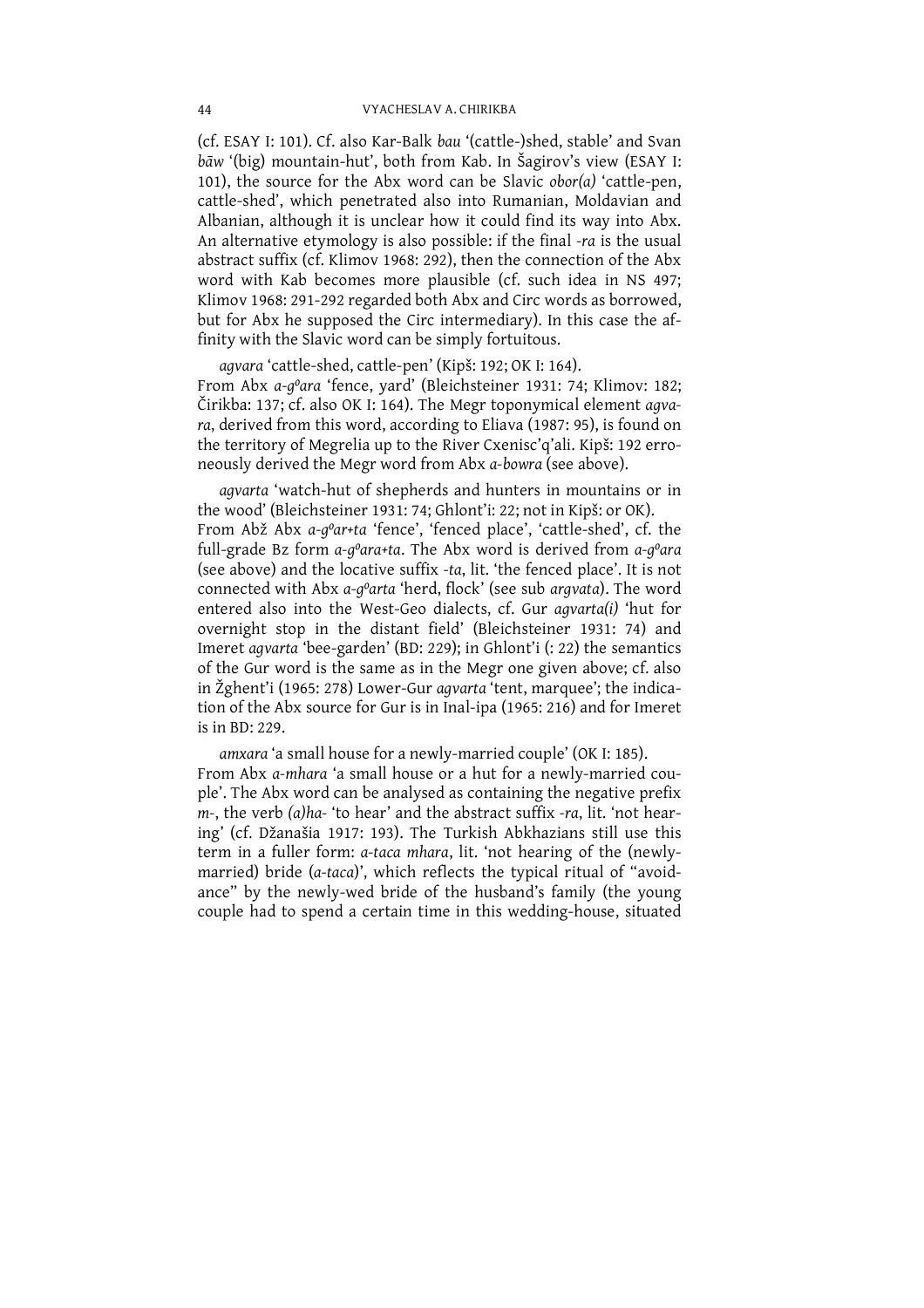nearby the main house, and only after a special ritual the bride was allowed to enter the main house).

apra 'two highest vertical beams in the middle of two opposite walls of the wooden house, whose heads support the horizontal beam, to which the whole span roof is attached' (Kipš: 197), Sen: 'beam-girder, on which the hearth chain is being hung'.

From Abx a-pra 'sail' (Klimov: 182; Čirikba: 137; Dzidzariya 2000: 143; Gubliya: 68). Kipš (: 197) indicated Geo as the source for the Megr word (cf. Geo apra 'sail'), but Marr (1938: 87) regarded the Geo word itself as an Abx loan. Marr derived the Abx word from the verb a-prara 'to fly', taking into account the Abx association of a vessel or a boat with the bird, and the fact that 'oar' in Abkhaz is designated by the word  $a$ - $\check{z}$ <sup>0</sup> $y$ <sup>0</sup> $a$  'wing'.

aptara 'fenced place for cattle' (OK I: 199).

From Abx aaptra 'shepherds' spring-station' (OK I: 199), cf. especially Džg Abž aaptara; in Bz aaptra/ $\partial$ . The word contains the compound root aa+p- 'spring' and ta+ra 'the placement of X' (ta 'be inside', -ra abstract suffix), preserved as a separate word in Abaz (ta+ra 'vessel; placement for cattle', etc.).

arpa (OK I: 195), a metathesis from apra (see above).

axk'ara//xek'ara//xak'ara 'fenced place in the pasture', 'fenced place for the cattle', 'a temporary pastoral station', 'wattled fence'; also as a toponymic element in Megrelia (cf. OK I: 207, III: 509, 528,  $591)$ .

From Abx a-xk'aara 'fenced place', 'fenced part of the field', 'summertime enclosure for horses and calves adjacent to the farm-yard' (Čirikba: 132; OK III: 528). The Abx source for the Megr toponymic element was indicated by Cxadava (1975; 34). The Abx lexeme is derived from the verb  $a-x+k'aa-ra'$  to fence (around)'.

yanda 'fence', 'wall' (Kipš: 349). Probably, from Abx aanda < \* Sanda 'fence' (Čirikba: 132, 138).

naši, niši 'boat' (OK II: 391, 404).

Cf. also Laz nuši//niši, Geo (dial.) nuša//nuš-i, in the Geo dictionary by Saba Orbeliani (18th century) nuša 'boat'. Probably, from Abx anaš<sup>j</sup> 'boat'. Despite Čaraya (: 13), who regarded the Abx word as bor-

<sup>&</sup>lt;sup>6</sup> G. Klimov suggested to me the Turish source for this Megr word, probably having in mind Tur hendek 'fence', but the Abx connection seems more plausible phonetically.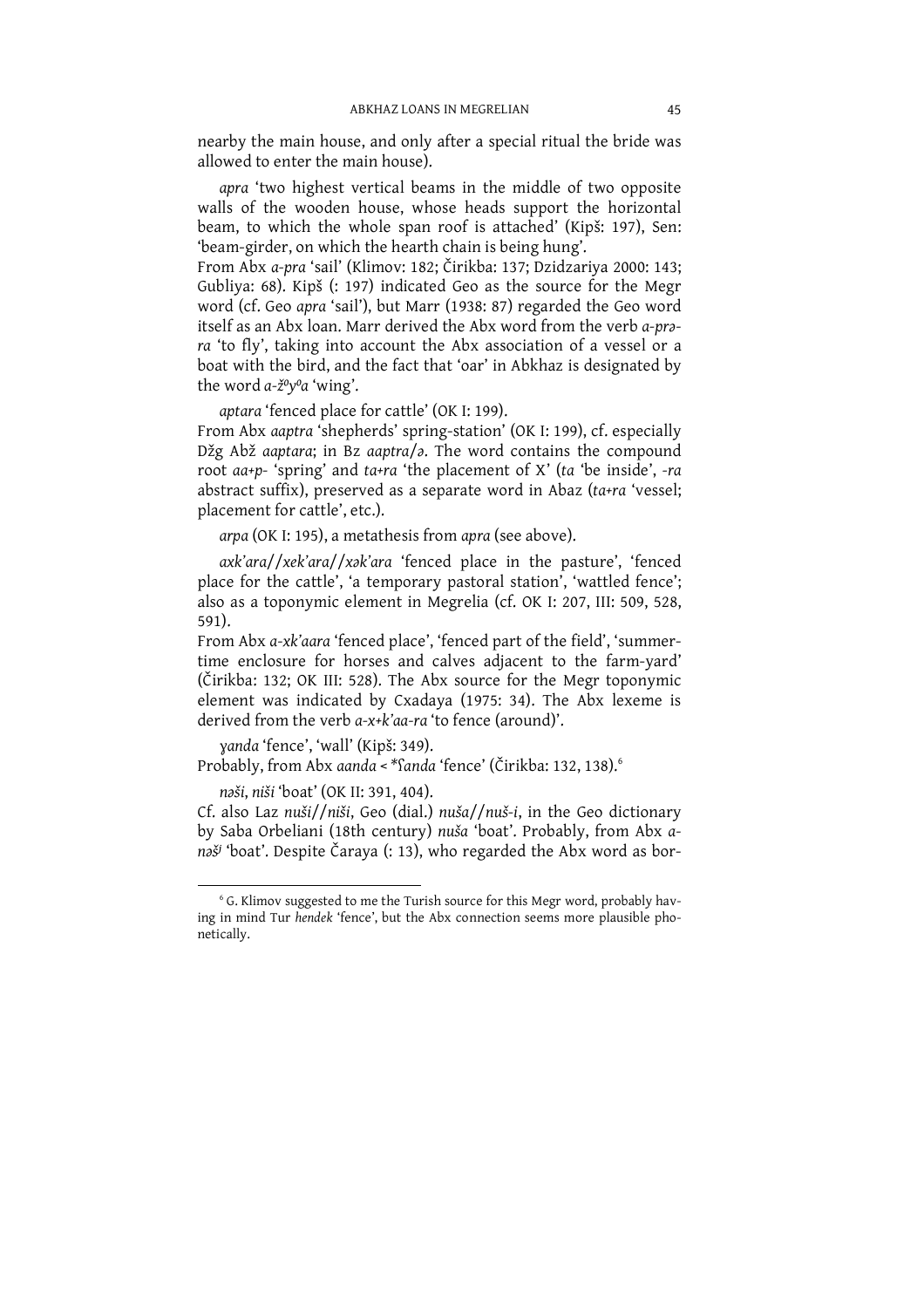rowed from Megr, Dzidzariya (2000: 142) thinks that the presence of  $\partial$  in the Megr form can, on the contrary, indicate the Abx source for the latter; for the dialect Geo dialect forms and Laz it is possible to suppose the Megr intermediary. It is noteworthy that both Megr and Geo borrowed another Abx nautical term, a-pra 'sail' (see above). Abx a-naš<sup>j</sup> can eventually have some IE source, continuing IE \*nau-s 'sea vessel' (cf. Gr nau-s, Lat nāvi-s, Skr nau-s 'ship'), though the preservation of the Nominative suffix in the borrowing is not quite usual.

pacxa 'shelter made of branches and twigs; wattled hut' (OK III: 92).

Cf. also Geo pacxa 'wattled hut (in Western Georgia)' (K'ank'ava 1965: 323), Imeret pacxa 'small basket put on the stone in the mill, into which maize pours from the box' (Ghlont'i: 538), Gur pacxa 'wattled hut covered with sedge' (Ghlont'i: 538), Laz pacxa 'a kind of basket wattled from thick raw twigs of hazel-tree or chestnut' (Vits), 'a hastily built wooden construction used as a cattle-shed' (Atin) (Bucaklişi/Uzunhasanoğlu 1999: 379), 'basket' (Arx), 'stable' (Ardaš).<sup>7</sup> The word is known also in north-eastern Tur dialects having Arm (Hamšen) substrate<sup>8</sup> (probably via Laz). Kipš: (: 335) suggested Geo as the source for the Megr word, but it is known only in areas of Western Georgia adjacent to Megrelia. Cf. also Abž Abx a-pacxa 'wattled hut, wattled kitchen', for which Bgažba (BD: 203) suggests the Geo source, while Klimov (: 182), on the contrary, sees in Megr an Abx loan

The Karty words can be derived from the Abx term for the wicker-work: Abž a-bacaq'ja, Bz a-bataq'j, Tur Bz a-bacq'ja 'wicker wall, wattle', cf. from the point of view of vocalism especially such forms as Tsw Sadz a-bacq<sup>j</sup>a, Ašx, Tap bacq<sup>j</sup>a 'wattle' (< CAbx \*batca-q<sup>j</sup>a 'wattle', from \*batca 'twigs used for wattle' and -q<sup>j</sup>a 'flat', cf. Chirikba 1996a: 13; Čirikba: 133, 135). The original meaning of the word is thus 'something wattled', which could be a wattled hut, wicker fence or a wicker basket. The form bacq'/a could thus yield Megr pacxa, with the devoicing of the initial bilabial (by regressive assimilation) and the substitution of the Abx palatalised and glottalised uvular stop  $q^{y}$ , absent in Megr, by the uvular fricative x. Abž a-pacxa, thus, can be a back loan from Megr. It is worthwhile mentioning that this word

<sup>7</sup> R. Lacroix, p.c.

<sup>&</sup>lt;sup>8</sup> U. Bläsing, p.c.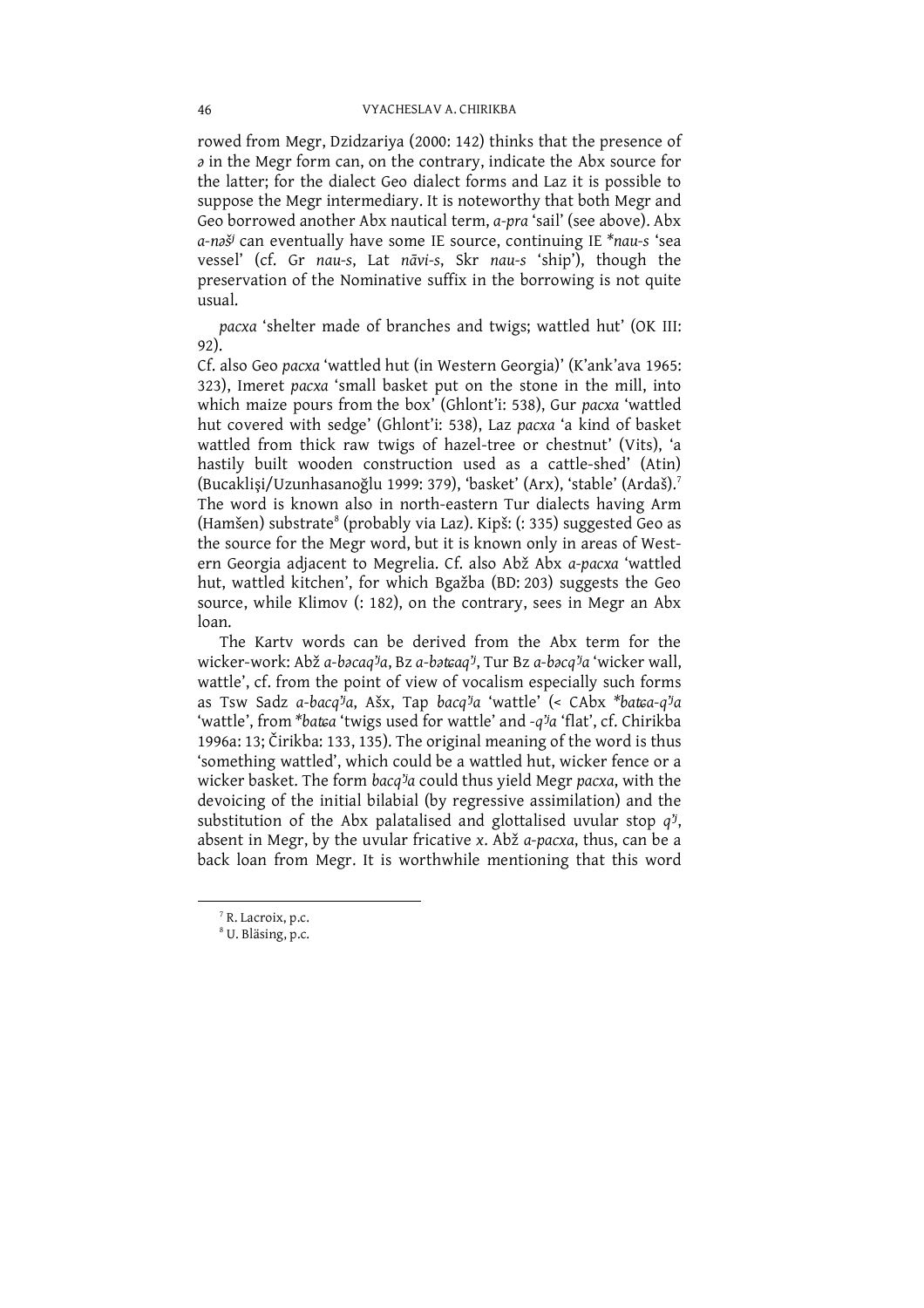spread to Western Abkhazia only relatively recently (perhaps during<br>the last 50 years), from the Abž dialect, because of the chain of popular wattled restaurants called a-pacxa with traditional Abx cuisine. Another Megr derivative from bacq<sup>7</sup>a is pacxi 'thorny or other twigs', which was also borrowed into Abž: a-pacx<sup>j</sup> 'dry twigs, small fire-wood'.

tire-wood.<br>
tipu 'shepherd's cabin on the mountain pasture' (Kipš: 243); OK II:<br>
69: 'area around a sheepfold (where guard-dogs are placed)', *tap*, *tapa*<br>
'place to keep cattle by night', 'reportedly, a woman in confine

xek'ara//xək'ara, see axk'ara.

## 9.1.5. Clothes, etc.

k'vaxča, ?vaxča 'goat or sheep fell used as spreading by shepherds (in the mountains)' (OK II: 128; III: 222).

From Abx a-k'oaxiča 'spreading from goat (or other) fell used in the mountains (mainly by shepherds)'. Kvarčiya (: 122) analyses the word as k'o 'bosom' and xiča 'to protect, guard'.

zikva 'trousers', 'kind of men's breeches with narrow lower part of trouser legs'; also zirkva (OK III: 389, with r-epenthesis).

Probably, from Abx a-3+ayk<sup>o</sup>a [adzeyk<sup>hw</sup>a], a-3+*ayk<sup>o</sup>a* [adziykhwa] 'kind of men's breeches with narrow lower part of trouser legs', 'trousers', 'underpants, drawers' (Klimov: 182; Gubliya: 112). The part  $ayk^0a$  means in Abx 'trousers', 3 is explained by B. Džonua (p.c.) as  $a$ -za 'thin', i.e. 'the thin trousers'. The word also penetrated into Laz: zikva, zik'va, zip'k'a, c'ik'va 'underpants, drawers' (Marr 1910: 145),<sup>9</sup><br>and via Laz - into Tur dialects, cf. such Tur forms as zipka, zibga, zıbka, zıvga, zibka, zivga, zipka, zivka, zivra, cikva, zağva, zıka 'breeches with narrow lower part of trouser legs' (cf. Eren 1999: 469; Emiroğlu

<sup>&</sup>lt;sup>9</sup> In some Arx isolects zip'k'a means 'narrow', rather than 'trousers' (R. Lacroix, p.c.).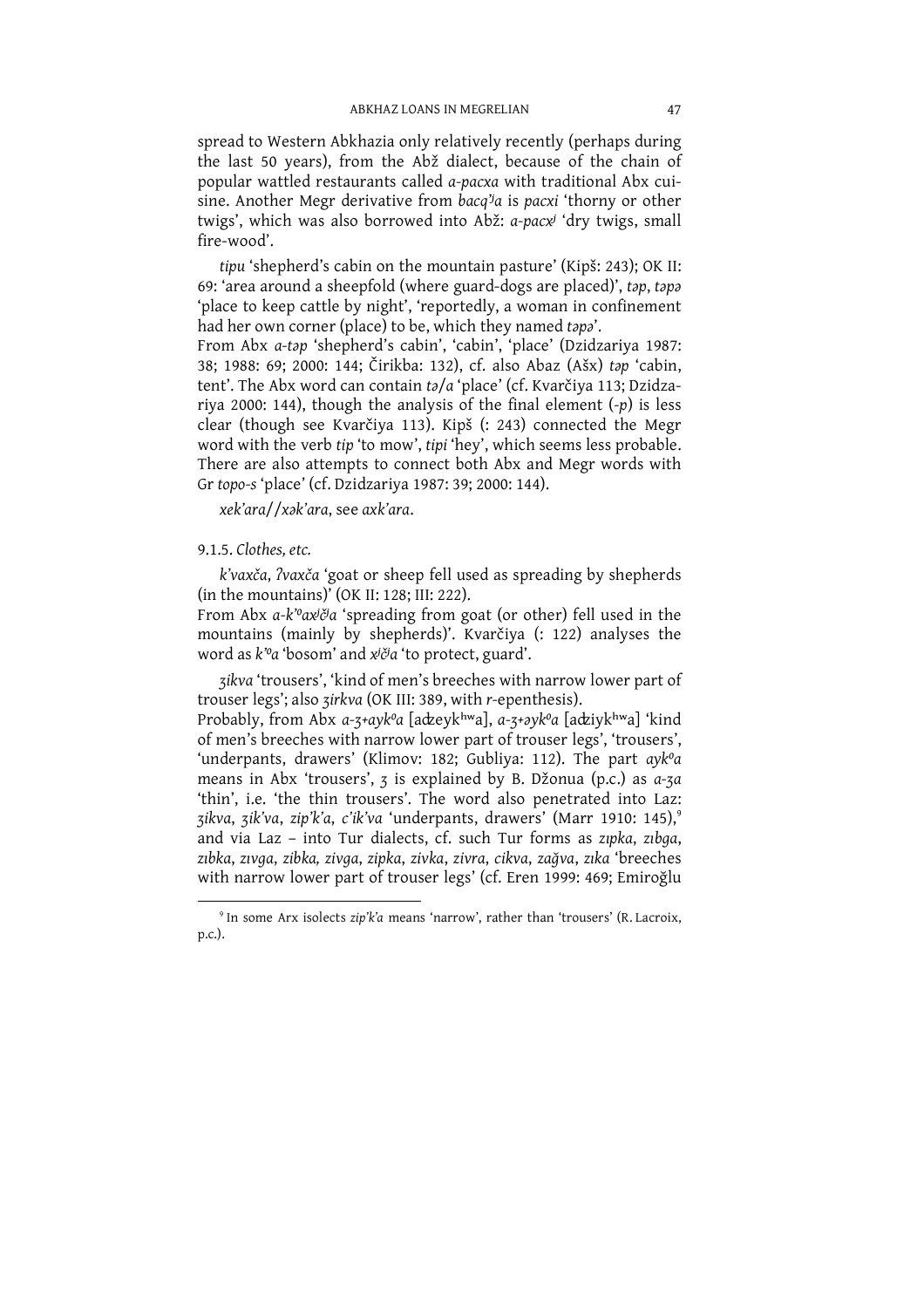1989: 239), and the Kurd dial. of Erzurum (Tur and Kurd forms were pointed out to me by U. Bläsing, p.c.).

## 9.1.6. Terms related to animal husbandry and pasture

agvarta 'herd, flock, drove'; 'innumerable, immense number of cattle' (OK I: 164).

From Abx a-g<sup>o</sup>arta 'herd, flock'; 'multitude, great number' (Čirikba: 133). The Abx word is connected with Abaz goarta, Kab goarte, Ad koert 'herd, flock', in Ad also 'group' (cf. ESAY I: 109; Chirikba 1996: 336). See also argvata, gvarta below.

ayviri 'bridle' (OK I: 200).

Probably from Abx ay<sup>o</sup>ra 'bridle' (Čirikba: 132, 136; Gubliya: 71), cf. also Abaz y<sup>o</sup>ra 'id.' Although Starostin (1985: 80) regards the Abx word as borrowed from Karty. I think that it can be native in Abx. If we have had here a Karty loan, the Megr/Geo ayviri should have been adapted in Abx as  $a\chi^0$ ar, which is not the case. Abaz usually preserves the root-initial a-, but not here, though the Abx possessive forms (e.g. w-ay<sup>o</sup>ra 'your (male: human) bridle') indicate the presence of the root-initial vowel. For CAbx we can reconstruct  $*(a)y^{\circ}ra$ . The Abx word can be further connected with such EC items as Lak xxuri, Darg urxxur, Tab furu and, probably, also Avar, Bežt, Hunz royo, if we suppose a metathesis here (the EC forms are from Kibrik & Kodzasov 1990: 158). It is symptomatic, that the Karty lexemes were not included by Klimov in his Proto-Karty dictionary. If this word is really native in Abx, then Megr is the source for Geo ayviri and Svan hayvril (with the diminutive suffix -il). Via Geo the term entered also Laz (ayviri) and Bats (afwir 'bridle').

činori 'hired shepherd'.

Probably, from Abx a-činar 'hired shepherd', a-činar-ra 'the hiring of shepherds' (Dzidzariya: 1987: 39; Čirikba: 134). The word is known mainly in the Abzhywa province of Abkhazia, which neighbours Megrelia. Cf. also Abaz čran 'servant, farm-hand', čran-ra 'to work as farm-labourer'. Inal-ipa (1965: 215) regarded the Abx word as borrowed from Megr. Kvarčiya (: 117) derives Abx-Abaz words from Osset čærun 'to live' < 'to graze cattle', the opinion shared by Dzidzariya (1987: 39). But cf. also Pers čära-ni 'pasturage', Kurd čarin 'to graze'. In any case, the Abaz form seems to be original, as compared with the Abx one (with the metathesis), which could have been the source for Megr činori.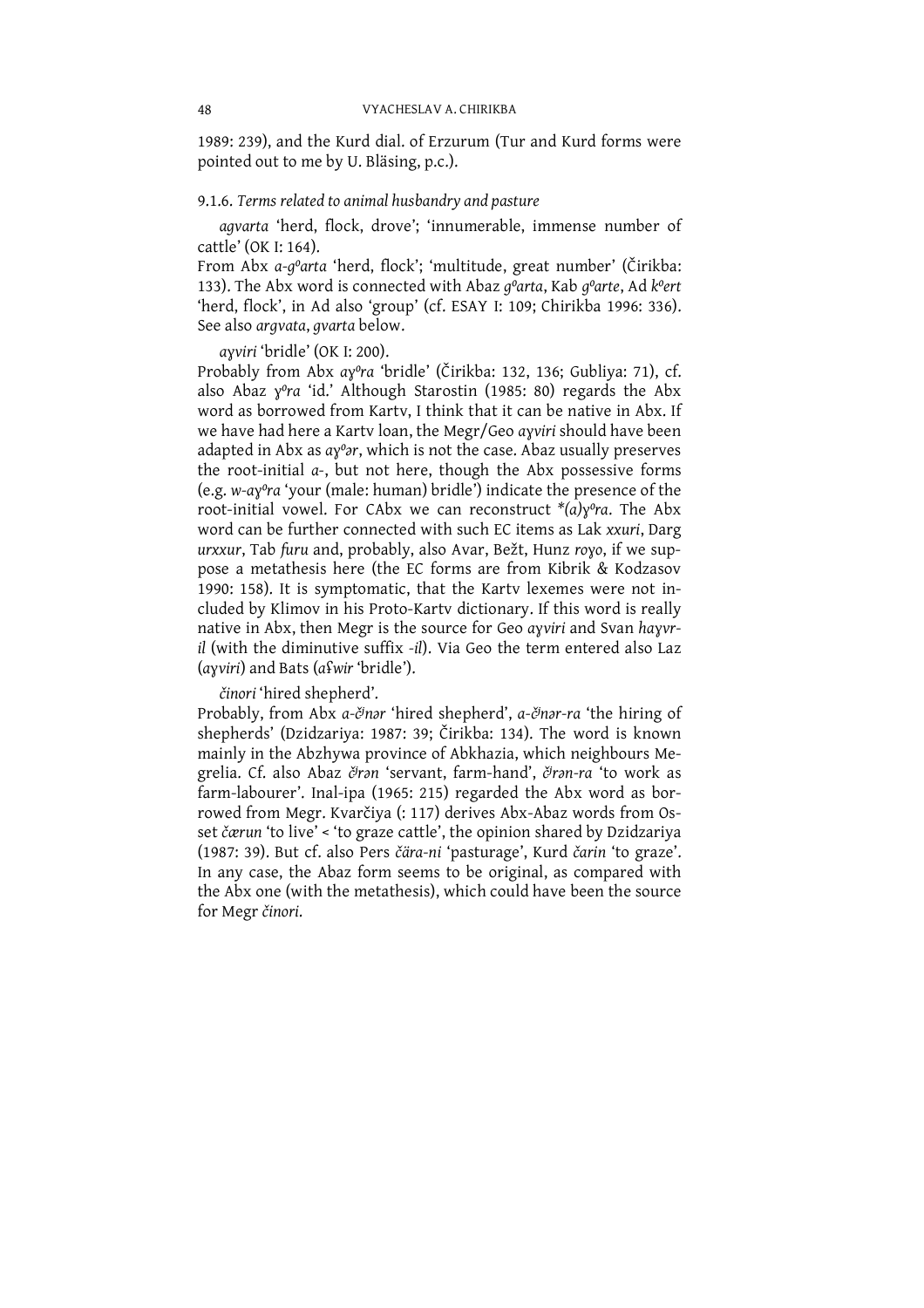naxvta//naxta//naxuta 'halter' (OK II: 376).

Klimov (: 182) regarded it as borrowed from Abx a-nax<sup>o</sup>ta 'id.'. Though this word comes eventually from Turkic languages (found also in Mongolian) and has, as assumed, a Chinese source (cf. Šagirov 1989: 94), it is not found in Geo and is spread mainly in the North Caucasian area (cf. Abaz nax<sup>o</sup>ta, Circ nax<sup>o</sup>te, Ub nax<sup>o</sup>ta, Kar-Balk noxta, Kum naxuta 'halter', Osset naxæt-bos 'part of a saddle'), with the exception of Azer noxta; cf. also Ottom Tur noxda (both from Pers noqta ?). It is thus safe to assume that the term entered Megr via Abx, together with a number of other terms associated with livestock breeding.

xnc'ra//xanc'ara (OK III: 556, 566) 'the marking of the cattle by making incisions on animals' ears'.

From Abx (Abž)  $a-x+c' a+ra$  'the marking of cattle by shepherds by making incisions on animals' ears' (Inal-ipa 1965: 219; Kvarčiya 109; Čirikba: 134; Gubliya 62; OK III: 556). Cf. also Bz a-x+c'a+r, Abaz x+c'a+ra 'id.'. The Abx word contains the verbal root c'a 'to put' and the abstract suffix -ra; the initial  $x$ - is not quite clear. In Megr -n- can be epenthetic. The word entered also Svan (xanc'ara 'id.'), probably via Megr.

Cf. also naga, xirazaga, aboura, agvara, agvarta, aptara, axk'ara, tipu, k'vaxča, aču, tiyi, antari, azmax-i/ə, ckebzi, xac'a, xač'o, xeč'eti, xižaža.

9.1.7. Botanical terms

### 9.1.7.1. Wild plants

aia 'the name of a plant' (Kipš: 193), cf. aia žešxa 'Aia Sunday', Zugd ai-oba 'the name of the spring festival'.

Cf. also Svan aya mišladey 'the Sunday day of Aia' (from Megr ?). The source of the Megr and Svan word may be Abx a-ya-ra 'vegetation' (Čirikba: 133), cf. also Abaz faya-ra 'plant'. The resemblance of Svan and Abx words was noted by Bžaniya 150. The Abx word is derived from the verb a-y-ra 'to be born', 'to grow, bear fruit'; the alternative etymology, connecting aya-ra with the adjective a-ya+c'<sup>o</sup>a 'green, blue' (cf. Šakryl 1961: 111) is less satisfactory phonetically.

anč'a 'mountain maple'.

From Abx a-mč<sup>y</sup>a, (dial.) a-nč<sup>y</sup>a 'acutifoliate maple'. The genuine Megr name for 'maple' is cxali (in Geo - korap-i).

axešra 'kind of black grass tall as a man, with white flowers' (OK I: 207), probably 'cow-parsnip'.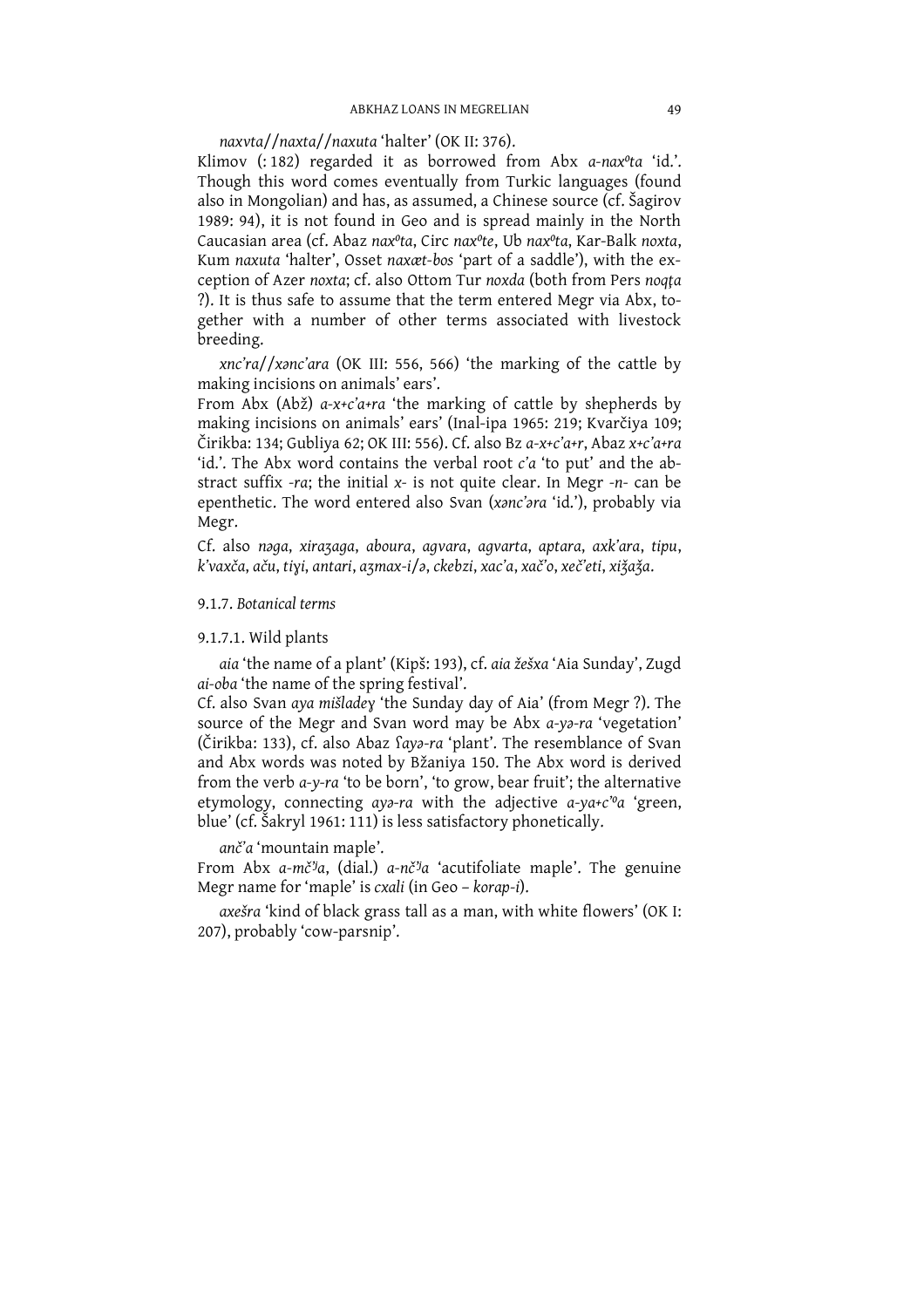From Abx a-xa+š+ra 'limestone cow-parsnip, heracleum calcareum'. The Abx word can be analysed as a-xa-s 'white head', plus the abstract suffix -ra.

axšara'kind of tall and thick grass' (OK I: 208). Probably same as axešra (see above).

bacu 'medlar, Mespilus germanica'; cf. also tuntiši bacu 'a kind of mountain ash' (Maq': 11: 'рябина греческая, Sorbus graeca'), lit. 'bear's medlar' (tunti 'bear').

From Abx a-bac<sup>o</sup>//a-brac<sup>o</sup> 'Mespilus germanica' (BD: 217; Čirikba: 133). Ub b(a)rac<sup>o</sup> 'id.' can also come from Abx, although it can as well be related on a genetic level (cf. Chirikba 1996: 335). The genuine Megr word for this plant is ckumut'uri (Kipš: 202), ckumunt'uri//cxumunt'uri, akin to Laz ckirmut'uri (Maq': 29), cximunt'uri and Geo zymart'l-i.

bač'a 'Caucasian bilberry'.

Probably from Abx, cf. Abž p'ač'a in a-hºa-r-p'ač'a 'bilberry' (for the first part see probably a-h<sup>o</sup>a 'pig'), Bz p'ač' in a-h<sup>o</sup>a-r-p'ač', a-šixa-r-p'ač' 'bilberry' (a- $\frac{3}{2}$ xa 'mountain', -r- connective element). It is not excluded that the name for this plant is etymologically connected with the name for the insect discussed in 9.1.8.1. The other names for 'bilberry' in Megr are malurzene (from lurzeni 'grapes') and melišiaš ža, lit. 'fox's tree'.

bagazari (Zugd-Samurz, Kipš: 210), bzgiri (Maq': 81; OK I: 276) 'cornel, Cornus mas L.'.

From Abx a-bqazar 'cornel' (Čirikba: 134). The second part of the Abx word (-zar) is being connected with Abaz zara 'cornel' and further with Ad zara-ž<sup>j</sup> 'snowball tree' (ž<sup>j</sup> 'bad'), Kab ze 'cornel' (ESAY I: 204, 205, 207). Abdokov (1973: 52) explains the first part in Abx ( $bqq$ ) as 'slope'. Alternatively, it can be connected (as an attribute) with a-bga 'wolf ('the wolf's cornel'). Megr bzgiri is from bagazari via metathesis. Svan zigir 'blackberry, Rubus', Megr zagiri 'Smilax' can represent a different root. Memišiši (1988: 90) tries to connect Megr bzgiri with Geo bazgi and Laz bazgari 'cicuta (Rus 'веха мышья')', which does not seem plausible.

c'ic'indera//c'ic'indara//c'ic'imdera 'strawberry' (OK III: 424). From Abx (Abž) a-c'oc'ondra 'strawberry' (Čirikba: 132); cf. also Bz ats'ats'andar, a-ts'ats'andar, Sadz a-c'ac'andara. Though the Abx etymology is not quite certain (cf. for the second part the last element in ak"ok" omdar 'shrub'), the fact of its presence in all Abx dialects, and its phonetic shape in the Bz form (with the middle sibilant affricate  $t\epsilon'$ ),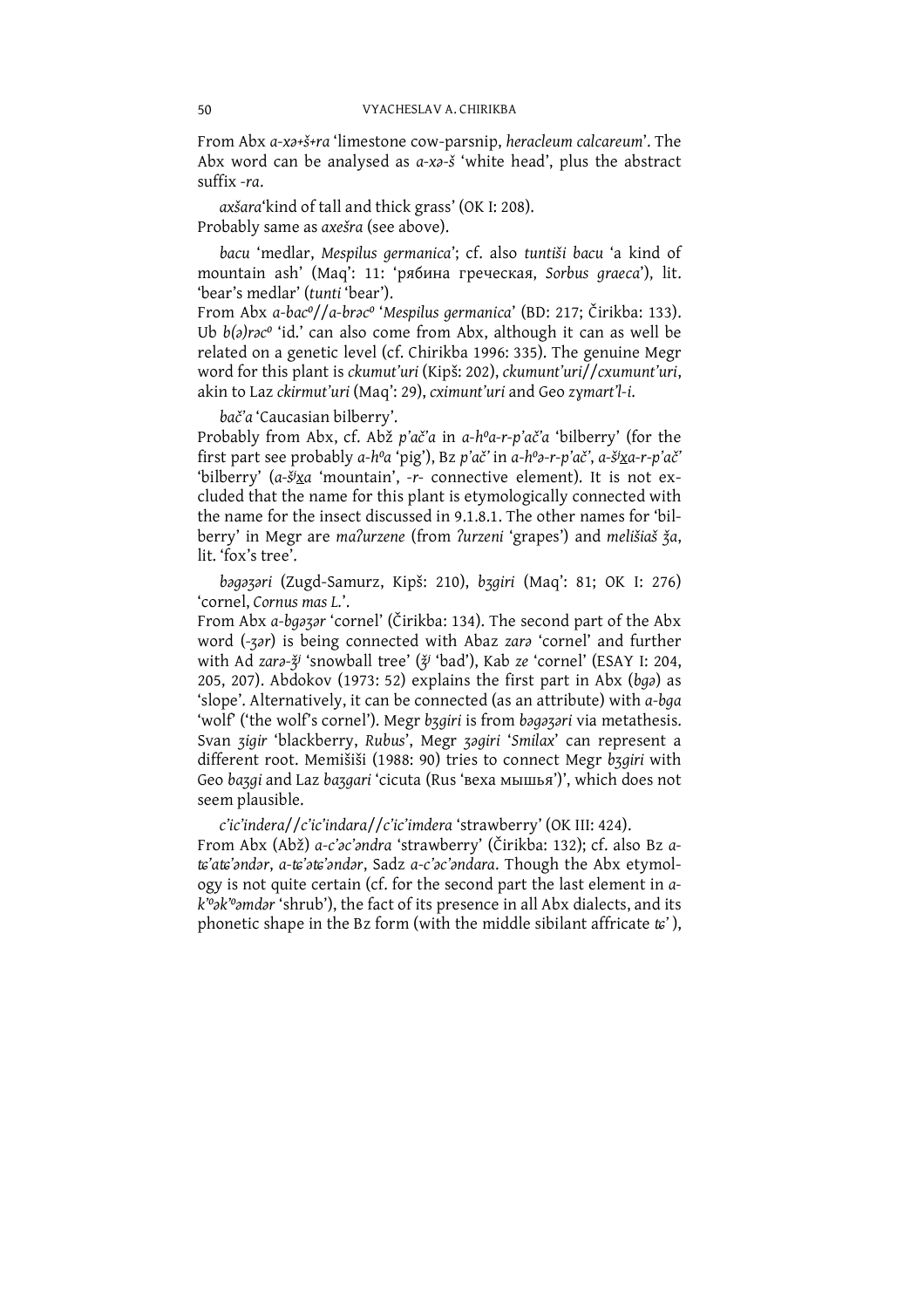allows us to see here a genuine Abx word. Via Megr, it entered into West-Geo dialects, cf. Upper-Rač c'ic'indera 'strawberry' (Maq': 47). Megr has also other names for this berry: xvixvinia, cam(?)ua 'strawberry'; cf. also in the sister-languages: Geo marc'q'v-i, xendro, Imeret Geo dardala, c'iamp'ola, Svan basq'(i), bäsq, mayōl, Laz k'andyu/o.

čamkva, čamhva, čampa 'mountain maple'; cf. also čamua 'a kind of mountain plant' (OK III: 291).

From Abx a-č<sup>j</sup>amha 'maple' (Čirikba: 134). The second element (mha) can be akin to Circ \*pxa 'wood'. The presence of the labial element in Megr forms  $(-kva)/-hva/(-pa)$  is quite interesting-can they reflect an older Abx form? The genuine word for 'maple' in Megrmek'enčxali.

k'ak'ara/o 'thick wood with big trees'; also a toponymic element in mountainous Megrelia.

From Abx a-k'k'ara 'thick wood with big trees; wood without undergrowth and thickets' (Čirikba: 132, 137), derived from the root k'(a)k'a 'open, clean, clear, free from smth' and the abstract suffix -ra (etymology by B. Džonua, p.c.). Cxadaya (1975: 34) pointed out the Abx origin of the toponymic k'ak'ara/o. The Megr form can reflect an older (unreduced) Abx form (\*a-k'ak'a+ra).

k'vadaci, k'vadaca, k'vadacia (OK II: 118), k'udacia (Maq': 73) 'seabuckthorn'.

From Abx a-k'oadac 'id.' (Čirikba: 133). The Abx word probably contains -dac 'root', but the first part is not clear. The word is known also in Geo (< Megr ?): k'oadac-i 'blackthorn' (cf. Čubinašvili 1984: 606), beside the more usual kacv-i.

šxuriči 'wild grapes' (Kipš: 361; OK III: 286).

Probably, from Abx a-š<sup>j</sup>xaraž<sup>j</sup> 'wild grapes' (a-š<sup>j</sup>xa 'mountain', a-ž<sup>j</sup> 'grapes'; cf. Čirikba: 131). Kipšidze (Kipš: 361) and Kadžaia (OK III: 286) derive the Megr word from šxuri 'sheep' (according to Kadžaia, from šxuri-š č'i 'intestine/waist of the sheep), which is doubtful semantically. Another Megr word for 'wild grapes' is burexi.

xvamca, xvanca 'holly, ilex' (OK III: 539).

From Abx a-x<sup>o</sup>amsa 'Caucasian rhododendron' (rhododendron cau $casica$ : in Bz  $a-h^{\circ} \text{ansa}$ .

# 9.1.7.2. Cultivated plants

at'ama, ant'ama 'peach' (OK I: 197, 188). From Abx a-t'ama 'peach' (Klimov: 182; Čirikba: 134; Gublia: 67; cf. also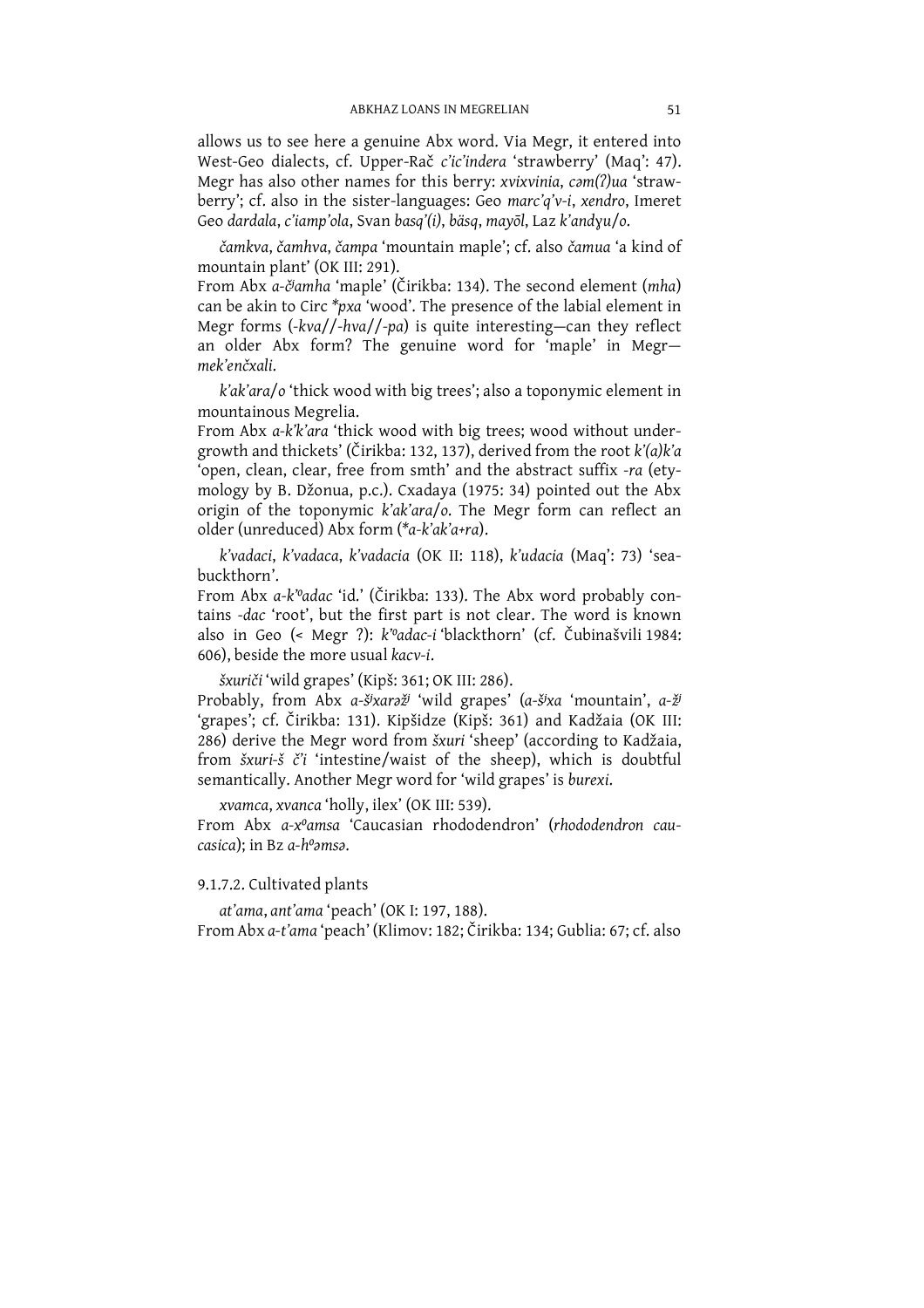NS: 1005). Cf. also Sadz a-t'ama, a-t'ama 'peach', Batum Abx: Fer at'ama (Kilba: 25), Sam a-t'ama 'peach', Ašx t'ama 'apricot', zan-t'ama 'peach' (zan 'winter').

Via Megr, the word spread to Geo (at'am-i, Imeret art'am-i) and Svan (at'ama). Cf. also such compounds as Megr uškur-at'ama, Geo vašl-at'ama 'the nectarine peach', lit. 'apple-peach' (Maq': 27; Megr uškuri, Geo vašl-i 'apple'). Via Geo, the word entered Laz: Xop at'ama, Vits ant'ama, Ardaš at'amba (cf. Bucaklisi/Uzunhasanoğlu 1999: 5, 8), Arx ant'ama, ant'arma,<sup>10</sup> Osset: at'ami, alt'ami, and a number of Dagestanian languages, cf. Bežt at'ami, Hunz fat'ami, Ants Avar fat'am 'peach' (cf. Khalilov 1989: 110, 114).

The lexeme is present also in Ub (t'ama 'peach') and in Šap Ad (q<sup>o</sup>a-t'ama 'a kind of pear', lit. 'pear-peach', cf. q<sup>o</sup>a-źa 'pear'). Mészáros (q *a*-t allow a kind of pear , iii. pear-peach, cr. q *a*-z*o* pear ). Meszaros<br>(1934: 257) and Dumézil's (1974: 19) proposed the Ub etymology: t'*a*<br>'soft, a bit overripe', plus ma 'apple', i.e. 'the sappy and soft appl should be postposed, not preposed to the head noun. Starostin (NS 1004-5), on the other hand, reconstructs for CWC \*t'Vma 'peach, apricot', which he connects with Proto-Nakh \*t'um 'marrow', 'kernel (of a fruit, nut)', Proto-Lezgi  $*t'um(:)-ul//*t'um(:)ut'$  'grape', 'plum' (Tab t'umut', Agul t'ibit', Rutul t'imil, Tsaxur t'umil', Bud t'ombul, Arč t'ummul, Udi t':ul). Acc. to Starostin, Xinalug t'umbol 'damson' is from Bud, and Udi damp:ul 'plum' is also an old loan from the Shakhdagh languages; part of Lezgi languages reflect the form \*t'um(:)ut', which is a reduplication.

The genetic connection of WC and EC forms seems to be plausible both phonetically and semantically ('marrow', 'a kind of fruit'). The WC languages preserve related forms which probably explain the original semantics of this NC root: 'sappy, soft, overripe', cf. Abx at'am+t'am 'soft, slightly swollen', ya-t'am+t'am-wa 'soft (of dough,<br>fruit)', e.g. a-x°arma t'am+t'am-wa 'soft and sappy persimmon', a-t'ama t'am+t'am-wa 'soft and sappy peach', Abaz t'am+t'am 'sappy, overripe', ya-t'am+t'ama+ž<sup>j</sup>a-t' 'it becomes overripe', Circ t'ema//t'ama in Ad qe-t'ema-, Kab q'e-t'ama- 'to swollen, get plump' (preverb qe-//q'e-'hither').

Besides the etymology of the Abx word, the initial  $a$ - in Kartv forms is an additional indication of their Abx origin. Incidentally, one of Arm words for 'plum' (cf. Classical Arm damon, Artvin damun,

<sup>&</sup>lt;sup>10</sup> R. Lacroix, p.c.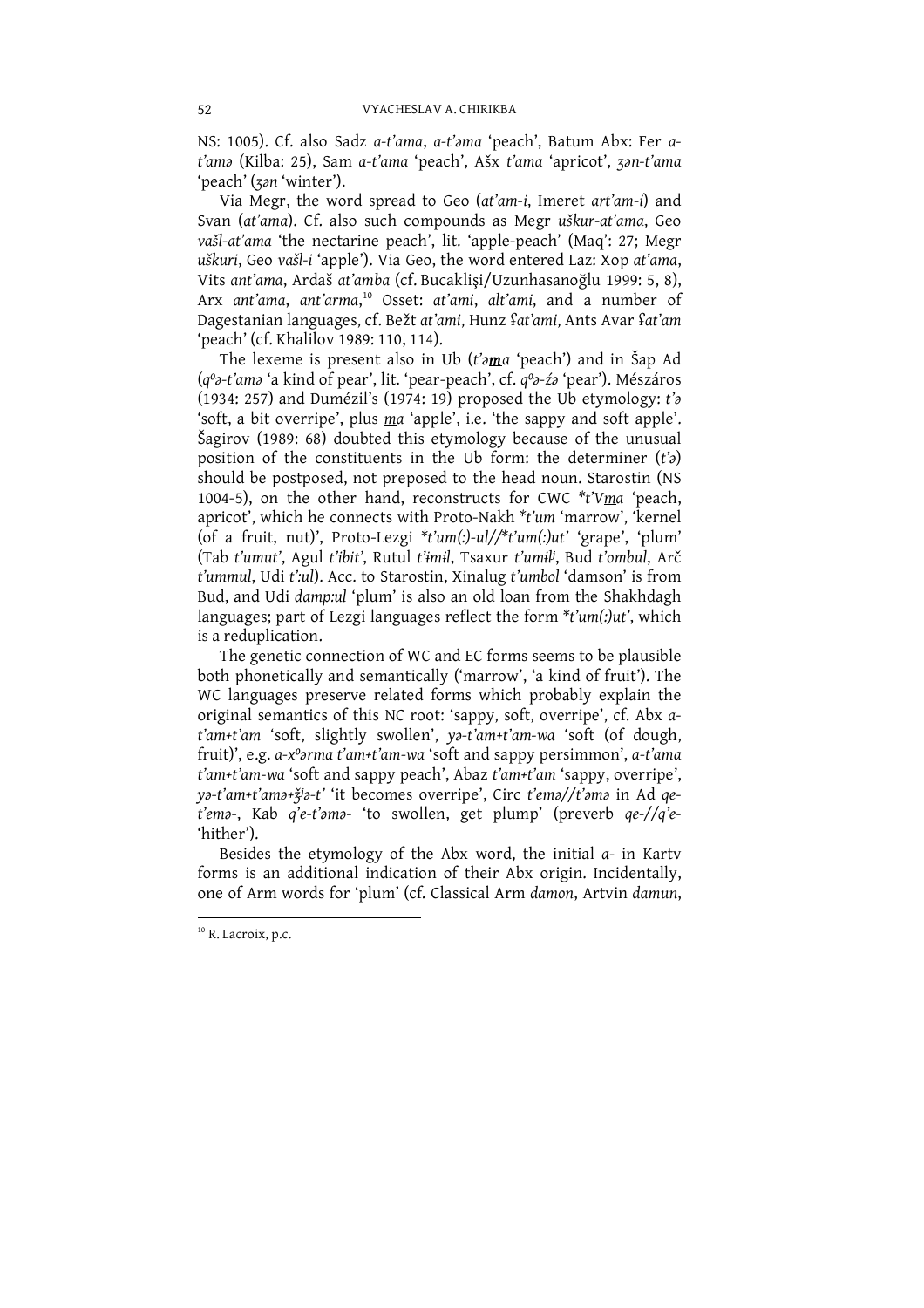Arm dial. dambul), which does not have an IE etymology, seems to have come from the EC source, cf. especially Bud t'ombul, Xinalug t'umbol and Udi damp:ul (it cannot be excluded, however, that the Udi form might be a back loan from Arm); Starostin explains b in Bud as epenthetic (NS 1004); this naturally raises the question about the relation between Arm damon and dambul: are they chronologically different loans (damon < \*damol < \*damul - earlier, and dambul - later loan), or do they reflect borrowings from different EC dialects? Interestingly, in the Arm dialect of Svedia (Syria) the name for 'plum' is tama, beside more usual d'ammen (Martirosyan, p.c.). H. Martirosyan sees in the Arm word tanj 'pear' (acc. to him, supposedly  $\lt^*$  tam-Arm "plant-suffix" -j) a possible borrowing from the discussed above WC root for 'peach'.

k'ač'ič'i 'kind of black grapes with small berries'.

From Abx a- k'ač'jič' 'id.' (Čirikba: 132). The Abx word is explained as being derived from the name of the Abx peasant who first cultivated this sort in his farm (BD 210). The term is known also in Western Georgia (Kontariya/Čanba 1987: 50), probably via Megr.

xeč'eč'i 'a kind of pear with small fruit which ripens late'. From Abx a-ha+č<sup>y</sup>č'ja 'pear with small fruit', 'wild(ing) pear' (Čirikba: 131), containing a-ha 'pear' and suffix  $-\xi^{ij}\xi^{ij}a$  (<  $*-\xi^{ij}a\xi^{ij}a$  <  $*-\xi^{ij}a\xi^{ij}a$ ) 'small, little'. Cf. a similarly built  $a-c^{\nu}a+c^{\nu}c^{\nu}a$  'wild apple with small fruits'  $(a-c^{\nu}a$  'apple'),  $a-k^{\nu}ara+c^{\nu}c^{\nu}a$  'small river, rivulet'  $(a-k^{\nu}ara)$ 'creek'). Abx a-ha is related to Circ  $q^o$ -za and Ub x<sup>j</sup>a 'pear'. Via Megr, the lexeme entered also West-Geo dialects, cf. Ačar xeč'eč'+ur+a, xeč'eč'+ur-i sxali (sxali 'pear'), Gur xeč'eč'+ur-i//xič'ič'+ur-i (with the attributive suffix -ur; cf. Ghlont'i: 748, 756), as well as Laz: xač'ač'uri (mcxuli) 'a kind of pear with small fruit', also mcxul xeč'eč'uli 'a kind of pear' (Marr 1910: 230; mcxuli 'pear'), Arx xač'ač'i/e, xeč'eč'uli 'a kind of pear with high sugar content' (Bucaklisi/Uzunhasanoğlu 1999: 196). Klimov (1971: 259) pointed out the Abx origin of the Laz word. Given the presence of the Geo suffix -ur, (Ačar) Geo must have served as an intermediary for Laz. Probably from Laz, the word spread among the languages of north-eastern Anatolia, cf. Arm (the Pontos area)  $x a \tilde{c}^h a$ žur, Tur xačažur armud-u (armud 'pear'), xečečur, hečečur (the Hamšen region), hežežulap (the Trabzon area) (Bläsing 2004: 101-102); according to Bläsing (2004: 102), the element -ap in the last form indicates the Pontic Gr medium (cf. Gr ap 'pear'); thus, the Laz form xeč'eč'uli was the source for Pontic Gr, whence it found its way into Tur of the Trabzon area.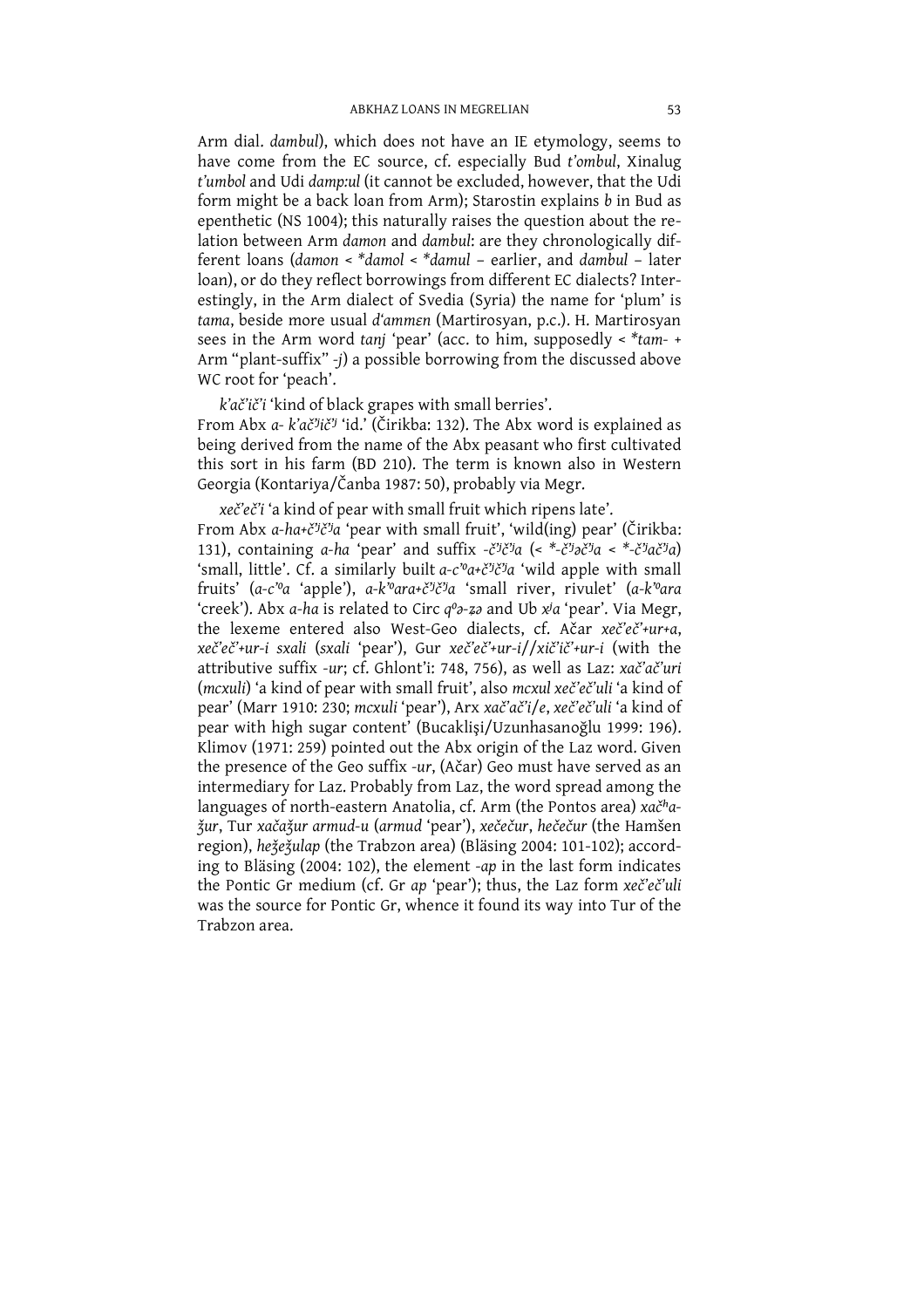### 9.1.8. Zoological terms

## 9.1.8.1. Wild animals

bač'a 'tick' (zool.), metaphorically 'small, shortish', bač'a-bač'a 'very small' (OK I: 230).

From Abx, cf. especially Tsab a-bač'a 'tick'; in Abž a-p'ač'a, Bz a-p'ač', Sadz a-baža, Ašx baža 'id.' (Čirikba: 135); for the second meaning cf. Abx a-p'ač' 'short, small'. Kipshidze (Kipš: 202) suggests the connection of this Megr word with Geo bač'k'a 'stake with hooks', which is doubtful semantically. The Tsab form and the Megr one derived from it reflect the CAbx form (\*bač'a), which later underwent the regressive (in Bz and Abž) or progressive (as in Sadz and Ašx) assimilation. The reverse direction of the borrowing (Megr > Abx) is excluded, in view of the Abx dialect forms, and of the fact that Megr č', which is phonetically palatalised, would have invariably given in Abx the palatalised affricate  $(\check{c}^y)$ , not  $\check{c}'$ . The genuine Megr term for this blood-sucking insect is giržyibe.

9.1.8.2. Domesticated animals

aču 'horse'; also aču, aču-aču 'interjection for driving horses'; ačua 'horse (in baby talk)' (OK I: 204).

Probably, from Abx a-ča 'horse'. The alternation  $u/s$  is usual for Megr. Cf. also Geo aču-a 'horse (in baby talk)' (with the diminutive -a), aču//ači 'interjection for driving horses'. Džanašia (1959: 226), not mentioning the Megr word, regarded Geo aču as borrowed from Abx. Nikolayev and Starostin (NS: 520-521) regard the Geo word as acquired from EC languages, Gamkrelidze and Ivanov (1984: 919) think of a loan from some IE source, while Klimov (1994: 171) suggested the closeness of the Geo form to the OInd one. Given the phonetics of the Megr and Geo words, exactly matching that of Abx with the definite-generic article, as well as the fact of quite a number of cattle-breeding and pasture terms borrowed by Megr from Abx, the Abx source for this term seems to be more probable. The borrowing could chronologically correspond to the time of the Abkhazian Kingdom (i.e. 8-10 centuries). See also below, sub čou, in 9.5.

tiyi 'ram' (Kipš: 243; OK II: 53), 'sire ram', 'ram for breeding purposes' (OK II: 53).

From Abx a-ta+y<sup>j</sup> '(sire) ram' (Kvarčiya: 75; Klimov: 182; Čirikba: 132). The Abx word is analysed as to 'ram' and  $y'$  'semen'.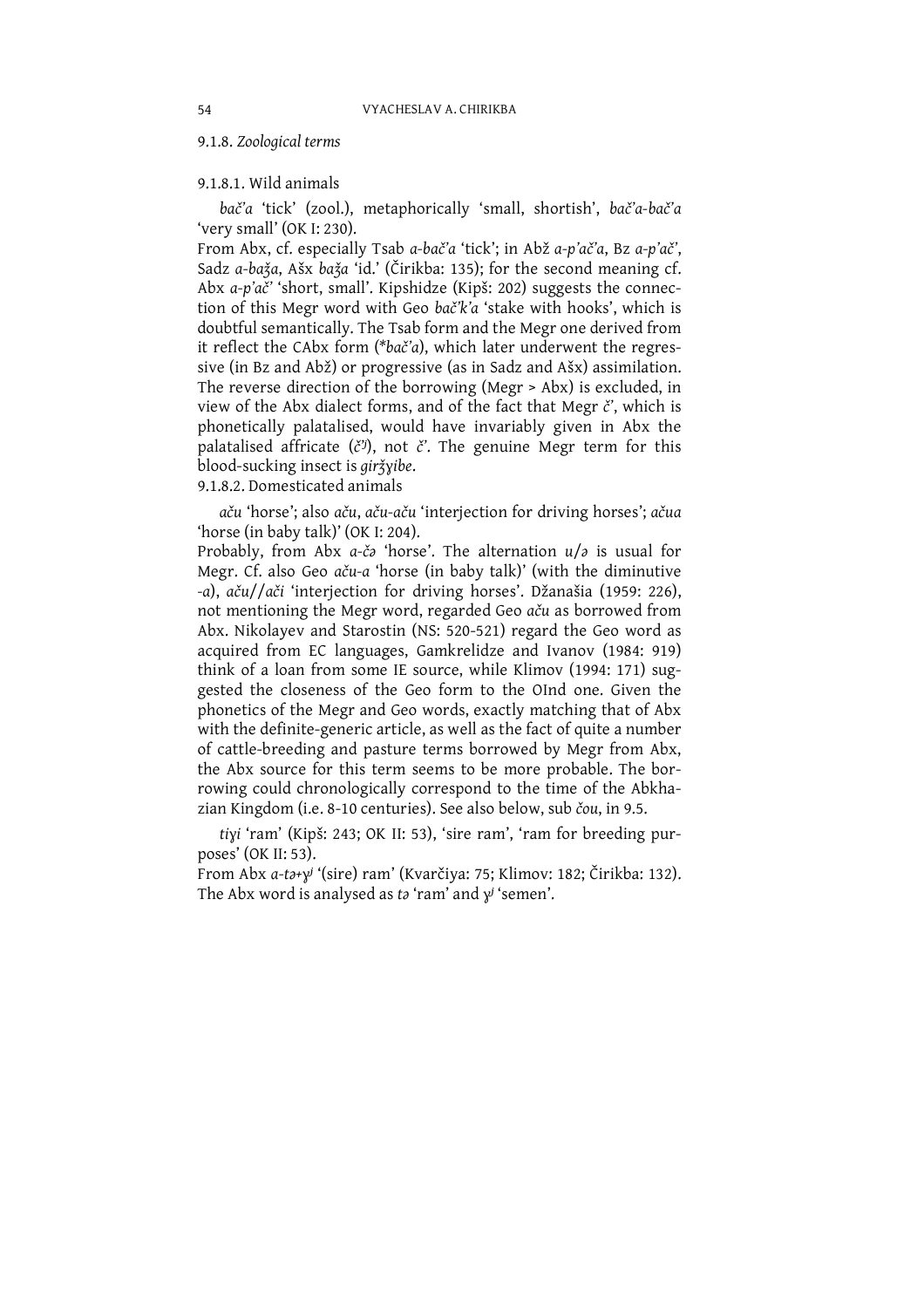### 9.1.9. Ritual and religious terms

antari, žini-antari 'the chief god of livestock-breeding' (OK I: 187, II: 500), 'patron saint of small horned cattle' (Bžaniya: 265); žini 'the above, upper'.

From Abx aytar//aytar 'the chief god of livestock-breeding' (Čirikba: 134, 137; Adžindžal 2003: 42). The nasal epenthesis before the dental stop (ayt > ant) is usual for Megr. The prayers cycle to the especially revered deity Aytar, regarded by Abkhazians as one in seven fractions, used to start in spring, on the first Monday of Lent (Bžaniya: 127). Most probably, under the cover of the pagan deity we have here the old Christian saint, St Theodore Tyro,<sup>11</sup> to which in Abkhazia the Anakopia temple was consecrated (in the present-day Novy Afon). The form aytar//aytar comes from Gr Agios Theódoros 'St Theodore' as a result of haplology: \*ay toda/ar > \*ay tata/a > aytar//aytar. This etymology can be corroborated by the presence in the Osset pantheon of the deity Tūtyr (Iron)//Totur (Digor) 'patron saint of wolves', also 'patron saint of cattle-stealers', which Abaev (1979: 323) also derives from the name of this saint. The festival dedicated to this deity took place, as in Abkhazia, in the first week of Lent. Abaev regarded the Karty languages as the source for the Osset forms, like Svan li-Toduri, li-Tōdri festival dedicated to St Theodore, the first week of Lent. Geo Mox festival Tevdoreba, Rač Tedoroba, during which they prayed for the reproduction of cattle. Abaev also drew attention to the Balk toponymic name Aš-Totur taš-i 'the stone (taš) of St Theodore'. Cf. also Kar-Balk Totur-nu al aya 'March', Toturnu art aya 'April', containing the name of the saint. The Osset form with voiceless intervocalic stop t is also phonetically close to the Abx one (vs. d in Svan and Geo forms). The Abx source (intermediary) for Megr is quite probable given the modified as a result of haplology Abx form (the Karty languages preserve the name of this saint in a more original form) and the voiceless character of the second stop. Besides, the Megrelians do not associate this pagan deity with the Christian saint, in full conformity to its function among the Abkhazians. The Abx source is also indicated by the special terminology accompanying this cult, also borrowed from Abx (see below ckebzi, xozo-k'vari). Beside Megr, cf. also the deity Anatori known among the

 $11$  A Christian martyr, who was a recruit (tiro) in the Roman army at Pontos (Black Sea area).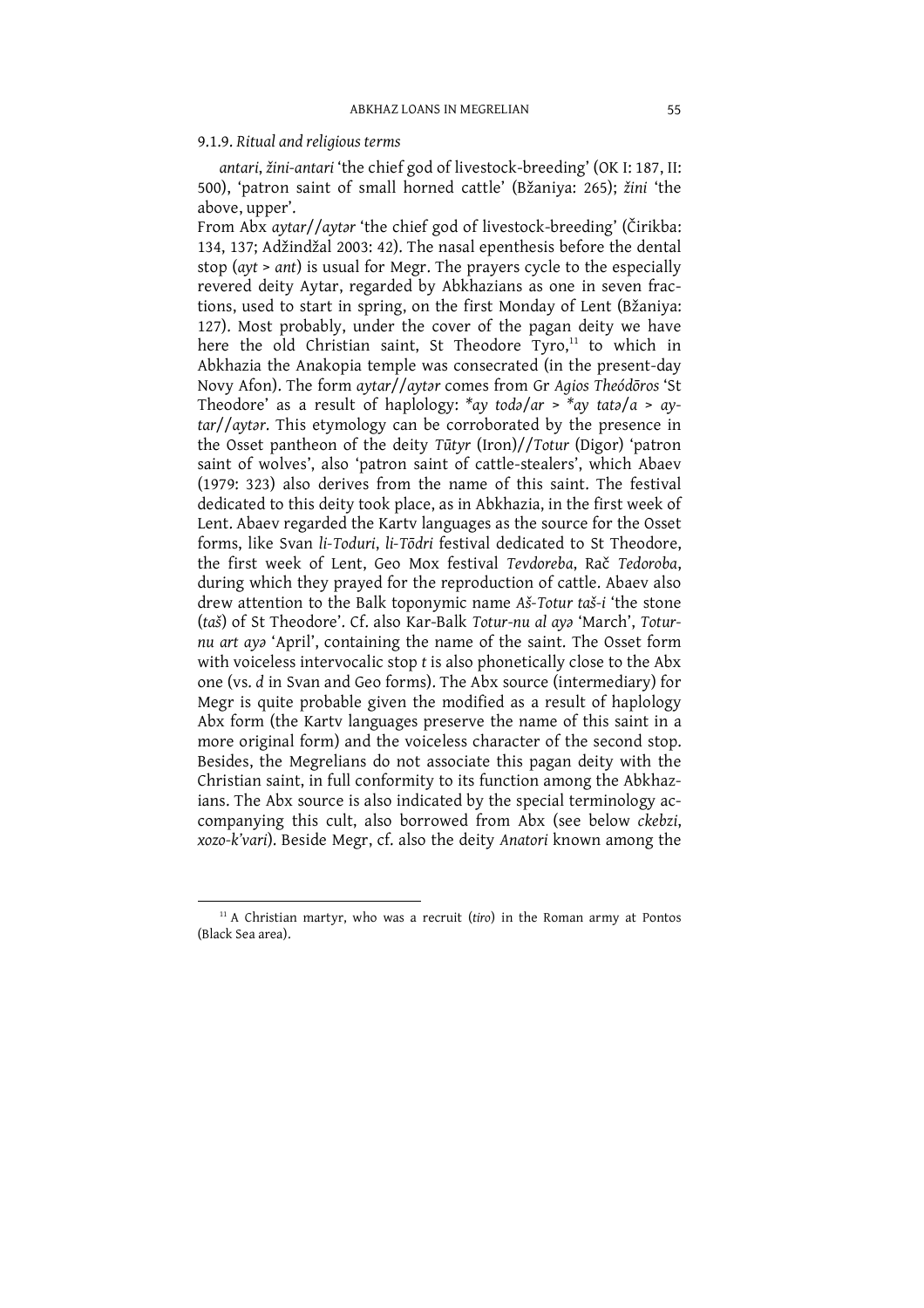mountainous Georgian groups (from Megr or a parallel development?). $12$ 

napra//napurnaxa 'the name of a deity, to which a sacrifice is made in July, exclusively on Saturday' (Kipš: 286-287; OK II: 366, 367), 'patron saint of cattle, during whose prayer they stood with faces turned to the west; the deity was asked to provide wealth, health and to protect cattle and people' (Bžaniya: 265).

From Abx anapra//napar-naxa 'the deity of internal diseases, of gastric ailments', 'the patron saint of the sick' (a-naxa 'shrine') (Čirikba: 132, 137). The similarity of Megr and Abx words was noted in Bžaniya 265. As in the case of the preceding item, here too under the guise of a pagan deity we have, in all probability, the old Christian<br>Saint Onuphrius (Gr *Ονούφριος*).<sup>13</sup> Interesting parallels to Megr and Abx popular beliefs can be found in the Russian popular tradition, where Saint Anufrij protects the cattle from all the evil, heals people from bleeding from a wound and protects them from a sudden death (cf. Yudin 1997). The initial a- in Abx anapra belongs to the root. The Abx source for Megr is indicated by the element  $naxa/e <$  Abx a-naxa 'shrine'.

zivov 'ritual procession to Dziuou' (Samurz, Calendžixa), 'ritual doll called Dziuou' (Samurz): cf. also in a somewhat modified form (as a result of the progressive assimilation) zizava 'ritual prayer for rain by women, in which figures a specially made doll' (OK III: 390). From Abx 30-ywow 'the ritual prayer for rain, in which figures a specially made doll' (Čirikba: 137). The first part of the Abx word is a-30 'water', the second part is not quite clear (from ayaw-ra//ayaw-ra 'to get, receive'?). In Calendžixa Megr the doll is called moč<sup>*i*</sup>k'udia, i.e. 'bride', 'doll', 'hostess' (Kontariya & Čanba 1987: 52).

### 9.1.10. Geographical terms, relief, mountains, ponds

algada 'a cone-shaped hollow' (OK I: 181).

From Abx a-lgat 'ravine, gully, hollow, depression'. Cf. also the Abx toponym a-lgət//lgət found in several places in Bzyp Abkhazia, and its variant a-lgad(a) in Abzhywa Abkhazia (cf. Kvarčiya: 2002: 582).

<sup>&</sup>lt;sup>12</sup> Adžindžal (2003: 42) regards both Megr and Geo names of the deity as borrowed from Abx.

<sup>&</sup>lt;sup>13</sup> A hermit in the desert of Upper Egypt in the late 4th century, venerated as saint by both Catholic Church and Eastern Orthodoxy; his feast day was marked on 12 June.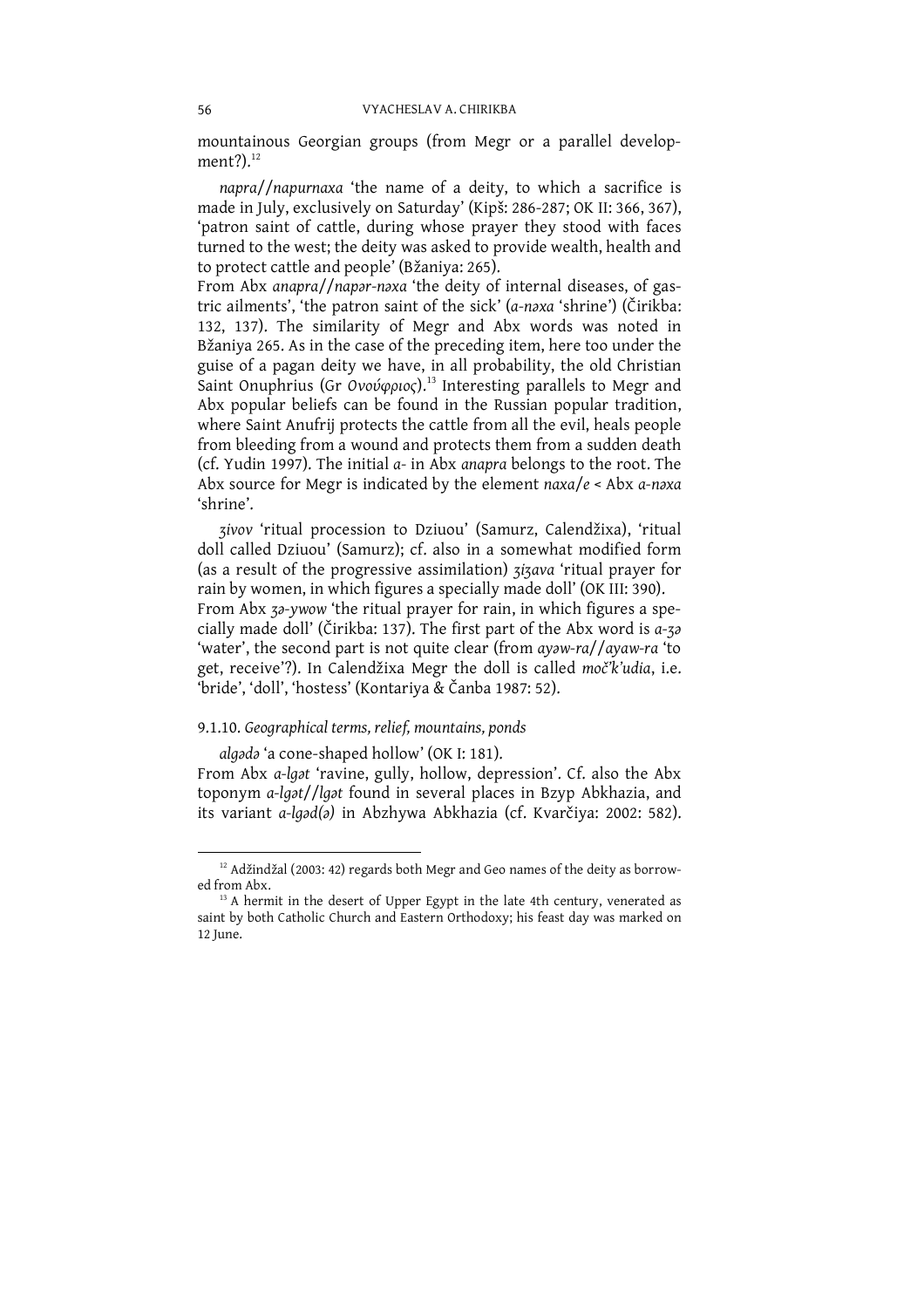The etymology of the Abx word is not clear, though it has probably deverbal origin (for the initial consonant cf. the centrifugal preverb 'from the mass', as, for instance, in a-l-g°og°-ra 'protuberance, prominence'). Cf., on the other hand, a-g(a)da 'hornless (animal)' (?). In any event, the presence of the initial a- in Megr points to the Abx source.

apsta 'river, ravine'.

From (Abž) Abx a-psta 'gorge, canyon' (Kipš: 197, OK I: 199), in Bz a-<br>peta. The Abx word is thought to contain the old word for 'water, river' (\*pca), akin to Circ psa 'id.', whereas the final -ta is the locative suffix (cf. ESAY II: 16), i.e., 'the place of water, river' (the bottom of a canyon is usually a river-bed in the mountains), which renders the Megr meaning 'river' quite symptomatic.

arxa 'rock; hillock; steep mountain' (OK I: 196) A metathesis from axra (see below sub axira, axara, axra).

ašta 'meadow, field'; also a toponymic element in mountain Megrelia.

From Abx ašta 'yard, small field (especially before the house), glade' (Cxadava 1975: 34; Čirikba: 137), which comes from \*vaša-ta 'a flat place', consisting of a-yaša 'right, even' and the locative suffix -ta (with the loss of the initial y-).

axira, axara, axra 'rock; hillock; steep mountain' (OK I: 207, 208); also xara 'high rocky slope' (OK III: 591).

From Abx a-xra 'rock'. See also arxa (above).

 $a$ zmax-i/ $a$ //azmax-i 'artificial water reservoir, made near the summer station (tap)' (Dzidzariya 1987: 39), 'the place outside the cattleshed (agvara) to get the cattle to drink' (OK I: 165), 'puddle, pool, pond' (Cxadaya 1975: 34; OK I: 165, 204); also as a toponymic element in Megrelia.

From Abx a-zmax 'swamp, mire, bog' (cf. Cxadaya 1975: 34; Dzidzariya 1987: 39: 1988: 69; 2000: 144; Čirikba: 133, 137; Gubliya: 53), the first part of which contains Abx a-za 'water'. The Bz form is a-zmax (BD: 60), which presupposes CAbx  $*_{72}$ -maq. According to Dzidzariya (2000: 144), the word is found also in Gur Geo (< Megr?).

# 9.1.11. Food

ckebza 'a cone-shaped cut piece of cheese in the middle of the ritual bread made of maize flour and used during the prayer about the reproduction of cattle to the god žini antari' (Kipš: 195; OK III: 360).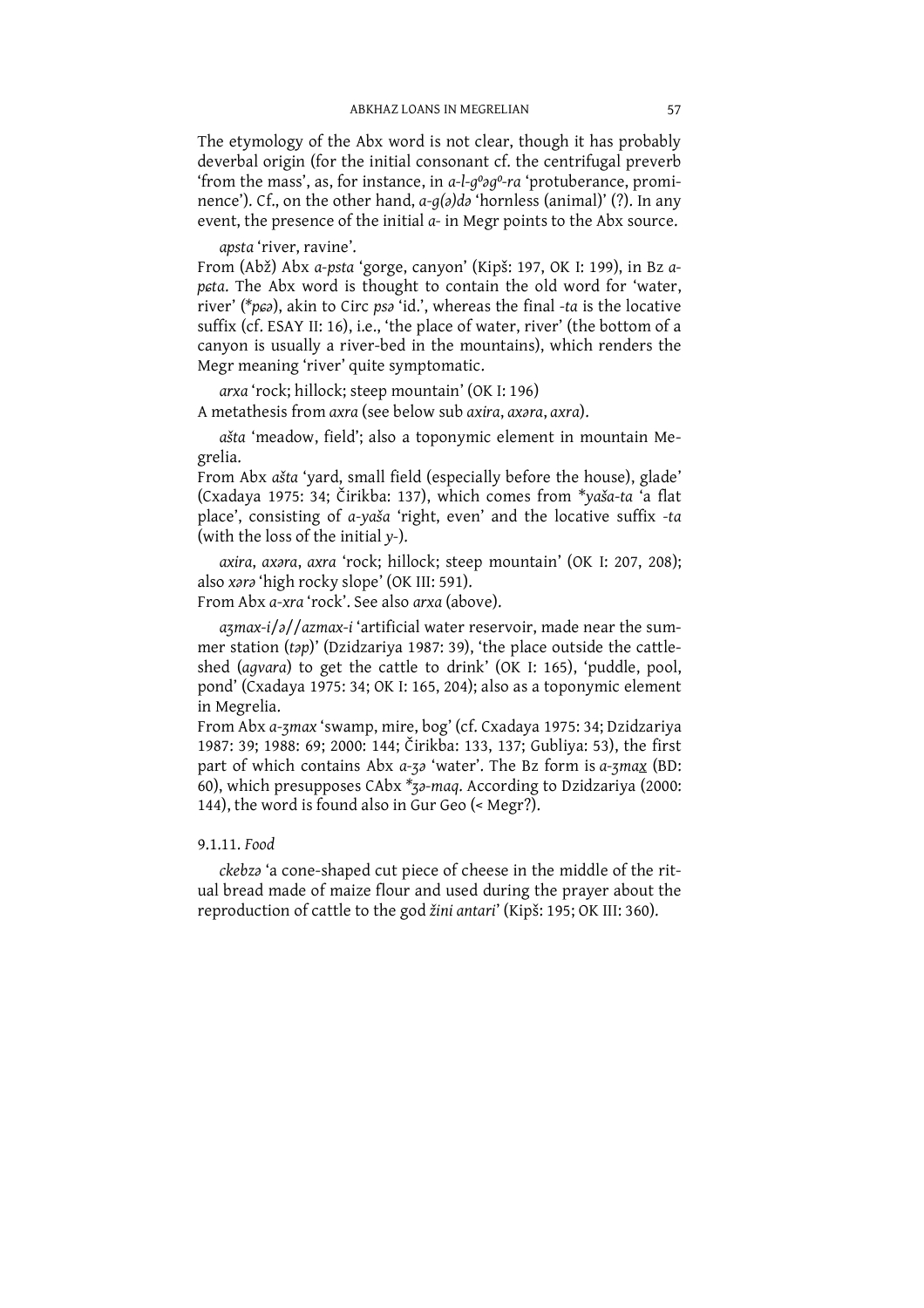From Abx a-ckja '(ritually) clean, sacred' and a-bzaya 'good' (Džanašia 1915: 77; Čirikba: 133, 135). The Abx parallel to this term is a-ck-ašo '(ritually) clean cheese ( $a\check{s}^o$  'cheese') used during the prayer to the god aytar' (cf. Bžaniya 126).

čemkva, čemxva, čemhva 'a kind of porridge prepared on milk and maize flour with cheese' (OK III: 299), 'a milk dish' (Kipš: 364).

From Abx a-č<sup>j</sup>amak<sup>o</sup>a 'hominy made of maize flour and cooked with milk and cheese' (Čirikba: 131); cf. also Abaz člamak<sup>o</sup>a 'dish made of sour cream, cheese and maize flour', Kab žamak<sup>o</sup>e 'hominy-like dish made of sour cream, maize flour and fresh cheese', which is thought to have come from Abaz (cf. ESAY II: 193). Historically the Kab form derives from \*žamak<sup>o</sup>e < \*žiamak<sup>o</sup>e < \*či:amak<sup>ho</sup>a. The etymology is unclear; the first part can contain Abx č<sup>j</sup>a 'wheat flour' (?).

ela(r) ži 'maize hominy cooked with fresh cheese' (cf. Kipš: 231, OK  $I: 546$ ).

From Abx ayla(r) $\check{\chi}$ 'id.' (Čirikba: 133; Gubliya: 63). The Abx word is analysed as preverb ay-la-, meaning 'together in the mass', and the root  $\check{z}$ , which Marr (1926: 11) connected with the verb  $a-\check{z}$ -ra 'to bake', explaining the whole word as 'a baked mixture', which is not quite felicitous from the semantic point of view (the dish is cooked, not baked). Probably, it is better to suppose an original form \*ay+la-ž<sup>j</sup>, from the verb ay+la-ž<sup>j</sup>-ra 'to heap together in the mass'. The sonorant vibrant is most likely a non-etymological increment.

According to Inal-ipa (1965: 341), in the form elarži the word is known also in Geo dialects (from Megr?).

mazva 'flat cake made by Abkhazians of flour and honey'.

From Abx a-maž<sup>o</sup>a 'dough' (Schmidt 1950: 19; Ardzinba 1985: 162; Čirikba: 133; Gubliya: 53). Čaraya 12 erroneously saw in Abx the Meg loan, and in the latter-the borrowing from Greek māza 'dough, flat cake', which does not explain the labialization of the fricative in Abx. Besides, the semantics of the Megr word indicates its Abx origin.

pučxa//punčxa//pinčxa 'crumb (of bread, etc.)', the verb pučxolua 'to crumble' (Kipš: 340; OK III: 120).

According to Lomtatidze, from Abx a-pčxa < a-p+ča+xa//a-pa+č+xa 'crumb'. The word is found also in West-Geo dialects: Imeret. Gur pučxa//punčxa//pičxa//pinčxa 'crumb (of bread, etc.)', and with the suffixed -l: pinčxa-l (Lomtatidze 1989: 49-50); cf. also Laz punčxa 'crumb'. Abx a-p+ča+xa is derived from the verb a-p+č-ra 'to break' (the preverb  $p(a)$ -), with the nominal suffix -xa 'the rest of'. As argued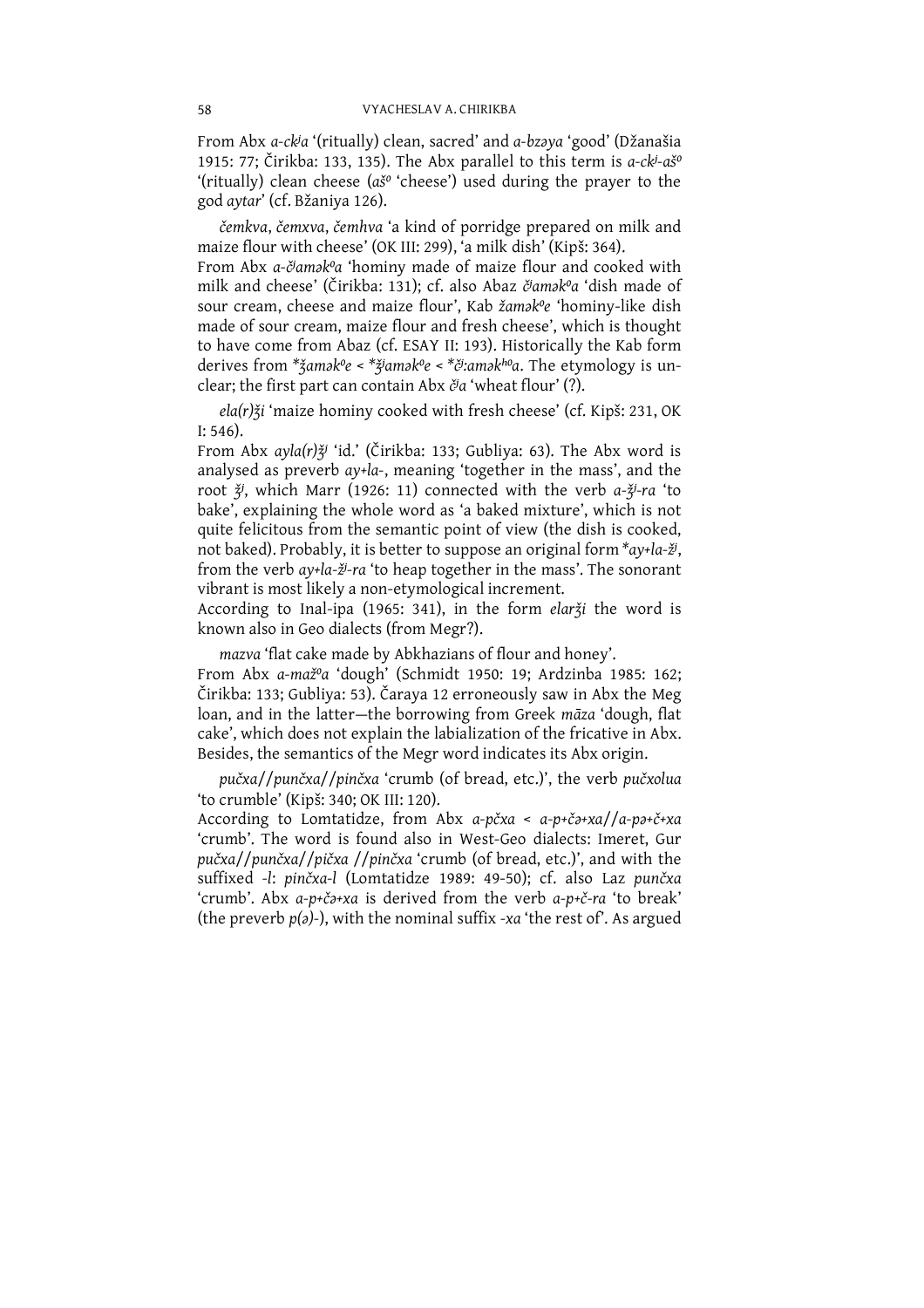by Lomtatidze (1989: 51-52), it was borrowed back by Abž Abx (apəč<sup>*y*xa</sup> 'crumb'), which is indicated by the palatalised  $\check{c}$ <sup>*i*</sup> (if this palatalization is not the result of the "diminutivisation" of the word. What is the relation to these words of Svan na-picx 'crumb, remains', West Geo prčxvna 'to crumble'<sup>14</sup>?

xac'a 'ferment for producing yoghurt' (OK III: 524).

From Abx a-xaac'a 'id.' (Dzidzariya 1989: 145; Čirikba: 132; Gubliya: 58), analyzable as  $x(z)$  'milk', the preverb aa- 'hither' and the verbal root c'a 'to put'. Cf. the similarly built a-3+aa+c'a-ra 'to put hither  $(a^a+c^a)$  [into] water (32)'. An alternative etymology is dependent on the technology of the fermenting, whereby a piece of lead or a leaden bullet  $(a-xa)$  was put into the milk to stimulate the fermenting process; thus a-x+aa+c'a 'lead/bullet put [in the milk]'.

xač'o 'curds'.

From Abx a-xač<sup>3</sup>a 'curds' (Čirikba: 132; Dzidzariya 2000: 145; Gubliya: 58). In the first part we have probably  $x(a)$ -'milk' found as the first part of compounds in many Abx terms for dairy products, e.g.  $a$ - $x a$ +  $r+c''$ <sup>2</sup> 'yoghurt' ( $r+c''$ <sup>2</sup> 'to sour'). Cf. also  $a-x+c''$  'milk' as an independent word (š 'white'). The second part  $(-\check{c}^{\prime\prime}a)$  is not clear. Gubliya: 58 analyses -č<sup>*ja*</sup> as 'grains', i.e. 'grains of milk', and Dzidzariya (2000: 145) as 'tiny'. The word penetrated also Geo: xač'o 'curds', whence xač'a-p'ur-i 'xačapuri, a cake with cheese' (p'ur-i 'bread', from Gr), borrowed into Abž Abx (a-xač'jap'ar), despite its own form a-č'jaš°.

xeč'eti 'cream' (Samurz).

From Abx a-xč"at 'cream' (Čirikba: 131; Dzidzariya 2000: 145; Gubliya: 58), which is analysed by Abdokov (1973: 75) as x- 'milk' and č<sup>3</sup>at, connected with Ašx č<sup>j</sup>ata, Ub č<sup>j</sup>ata, Ad š<sup>j</sup>ate < \*č<sup>hj</sup>at<sup>h</sup>a 'sour cream', without explaining the glottalization in the Abx form. The explanation of Abx č'at, Circ-Ub čata as a loan from Turkic čati, sathi 'roof', 'surface', suggested by Kvarčiya 119, does not seem plausible. A more probable etymology is the contamination in Abx of the borrowed from Circ  $*\check{c}^{hj}$ at<sup>h</sup>a 'sour cream' (containing  $*\check{c}^{hj}$ a 'milk') with the native *a-xač<sup>3</sup>a* 'curds'.

xižaža//xažaža//xažaža 'beestings' (OK III: 526, 565, 592).

From Abx a-xỹaỹa 'beestings' (OK III: 592 citing P. Čaraya; Dzidzariya<br>1989: 145; 2000: 144, who gives the Megr form as xǯiǯi). The Abx word is analysed as x 'milk' and a-žjažja 'coarse, rough' (Dzidzariya 1989: 145).

 $14$  G. Hewitt, p.c.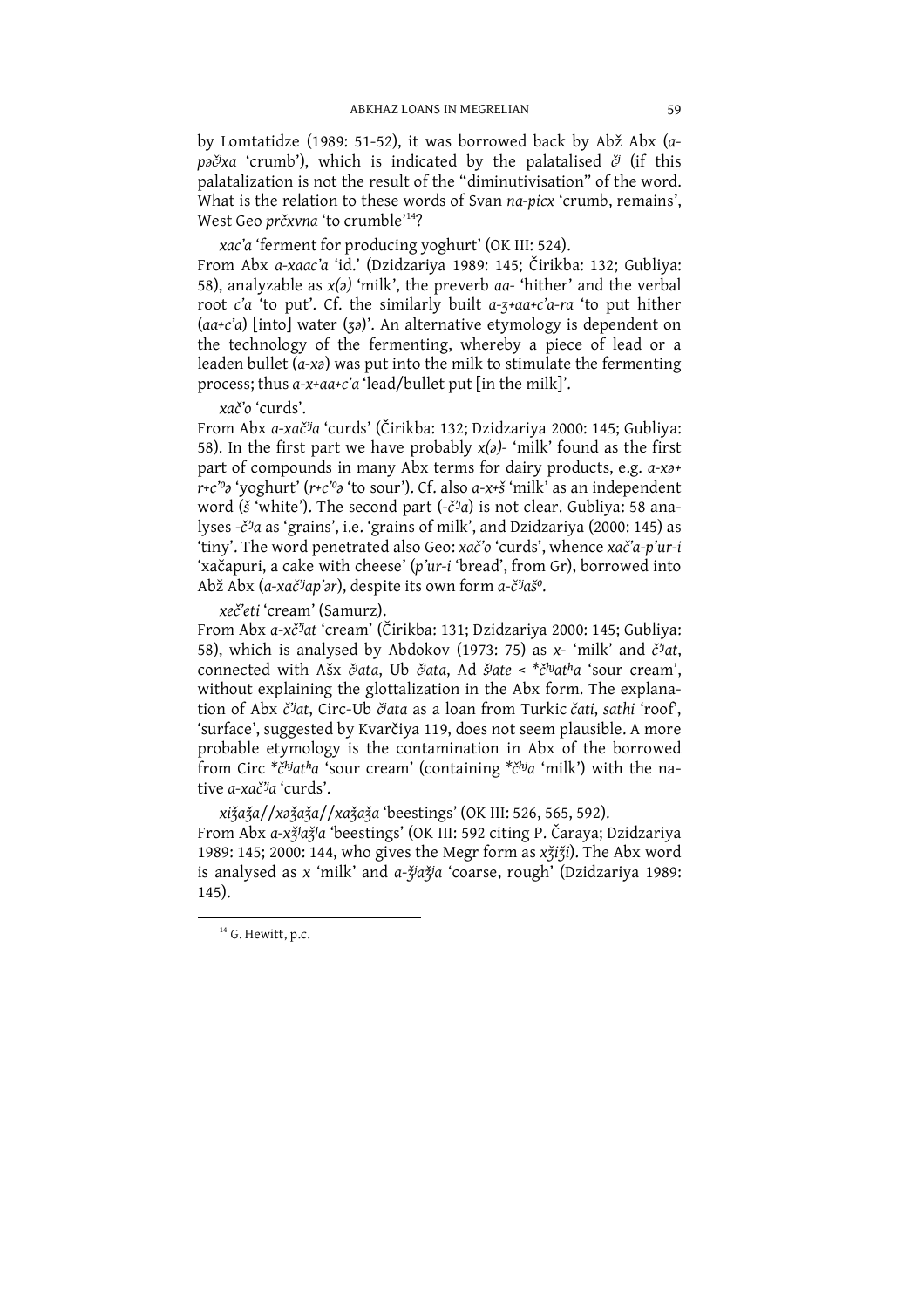xozo in xozo-k'vari//xozo-k'ori//xozo-k'oni 'large ritual cone-shaped dumpling, at the start of Lent they would place a rhododendron (or walnut) stalk in one of them, and the person to choose it would have good luck for a year'; cf. also xozo-k'vari-ši č'k'umua 'the eating of dumplings on the first Monday of Lent', xozo 'a kind of dumplings made of maize flour with fresh cheese'.

Probably, from Abx a-x°až° 'cone-shaped, round or half-round dumplings or cakes, mainly of maize flour, sometimes filled with cheese' (Čirikba: 133; Gubliya: 52); in Bz a-x<sup>o</sup>az<sup>o</sup> (BD 64), a-x<sup>o</sup>až<sup>o</sup> < CAbx \*q<sup>o</sup>az<sup>o</sup>a. Cf. also Abx xºažº-k'a-n 'the time of a special prayer during which they prepare ritual dumplings a-x<sup>o</sup>až<sup>o</sup>' (k'a'to hold', -n 'the time of'), x<sup>o</sup>až<sup>o</sup> $k$ <sup>2+ra</sup> 'ritual prayer when they prepare ritual dumplings in the first day of the Shrove-tide' (k'a-ra 'the holding (of)'), x°až°k'ara-mza 'February' (or 'March)' (lit. 'the month of the holding of a-x<sup>o</sup>až<sup>o</sup>') (a-<br>mza 'month'), x<sup>o</sup>až<sup>o</sup>-nəh<sup>o</sup>a 'ritual prayer during the x<sup>o</sup>až<sup>o</sup>k'əra ritual' (anah<sup>o</sup>a 'prayer'). Cf., besides this, Abx a-x<sup>o</sup>až<sup>o</sup>-k'<sup>o</sup>ak'<sup>o</sup>ar 'ritual coneshaped cake prepared during the x°až°k'ara festival', when they made a ritual prayer devoted to Aytar, the god of fertility and cattle, which<br>coincided with the first day of the Christian Lent (a-k<sup>o</sup>ak<sup>o</sup>ar 'flat cake filled with cheese'). Čaraya 15 regarded the Abx words as borrowed from Megr, though, curiously, he explained the Megr word as 'a small cone-shaped cake used by the Abkhazians during the ritual sacrifices'.

Etymologically, Abx a-x°až° is being associated with the name of the rhododendron-a-x<sup>o</sup>až<sup>o</sup> (cf. Akaba 1984: 52, 54). Indeed, rhododendron played a special role during this ritual. The maize cakes were prepared, with the filling made of ritually clean cheese. Covered with the rhododendron leaves, they were baked in hot embers (Bžaniya: 126). Besides, an elderly, ritually "clean" (i.e. not having sexual life), woman put into one of the dumplings or cakes a little rhododendron stick, called 'the happy stick' (a-nasap a-c'o) or 'the rhododendron stick'  $(a-x^0a\check{z}^0c^{\check{}}a)$ . The one who happened to get the cake with this stick, was regarded as destined to happiness during the whole year, and was supposed to give a feast on that occasion (Akaba 1984: 52). A similar ritual was practised by the Megrelians: "During the time of Lent they cook by the dinner-time the truncated coneshaped cakes, into one of which the house woman, before the cooking, secretly sticks a wooden nail c'k'ori; the cake with the nail is called xozo-k'vari. The one who got the xozo-k'vari, had to give a feast" (cf. Kobaliya 1903: 102).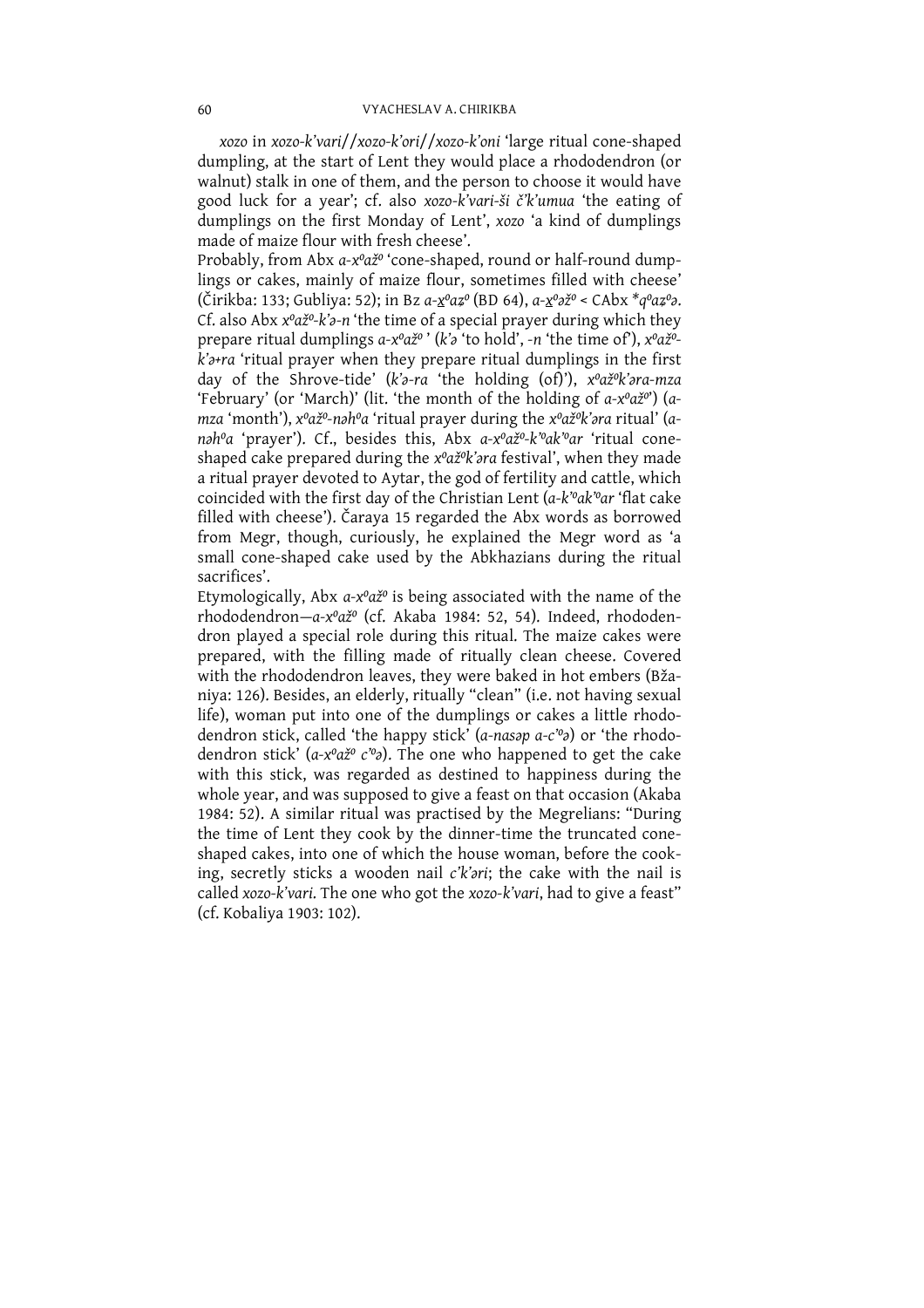The etymological connection of the word for the ritual cake with the name of the rhododendron seems to be plausible. An alternative etymology of  $a-x^0a\check{z}^0$  was proposed by Gubliya: 52:  $x^0a$  from  $x^0a\check{z}$  'millet' semantic point of view. O. Kadžaia translates the Megr term as 'a big cooked dumpling', probably under the influence of the Megr word<br>xozo 'big; separate' (cf. OK III: 566), but cf. above Čaraya's translation:<br>'a small cone-shaped cake...'. Beside Megr, the word xozo is known also in Geo dialects, cf. Mtiul, Imeret xozo 'coarse-grained bread' (Ghlont'i: 758). Cf. also in the Georgian dictionary by Saba Orbeliani<br>(18th century): *qweyza* 'round bread'. Marr (in Čaraya: 15) connected<br>Megr xozo with OGeo *qweza-y* 'bread' and Abx *a-x<sup>o</sup>až<sup>o</sup>* 'dumpling' with Imeret xozo (in Marr 1938: 32).

## 9.1.12. Seasons

apun-i 'spring' (Kipš: 197; OK I: 199); also apun-oba 'spring' (OK I:  $199$ ).

From Abx aapan 'spring' (Kipš: 197; Klimov: 182; Čirikba: 132; OK I: 199). Čaraya 18 regarded Megr and Abx words as related. Abx aa-pa-n is analysed as 'time-front/before-season', i.e. 'the early time of the year'.

### 9.1.13. Varia

agaga 'shadow'; 'lean, skinny', 'one who is barely alive' (OK I: 164).<br>From Abx a-gaga 'shadow, silhouette'. The Abx word can contain the<br>agentive suffix -ga. Kadžaia (OK I: 164) suggests the connection of<br>Megr agaga with  $h|e$ 

argvata 'crowd, mob, people' (Kipš: 196; OK I: 190).<br>From Abx a-g<sup>o</sup>arta 'herd, flock, pack' (Inal-ipa 1965: 216; Čirikba: 134), connected with Abaz g<sup>o</sup>arta, Kab g<sup>o</sup>arte, Ad k<sup>o</sup>ert 'id.'. The Megr form is the result of below sub qvarta), cf. similar cases of metathesis described above.

ašxara 'swindler, rascal' (OK I: 204). Probably not from Geo (from Pers) ašk(')ara 'obvious, public, open' (cf. Megr adverb aškarat < Geo ašk(')arad 'evidently, openly, publicly')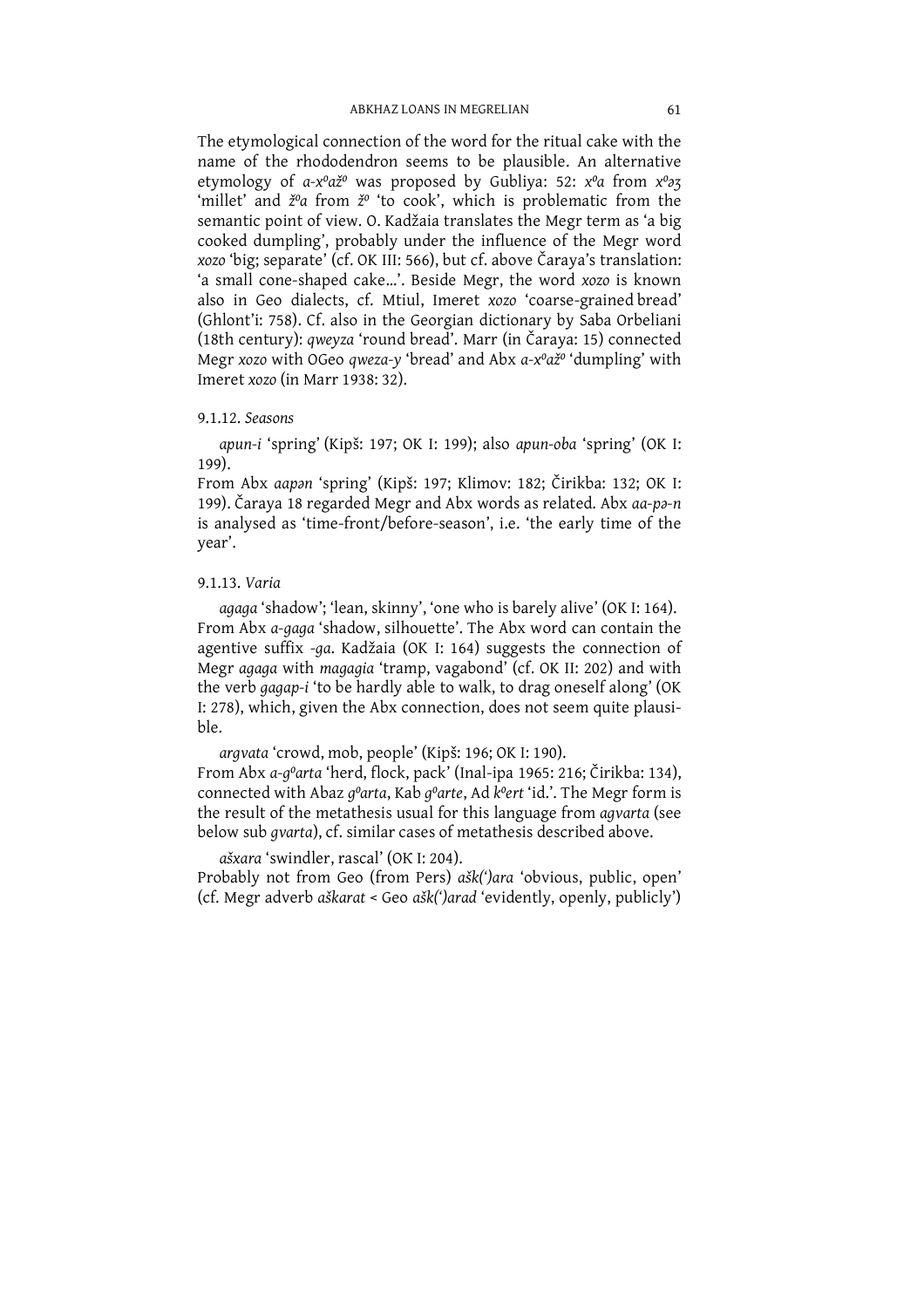because of the semantics. Maybe from Abx a-šixarawa 'mountaineer, mountain dweller' (?).

bžou 'fool, blockhead'; 'rude, uncouth, impolite' (OK I: 259). Probably, from Abx ya-bžio-w 'cripple, defective', derived from a-bža  $'half'.$ 

c'ic'i-k'vak'va 'words from the children's game' (OK III: 423). Probably, from Abx c'ic'i-k''ak''a 'words from the children's game'; cf. also c'ic'i-q'aq'a, Abaz c'uc'u-q'aq'a 'id.'. Abx c'ic'i-k''ak''a rhymes in the juvenile folklore with the word ayc'ark'<sup>o</sup>ak'<sup>o</sup>a 'yoghurt with bits of maize hominy' (B. Džonua, p.c.).

qvarta '(big) wave', 'pile, heap' (OK I: 320), cf. also the adverb *gvarta-gvarta-d/s* 'by heaps, piles' (id.).

Same as argvata (see above), as suggested also in OK I: 320; this time the word is without the Abx definite-generic article. Cf. also Abx  $q^{\circ}$ arta-k''many, big quantity, multitude, heap' (-k' indefinite article).

luga 'fool, stupid (man)'.

Probably, from Abx a-log < \*loga 'id.' (Čirikba: 132).<sup>15</sup> Kipšidze (Kipš: 274) alternatively connects the Megr word with Geo (č)lung-i 'blunt', while Klimov (1998: 16) derives luga from PKarty \*blagw- 'blunt, obtuse'. The dilemma is thus in the choice of one of the alternative hypotheses: the borrowing from Abx, or the genuine kinship with the Geo adjective. In Abx the second part (ga) functions as a separate word: a-ga 'foolish, bad fellow' and is connected with Ub agla 'bad, fool' and Circ \*-q'a privative suffix (ESAY I: 93).

q'ala 'crazy', q'ala-ni 'id.' (OK III: 217).

Maybe, from Abx a-q''ala 'stray; tramp', derived from the verb a-q''ala-ra 'to tramp; to go astray; to get confused', which consists of the root  $q^j$ 'to hit', or  $q^j$ 'to jump out', plus the root extension -la.

q'un-i 'silver decorations on the belt' (OK III: 214).

Probably, from Abx a-q'ona 'silver decorations on the thong, belt, bridle, saddle-girth, etc.'. The Abx word is connected with the preverb  $q^{\prime\prime}$ on(a)- 'on the belt', as well as with possible cognates in sisterlanguages, cf. Ub q'ana 'buckle, clasp' and, possibly, CCirc \*q'ona 'nail' (cf. Chirikba 1996: 222).

t'at'a 'affective vocative to children' (Samurz). From Abx t'at'a; Abaz t'at'a 'id.'. The Abx word means actually 'soft'.

<sup>&</sup>lt;sup>15</sup>Abaz laga 'fool, bad man' is probably connected with another Abx word, aj+la+ qa'mad, crazy'.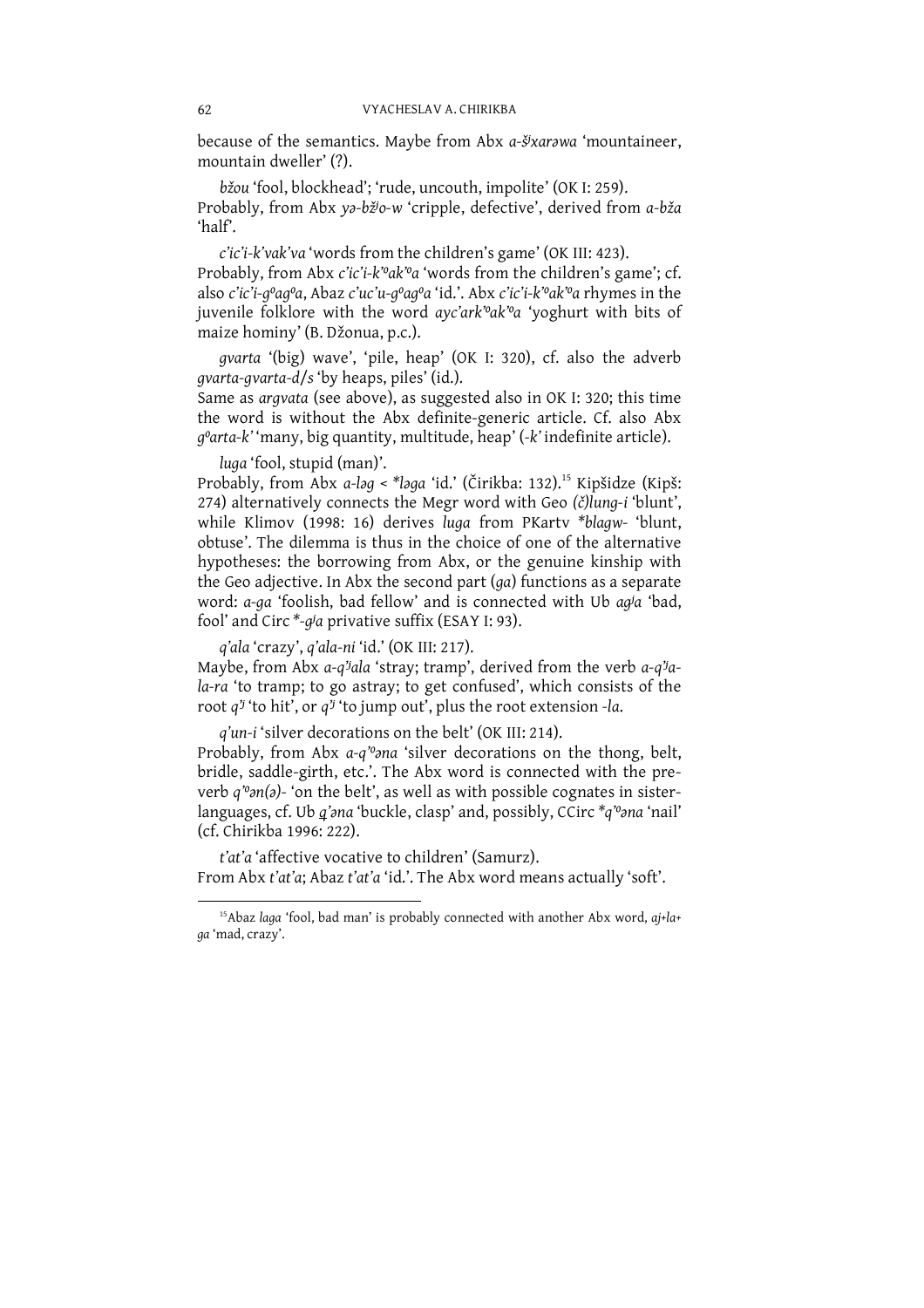t'at'a 'soft small things'.

From Abx t'at'a 'soft, relaxed' (Klimov: 182); same as above.

 $\text{vara}(\gamma)$ da, sivarayda 'refrain in popular songs'.

From Abx wara(y)da, saywarayda 'refrain in popular songs'. The same refrain is known in Circ, Ub and Abaz, and from Kab it went to Osset (ESAY II: 92-93). The part sa- in saywarayda means 'my' in all West Caucasian languages, though the form sa-y- (with the marker y- of the alienable possession) is purely Ad, which gives reason to regard the Abx word as borrowed from Ad (pointed out by G. Klimov). Apart from Megr, the refrain is known also in West-Geo dialects, and even in some eastern Geo dialects too, cf. Mox varada-varada (Ghlont'i: 223). Cf. also the first part of Megr vara-nani 'refrain in songs' (if it is not the vocative vara, see below).

xač'a-mač'a//xič'u-mač'u//xič'-muč'u//xič'a-mač'a 'small items, minute' (OK III: 524, 564).

From Abx a-x°2č'j2-m2č'j/a-x°2č'j2-mč'j 'small items, things', from aχ<sup>ο</sup> δ<sup>2</sup><sup>3</sup> 'small, little' and the alliterational repetition of the word with the change of the first consonant to  $m$ , although the second part too can correspond to Abx a-mač<sup>y</sup> 'little; small'. Abx Bz a-xač<sup>y</sup>-mač<sup>y</sup> 'small dry twigs for kindling' can be a phonetic variant of the same reduplicated word (with the loss of the labialization of x).

xanga 'madman', 'boor', 'fool', ga-xang-eba 'to make mad, crazy', ga-xang-ebuli, ga-xang-uli 'mad, crazy', and many other derivates (cf. OK I: 296; III: 512-513).

From Abx a-xaga 'mad, crazy, loony (man)', a-xaga-ra 'madness, craziness' (Schmidt 1950: 19; Čirikba: 134; Gubliya: 71). The Abx word is analysed as a-xa 'head', aga 'foolish, defective'. The nasal in the Megr form is epenthetic. Čaraya erroneously supposed both words to be genetic cognates.

xateci//xaceci//xace//xatisi 'bride, a newly-wed bride, the new daughter-in-law' (OK III: 509, 524).

From Abx h-taca 'our (h-) bride, our daughter-in-law (taca)' (Kipš: 396; Marr in Čaraya 44; Čirikba: 133). The first c in Megr xaceci is the result of regressive assimilation.

## 9.2. Adjectives

dagva 'deaf'.

From Abx a-daqºa 'deaf' (Kipš: 221; Čaraya 23; Klimov: 182; Čirikba: 133; OK I: 425; Gubliya: 69). Cf. also the toponym dagva in Western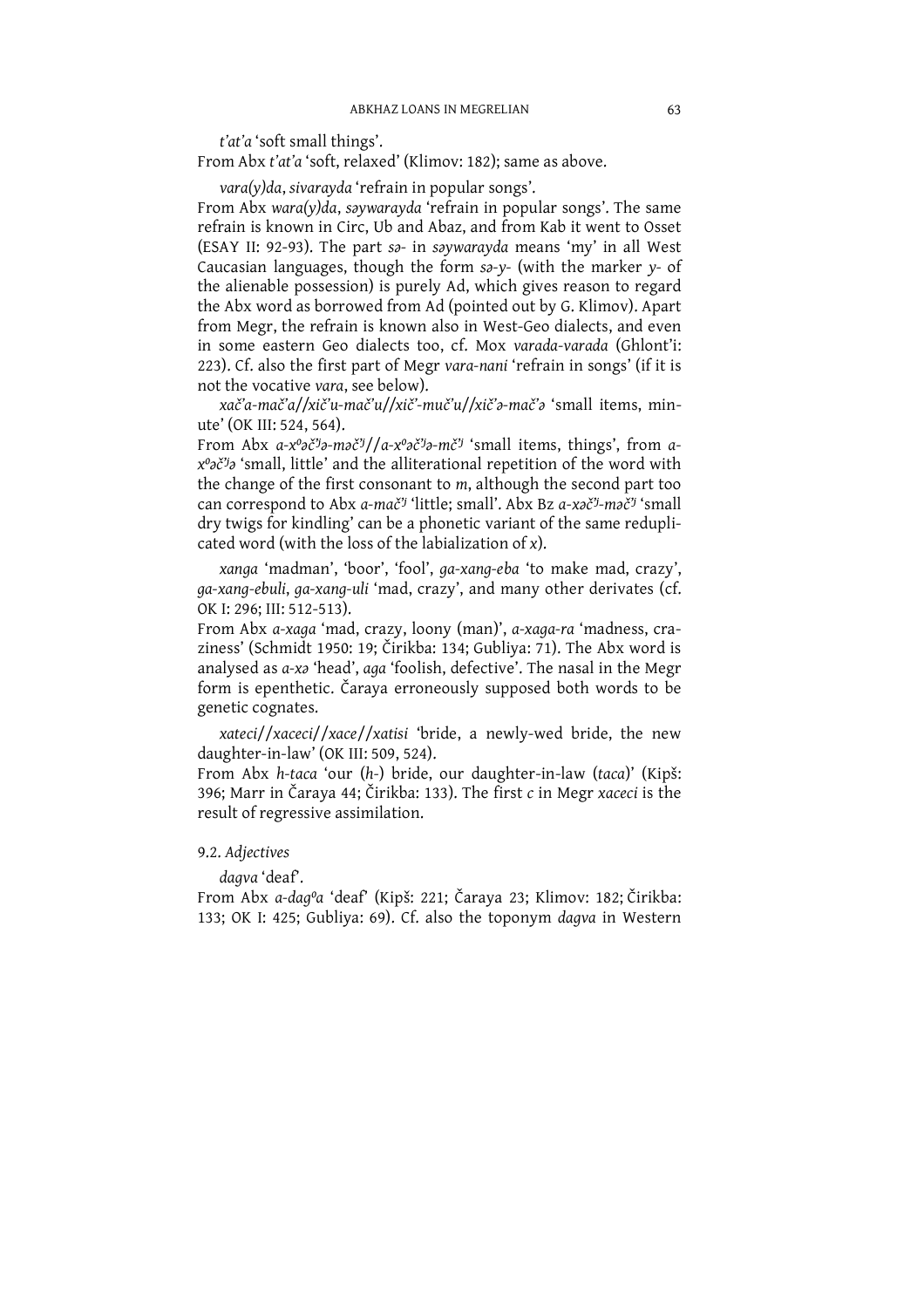Georgia. The Abx word is itself regarded as borrowed from Circ (cf. Schmidt 1950: 19; ESAY I: 146).

9.3. Adverbs

 $ak'ak'$  see in 9.4.

mačxoma 'enough' (OK II: 232).

From Abx mač<sup>i</sup>x<sup>o</sup>awma 'much, enough', in essence a rhetoric question meaning 'is it little?' (< mač<sup>y</sup>+x<sup>0</sup>a-w-ma 'little+share-STAT:PRES-QU' = 'there's plenty').

### 9.4. Numerals

ak'a 'one', ak'a c'uns '(for) a minute', '(in) a moment', 'immediately', ak'a xvale 'the only one', whence the proper name ak'axvale (Cagareli 1880: 26), ak'a bu(r)cxa 'a bit, of a size of a nail', ak'a-žans 'one hour', Sen ak'a skua p'unsu 'I have an only child', Zugd ak'a c'uti 'one minute', etc.

From Abx ak's 'one' (non-human) (Kipš: 193; Džanašia 1959: 226; Čirikba: 132; Gubliya: 55) < CAbx \*(y)ak'a. Here belongs, probably, also Laz (Atin)  $ak'$  o 'once'; Klimov (1998: 1) explains the final -o as the remainder of the petrified adverbial suffix (akin to Megr  $-o(t)$  and Geo -ad). The presence of the word in Laz can indicate its borrowing already in the Common Zan period. Čarava erroneously regarded the Megr and Abx words as genetically related. The Abx numeral ak's 'one' and the indefinite article -k' derived from it are connected with the Ub indefinite article -k<sup>y</sup>a.

ak'ak'a 'one by one' (OK I: 170).

From Abx ak'+ak'a 'one by one', the reduplication of ak's 'one (nonhuman). The final -a in Abx can be either the preservation of the older form, or the old multiplication suffix found in numerals (cf. Chirikha 1996: 369).

## 9.5. Interjections

čou//ču interjection for driving the horse (OK III: 316). Probably, from Abx č<sup>j</sup>ow//č<sup>j</sup>u (Bz) 'id.'. Cf. also above, sub aču.

 $(he(i)/[ei]$ , vara (OK III: 134, 632), vara (OK III: 216) vocative word while addressing smb.

From Abx wa-ra 'you (male)', also as a vocative word while addressing a male.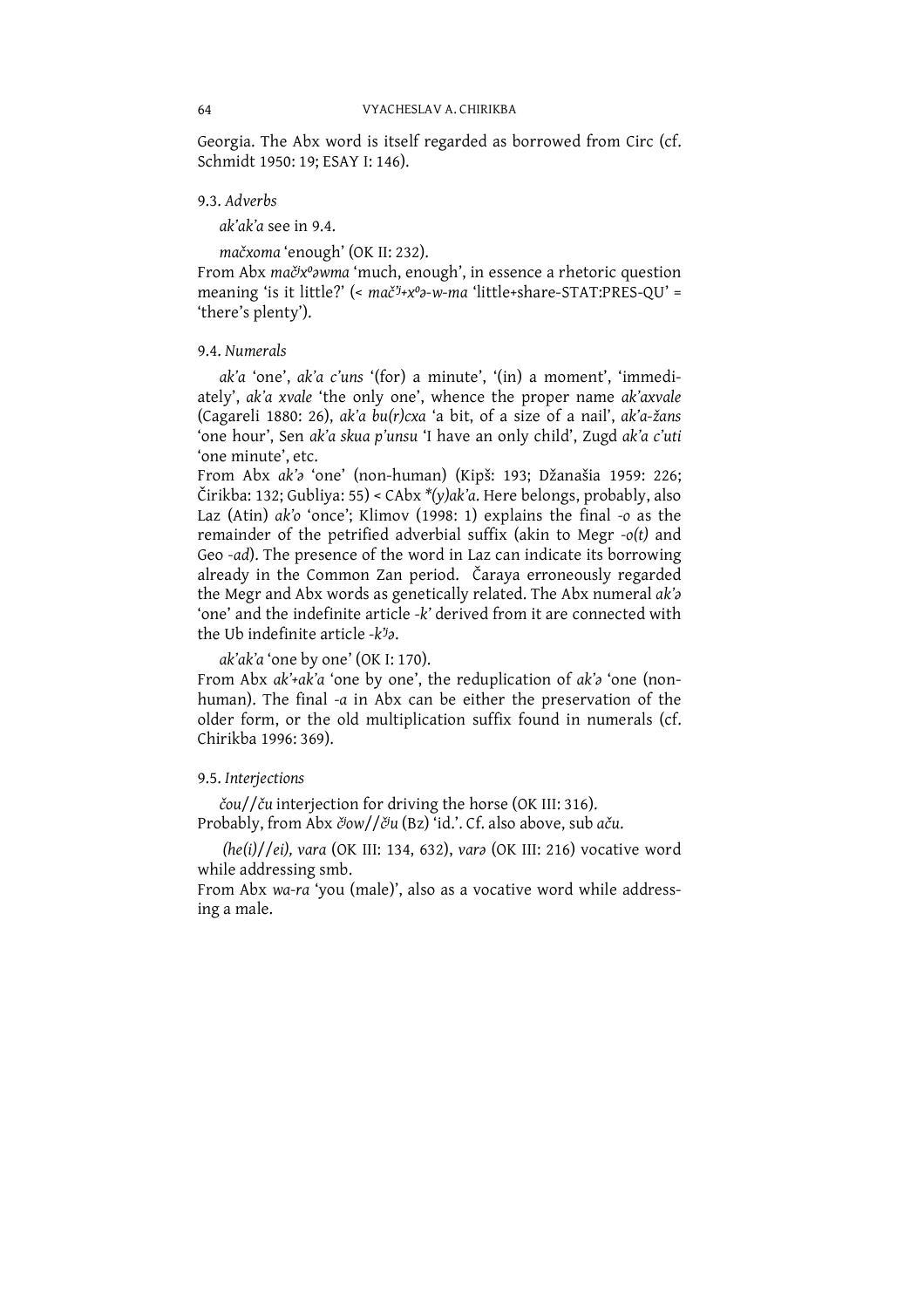vay 'come!'. Recorded by the 17th century Turkish traveller Evliya Celebi in his book Seyahatname ("Book of Travels"). Currently seems to be unattested.

From Abx w-aa+y 'you (human:male; non-human) come!' (cf. Džikia 1936: 115, 123; Gippert 1992: 44).

*la*, *lah* 'no!' (OK III: 216, 218). Probably, from Abx ?ah//?ah-?ah, ?ay//?ay-?ay 'no!'.

## 9.6. Onomasticon

The Megr-Abx onomastic parallels, with rare exceptions, have not yet been a subject of a special discussion. From the point of view of the topic of the present paper, a number of Abx loans can be pointed out.

## 9.6.1. Toponymics

Abžua 'Abkhazia' (OK I: 163).

From Abx abž<sup>j</sup>a+wa 'the Abzhywa (region of Abkhazia)'. Analysed as bž<sup>j</sup> imiddle' and -wa 'ethnic suffix' and designates the middle part of Abkhazia.

Aq'u, or Aq'u-žixa (lit. 'Aqu-fortress') 'Sukhum' (OK I: 200).

Cf. also Geo Aq'u 'Sukhum', Aq'u-s cixe 'the Sukhum fortress'. From Abx Aq'<sup>o</sup>a 'Sukhum' (the Abx name of the capital of Abkhazia), usually derived from aq''a-ra 'the stony (sea)shore, coast'.

## 9.6.2. Personal names

The following Megr personal names can be mentioned as borrowed from Ahx:

| bata?ua | < Abx bataq''a (from Circ)                                                                                    |
|---------|---------------------------------------------------------------------------------------------------------------|
| gudu    | $\leq$ Abx $q^{\circ}$ -dəw 'big heart'                                                                       |
|         | gužmaxan  < Abx k°əžima-xan 'wolf-khan'                                                                       |
| qvaša   | < Abx q <sup>o</sup> aš <sup>j</sup> a feminine name < Circ q <sup>o</sup> aš <sup>j</sup> e 'lady, mistress' |
| naweia  | $\alpha$ - Abx nay ey masculine name (lit. 'the Nogay').                                                      |

## 9.6.3. Family names

A number of Megr surnames (especially noticeable by the presence of the Abx surname-formant -ba) have Abx origin, cf. alšibaia < alš<sup>o</sup>an-(d)-ba, čik'oba-va < a-č<sup>j</sup>aq<sup>o</sup>-ba, šxvacaba-ia < a-š<sup>o</sup>x<sup>o</sup>ac'aa, etc. It is interesting that the Megr surname apsila-va preserves the name of the ancient Abx tribe of Apsilians/Apšilians, who used to be neighbours of the ancestors of the Megrelians; cf. by analogy a somewhat later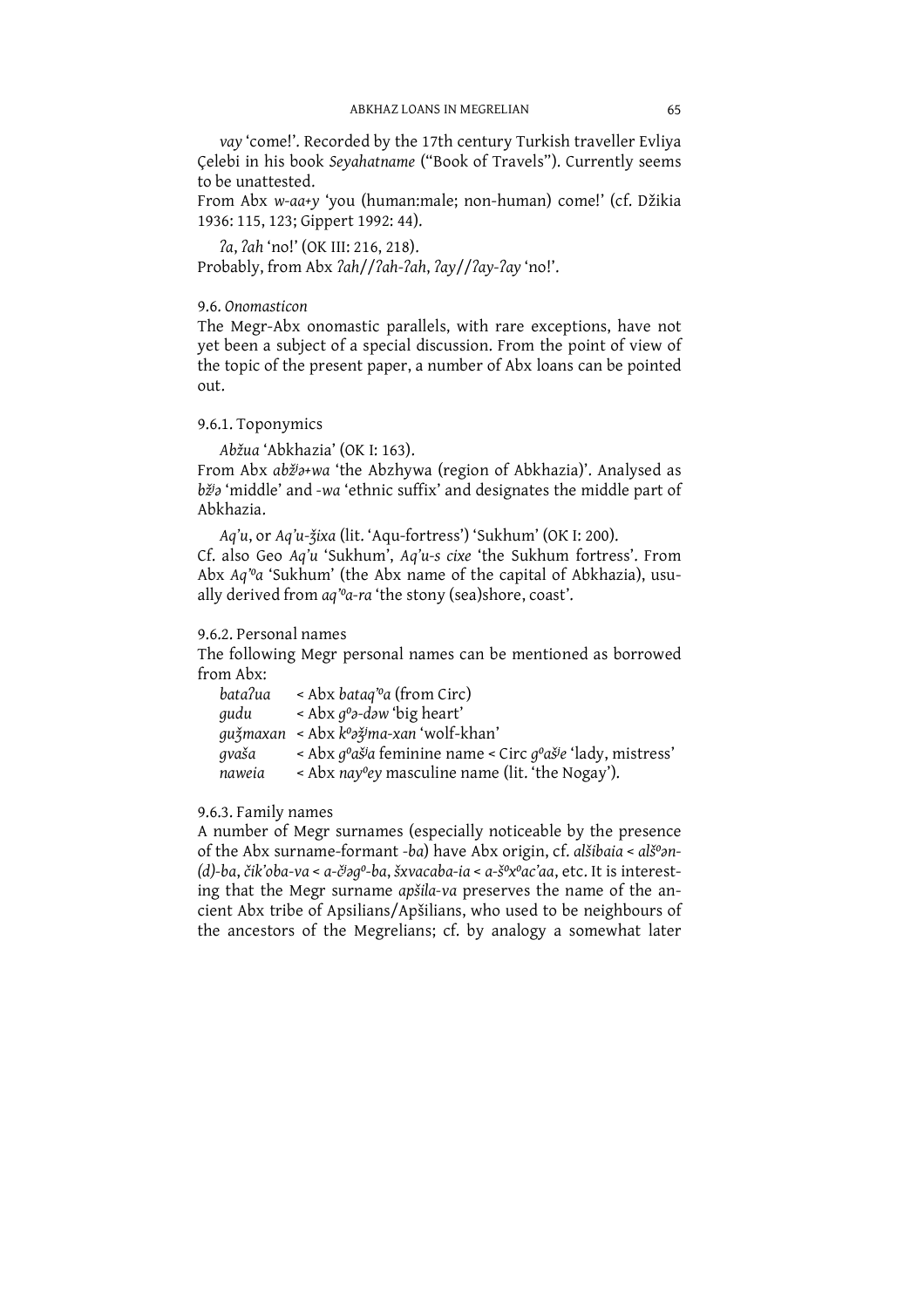Megr surname apxaza-va, based on the ethnic term apxaza 'Abkhazian'. In OGeo the same ethnic term is found as the base of the toponymic apšil-et-i 'the country of the Apshilians' (Džuanšer's Chronicles of the 11th century). Beside the surname, the ancient ethnic term apšil is preserved in such Megr words as abšil-uri uča'a sort of grapes' (OK I: 163-164), lit. 'the black (uča) Apshilian', and in the adjective apšil-uri 'a sort of grapes with white berries' (OK I: 199). The back fricative (š) in both Megr and Geo reflects the archaic middle sibilant fricative  $(\epsilon)$ , preserved only in the Bz dialect. On the etymology of the ethnonymic root aps-, which lies at the basis of the Abx selfdesignation (aps-wa), see Chirikba (1991). 9.6.3.1. Family names suffixes

-va the suffix of family names, e.g. bok'uč'a-va, apxaza-va, leča-va, mika-va, p'ap'a-va, karda-va, etc.

The allomorph of this suffix is -a (cf. bok'uč'a-a, apxaza-a, leča-a, mikaa, p'ap'a-a, karda-a, etc.), which Kipš: 233 derived from -va, though see below the discussion of the latter. The suffix  $-va//-a$  can have as its source Abx -aa (< \*-Sa) human plural suffix (e.g. apswa 'Abkhazian', pl. apsw-aa) used also to form collective forms of family names, cf. agraa, tar-aa, ž<sup>j</sup>ay-aa 'the members of family clans Agr-ba, Tar-ba, Zhi-ba', etc. (cf. Čirikba: 134, 137-138). The rendering of Abx -aa by means of a in Megr is regular, cf. above other cases of similar replacement of Abx -aa. In this case the form -va must be secondary, the labiodental being epenthetic, in order to avoid the hiatus in the sequence "vowel+vowel" (e.g. bok'uč'a-[\*a]a > bok'uč'a-va), cf. in a similar way Megr ma-va < ma-a 'I:QUOT', psva 'wing', beside psua, xubu-va 'Xubua (surname)', beside xubua, etc.

A somewhat less probable possibility is to regard the older form of the Abx plural suffix \*- $a$  as the source of -va. Though from the phonetic point of view the shift of intervocalic velars or post-velars into labiodental is plausible (cf. Rus segodniya 'today', pronounced as [sivodn'a]), there are at least two examples where old Abx \*f is rendered in Megr as y, not as v, cf. maryania 'Marghania (family name)' < Abx masan (the modern form - maan), Megr yanda 'fence' < Abx \*sanda (> modern aanda).

The Abx origin of the Megr surnames suffix was suggested already by N. Marr (1912: 5), who linked it, however, with Abx pa 'son', whence the Abx family masculine suffix -ba (cf. above agr-ba, etc.). Though this is also a feasible alternative possibility, in this case one has to suppose in Megr the shift b > v. Džanašia (1959: 41, 76) did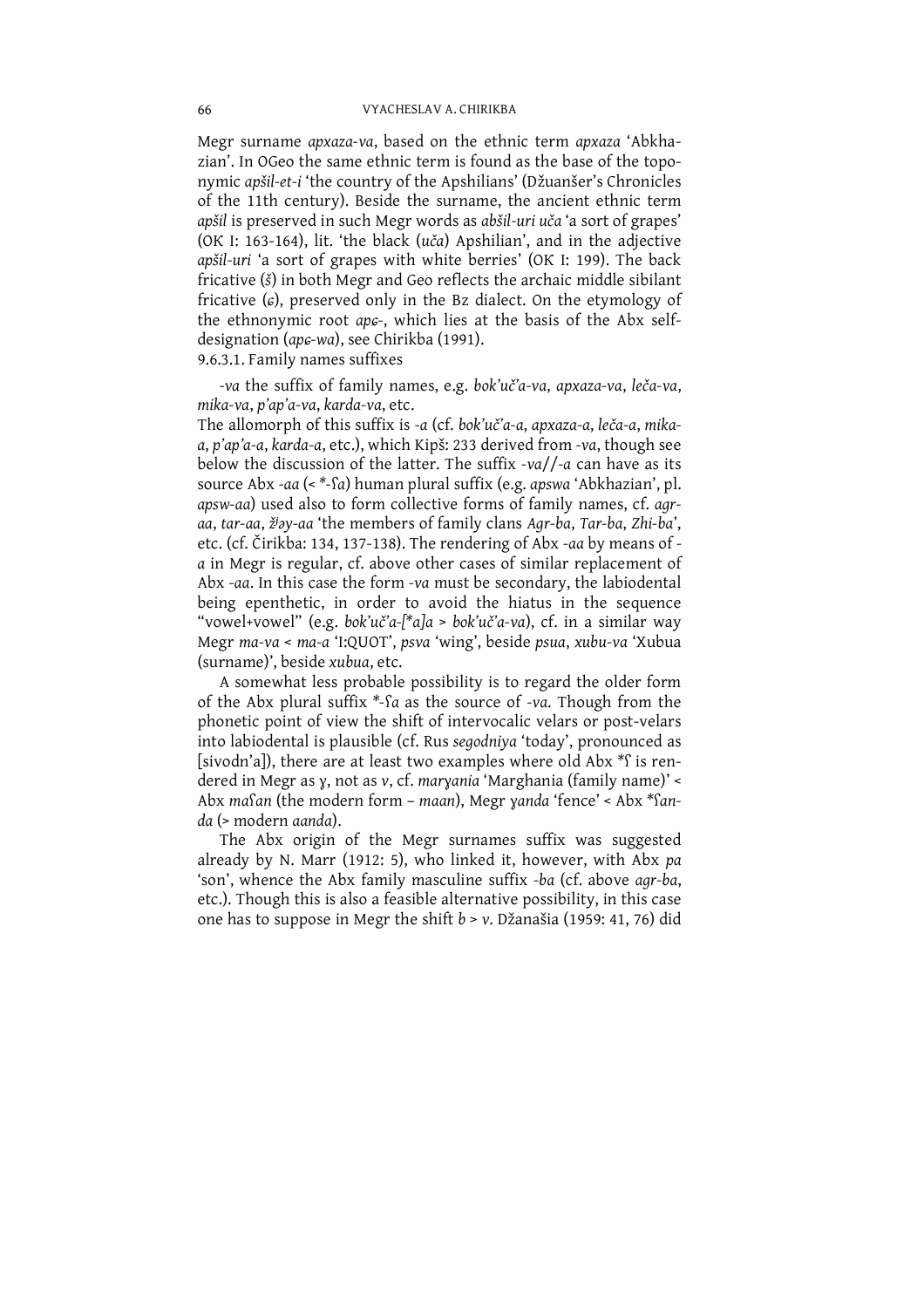not accept Marr's etymology, deriving this suffix from the assumed older Megr form  $*$ -van  $<$  -v-an and connecting the last element with the Svan surnames suffix -an. Kaldani (1980: 69-74), rejecting in his turn Džanašia's etymology, connects Megr -av-a (deriving it from \*-van), with the Geo-Svan suffix -el-a, explaining the shift  $\tilde{l}$  > v in Megr by the labialization of the lateral and the shift of the labialization to the fore. Yet I regard the Abx etymology of the Megr suffix as quite<br>plausible. Beside the suffix -va, Megr borrowed from Abx also the feminine family suffix -xe (see below).

## 9.6.3.2. Feminine family names suffixes

-xe feminine family names suffix, cf. zinc'are-xe 'female of the family clan Zints'are', zik'i-xe 'female of the family clan Zik'i', dadi-xe 'female of the family clan Dadia(ni)', mocik'a-xe 'female of the family clan Mocik'a', etc. (Kipš: 400). The same suffix in the form -pxe is found also in West-Geo Gur, Imeret and Ačar dialects, cf. Gur qurielipxe//quri-pxe 'female of the clan Gurieli', beri-pxe 'female of the family clan Beridze', rami-pxe 'female of the clan Ramishvili', Ačar noyaideli-pxe 'female of the clan Noghaideli', dadiani-pxe 'female of the clan Dadiani', Imeret čikovani-pxe, ratiani-pxe 'female of the clan Čikovani, Ratiani', etc. (cf. Ghlont'i: 556). In Lower Imeret both -pxe and -xe are found (Marr 1938: 42). Megrelidze (1938: 140) indicates that there is a strong Megr substrate in these West-Geo dialects, cf. such feminine forms as  $\frac{3}{4}a - \frac{3}{4}a - \frac{3}{4}a - \frac{3}{4}a$  female of the family clan Dža', t'uyu-ši-pxe//t'uyupxe 'female of the family clan T'ughu', etc., containing the Megr-Laz genitive suffix -ši, often used in family names. The suffix  $-pxe//-xe$  is becoming archaic in both West-Geo and Megr, and its use with the woman's surname, according to Megrelidze (1938: 134), acquires sometimes a mocking connotation. Cf. a humoristic song in Gur, compiled of the feminine family names:

ali-pxe, mali-pxe, bzik'i-pxe, bzik'i-č'ila-pxe, malazoni mocik'a-pxe (Megrelidze 1938: 136).

The feminine surnames suffix -pxe (which indicates the maiden name of a married woman) is found sporadically also in Laz (in Atin, Vits-Arx and Xop dialects), cf. Laz gurieli-pxe 'female of the clan Gurieli', žaq'eli-pxe 'female of the clan Džaq'eli', c'ulu-pxe 'female of the clan C'ulu-ši', murut'i-pxe 'a woman whose maiden name is murut'i', bosťanži-pxe 'a woman whose maiden name is bosťanži', etc. (cf. Megrelidze 1938: 134; Kojima/Bucak'lişi 2003: 395). Sometimes the Laz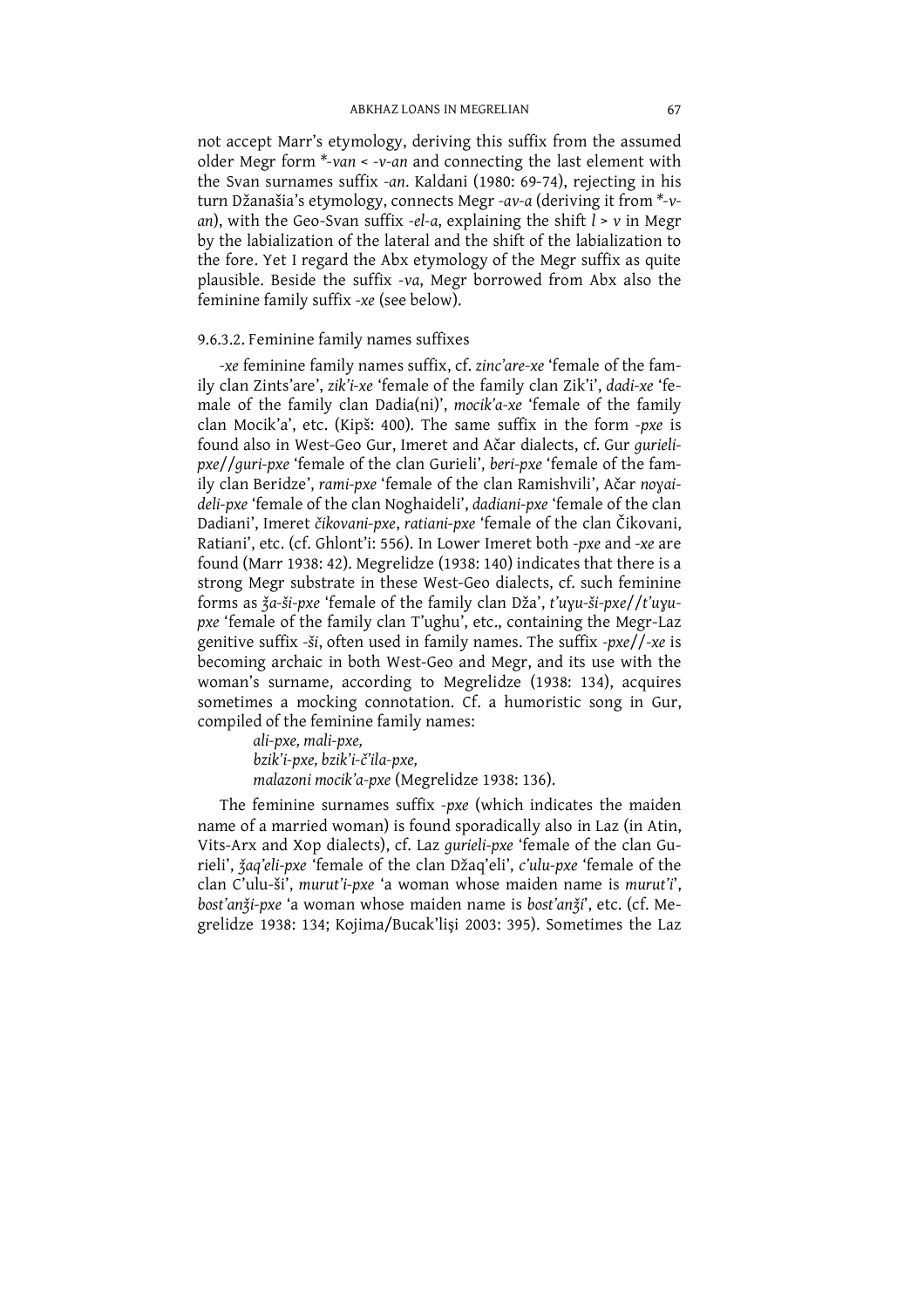forms with this suffix even masculine forms of family names (e.g. c'ulu-pxe-ši), which testifies to the weakening of the original semantics<br>of this suffix and its transformation into a genderless family names formant (I. Megrelidze). In one case, this suffix is found in a Svan folklore text (Megrelidze 1938: 137).

From Abx family names feminine suffix -pha, derived from a-pha<br>'daughter' (akin to Circ  $px^0a$  and Ub  $px^ja$  'daughter' < CWC  $*px^0a$ ); in Abx dialects the suffix is found also in the form  $-ha$  (and exclusively as -ha in the speech of Abkhazians in Turkey). The Abx origin of Megr and West-Geo suffixes was pointed out already by Marr (1938:<br>42; cf. also Kipš: 400; Inal-ipa 1976: 334; Čirikba: 131, 134, 138-139). In this case, taking into account the phonetic differences between the Megr and West-Geo forms, one has to suppose a direct borrowing of this suffix from Abx into West-Geo, without the intermediary of Megr, unlike many other cases of Abx loans in Geo. The spread of the Abx feminine surnames suffix in Megrelia, West-Georgia, Adzharia and Lazistan can be attributed, undoubtedly, to the time of the Abkhazian Kingdom (after its capital was moved from Anakopia in central Abkhazia to Kuta(t)isi in Western Georgia), i.e. to the 9th-10th centuries, when Abx, together with Geo, became the prestigious language of the royal court and of the highest aristocracy in the whole of Western Georgia (including Megrelia). The same explanation holds for the spread in Megr of the Abx masculine surname suffix  $\frac{v}{a}$ /-a (see above).

Despite the obvious Abx source of the feminine suffix under discussion, there are attempts to prove its Kartv origin. Thus, Čikobava (1942a: 26) connected -pxe//-xe with OGeo mqev-al-'female slave', regarding -al as a derivational suffix, though he was not sure whether the part mqev- was genuine or borrowed. Čurguliya (1983: 134) rethe part map a genuine of borrowed. Curgunya (1965). 154) regarded -xe as being of Kolkhian (Zan) origin, without any further etymology. Megrelidze's (1938: 137-138) etymology of this suffix stands apart in that he analyse phasised that the feminine surname suffix has a clear Abx origin (apha > ha 'daughter'), and that pxe is not known in Eastern Georgia.

### **10. CONCLUSIONS**

The material presented in this paper demonstrates that the Abx linguistic influence left its obvious traces in Megr lexicon, morphology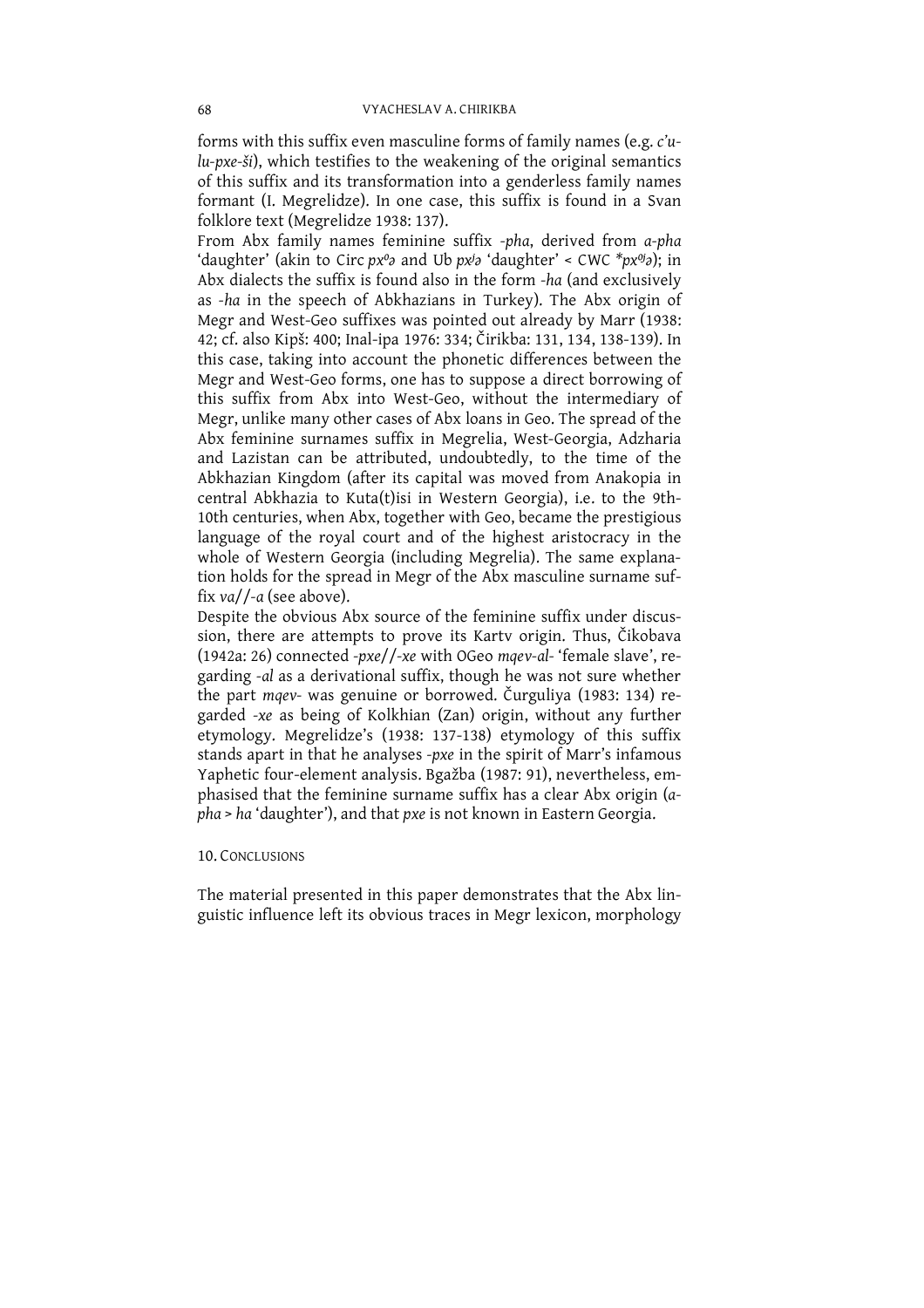and syntax, which testifies to a very long period of contact between these unrelated neighbouring languages. It also supports Marr's (1915: 214) thesis about a substantial Abkhaz ethnic influence on the Megrelians. Some of the borrowings or structural calques from Abx are found also in Laz, which at present time occupies a geographical area distant from Abkhazia, which can shed a certain light on the ancient geolinguistic situation of the Western Transcaucasia.

#### **ABBREVIATIONS**

| Abaz      | Abaza                                                 |
|-----------|-------------------------------------------------------|
| Abx       | Abkhaz                                                |
| Abž       | Abzhywa dialect of Abkhaz                             |
| Ačar      | Acharan dialect of Georgian                           |
| Ad        | Adyghe                                                |
| Ants Avar | Antsukh dialect of Avar                               |
| Arč       | Archi                                                 |
| Ardaš     | Ardashen dialect of Laz                               |
| Arm       | Armenian                                              |
| Arx       | Arhavi dialect of Laz                                 |
| Atin      | Atina dialect of Laz                                  |
| Ašx       | Ashkhar(ywa) dialect of Abaza                         |
| Azer      | Azeri                                                 |
| Balk      | Balkar                                                |
| Batum Abx | Batum speech of Abkhaz                                |
| Bežt      | Bezhta                                                |
| Bud       | Budux                                                 |
| <b>Bz</b> | Bzyp dialect of Abkhaz                                |
| CAbx      | Common Abkhaz                                         |
| CCirc     | Common Circassian                                     |
| Circ      | Circassian (Adyghe and Kabardian together)            |
| CWC       | Common West Caucasian                                 |
| dial.     | dialect                                               |
| Darg      | Dargwa                                                |
| Diub      | Diubek dialect of Tabasaran                           |
| Džg       | Dzhgiarda subdialect of the Abzhywa dialect of Abkhaz |
| EC        | East Caucasian                                        |
| Fer       | Feria speech of Batum Abkhaz                          |
| Geo       | Georgian                                              |
| Gr        | Greek                                                 |
| Gur       | Gurian dialect of Georgian                            |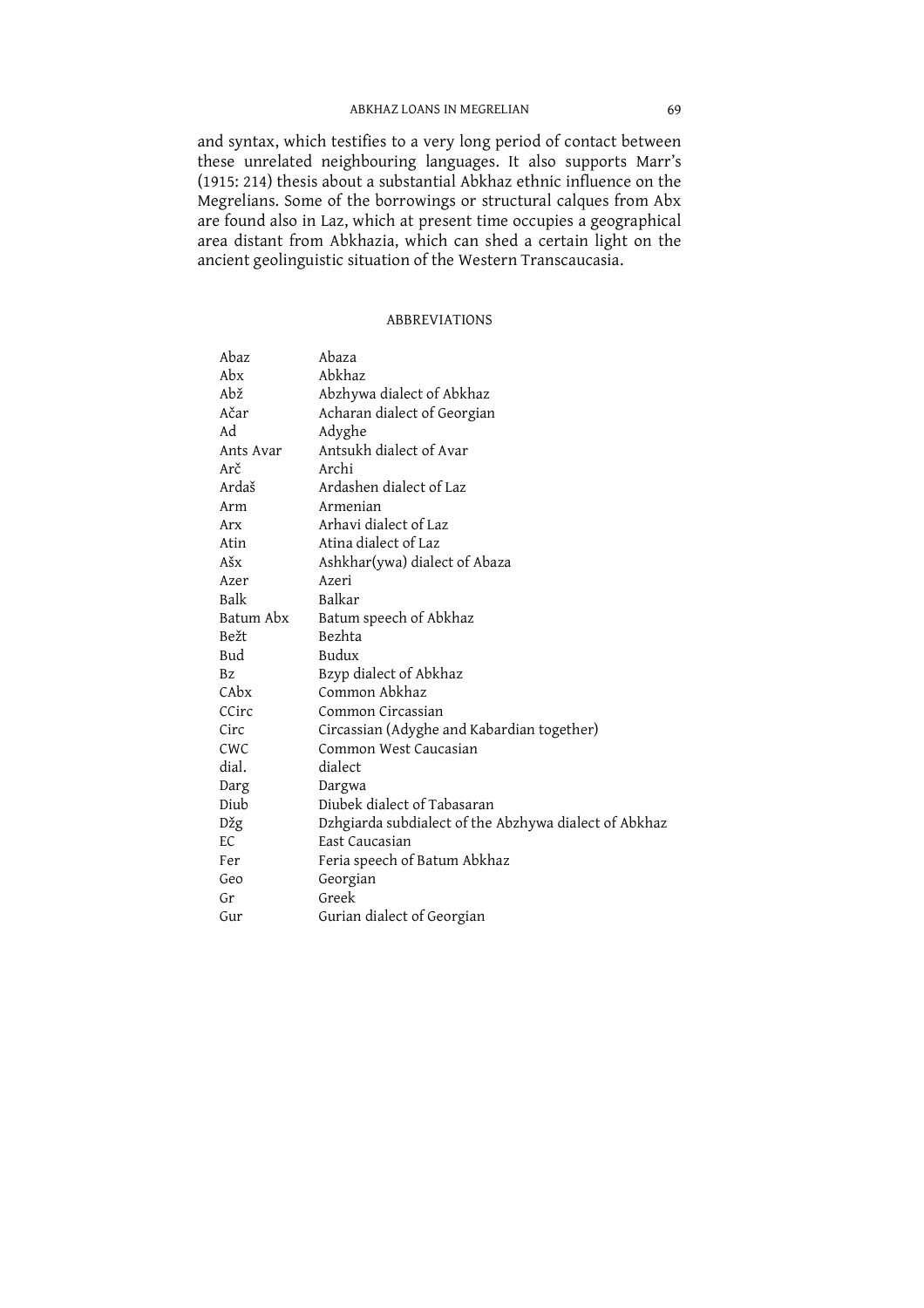#### VYACHESLAV A. CHIRIKBA

| Hunz      | Hunzib                                                  |
|-----------|---------------------------------------------------------|
| IE        | Indo-European                                           |
| Imeret    | Imeretian dialect of Georgian                           |
| Kab       | Kabardian                                               |
| Kar-Balk  | Karachay-Balkar                                         |
| Karty     | Kartvelian                                              |
| Kum       | Kumyk                                                   |
| Kurd      | Kurdish                                                 |
| Lat       | Latin                                                   |
| Lečx      | Lechkhum dialect of Georgian                            |
| Megr      | Megrelian                                               |
| Mox       | Mokhev dialect of Georgian                              |
| NC        | North Caucasian                                         |
| 0Abx      | Old Abkhaz                                              |
| OGeo      | Old Georgian                                            |
| OInd      | Old Indian                                              |
| Ottom Tur | Ottoman Turkish                                         |
| Osset     | Ossetic                                                 |
| Pers      | Persian                                                 |
| PKartv    | Proto-Kartvelian                                        |
| QUOT      | Quotative                                               |
| Rus       | Russian                                                 |
| Sam       | Sameba speech of Batum Abkhaz (author's field notes)    |
| Samurz    | Samurzaqan speech of Megrelian                          |
| Sen       | Senaki subdialect of Megrelian                          |
| Skr       | Sanskrit                                                |
| Šap       | Shapsygh dialect of Adyghe                              |
| Tab       | Tabasaran                                               |
| Tap       | Tapanta dialect of Abaza                                |
| Tsab      | Tsabal subdialect of Abkhaz                             |
| Tsw Sadz  | Tswydzhy subdialect of Sadz Abkhaz                      |
| Tur       | Turkish                                                 |
| Tur Bz    | Bzyp Abkhaz as spoken in Turkey                         |
| Ub        | Ubykh                                                   |
| Upper-Rač | Upper-Racha subdialect of the Racha dialect of Georgian |
| Vits      | Vitse subdialect of the Vitse-Arhavi dialect of Laz     |
| <b>WC</b> | West Caucasian                                          |
| West-Geo  | West-Georgian                                           |
| Xop       | Khopa dialect of Laz                                    |
| zool.     | zoological                                              |
| Zugd      | Zugdidi speech of Megrelian                             |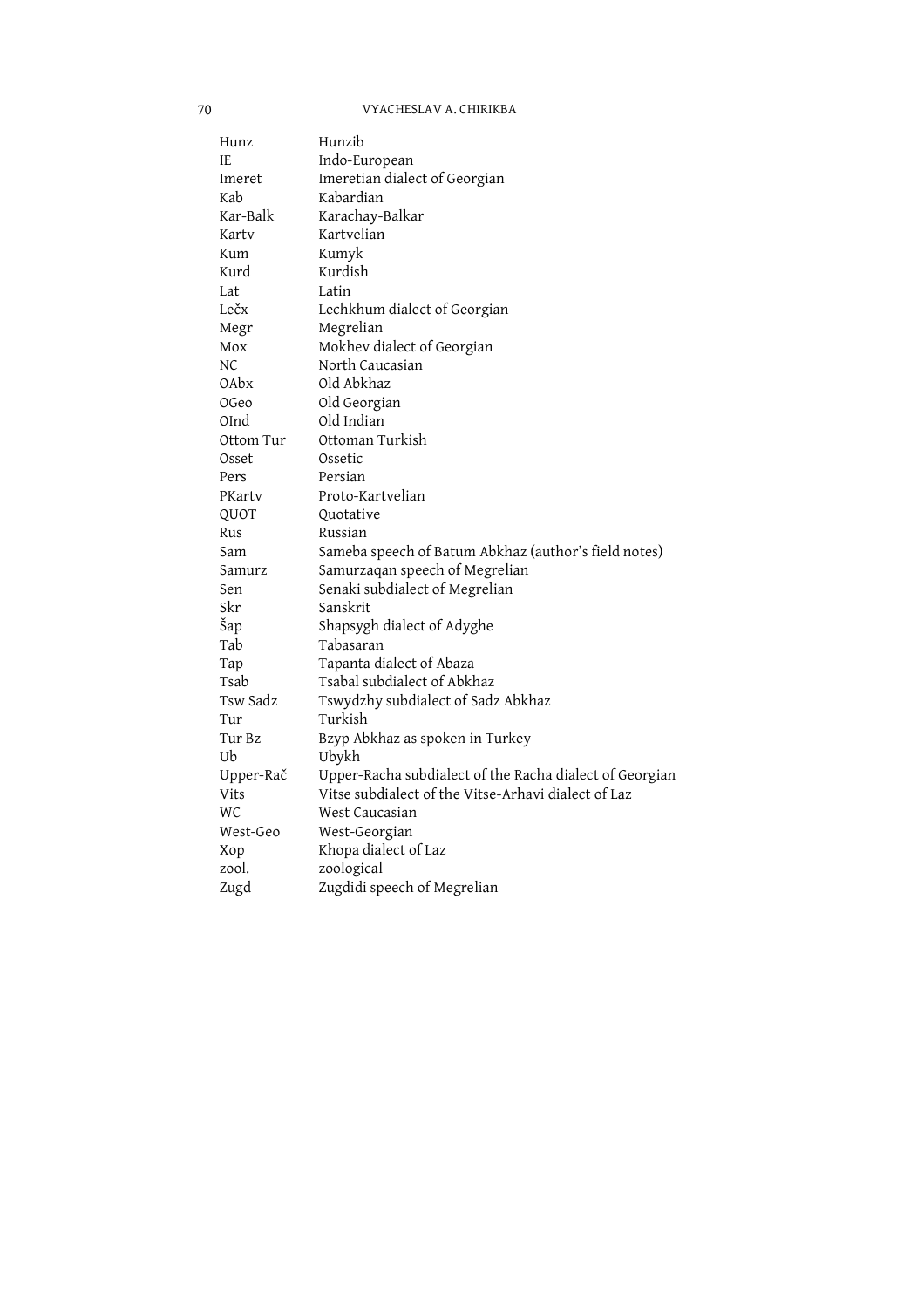#### ABBREVIATIONS OF LITERATURE

| <b>BD</b> | Bgažba X., Bzybskij dialekt abxazskogo yazyka (issledovaniya i<br>teksty), Tbilisi, 1964.                                                     |
|-----------|-----------------------------------------------------------------------------------------------------------------------------------------------|
| Bžaniya   | Bžaniya C., Iz istorii xozyaystva i kul'tury abxazov (issledovaniya i<br>materialy), Suxumi, 1973.                                            |
| Čaraya    | Čaraya P., Ob otnošenii abxazskogo yazyka k yafetičeskim, St.-<br>Peterburg, 1912.                                                            |
| Čirikba   | Čirikba V., "K voprosu ob abxazskix zaimstvovaniyax v me-<br>grel'skom yazyke", Voprosy yazykoznaniya, 4, 1998: 128-142.                      |
| ESAY      | Šagirov A., Ėtimologičeskij slovar' adygskix (čerkesskix) yazykov, I-<br>II, Moskva, 1977.                                                    |
| Ghlont'i  | Ghlont'i A., Kartul k'ilo-tkmata sit'q'vis k'ona, meore gamocema,<br>Tbilisi, 1984.                                                           |
| Gubliya   | Gubliya R., Ob abxazskix leksičeskix zaimstvovaniyax v kartvel'skix<br>yazykax, Suxum, 2002.                                                  |
| Kipš      | Kipšidze I., Grammatika mingrel'skogo (iverskogo) yazyka s xre-<br>stomatieyu i slovarem, Sankt-Peterburg, 1914.                              |
| Klimov    | Klimov G., Vvedenie v kavkazskoe yazykoznanie, Moskva, 1986.                                                                                  |
| Kvarčiya  | Kvarčiya V., Životnovodčeskaya (pastušeskaya) leksika v abxaz-<br>skom yazyke, Suxumi, 1981.                                                  |
| Maq'      | Maq'ašvili A., Bot'anik'uri leksik'oni. Lexicon Botanicum. Nomina<br>Plantarum, Tbilisi, 1961.                                                |
| <b>NS</b> | Nikolayev S., Starostin S. A., North Caucasian Etymological Dic-<br>tionary, Moscow, 1994.                                                    |
| OK I-III  | Kadžaia O., Megrul-kartuli leksik'oni, I t'omi (a - v), Tbilisi, 2001,<br>II t'omi (z - s), Tbilisi, 2002, III t'omi (t' - h), Tbilisi, 2002. |

#### LITERATURE

- Abaev V. (1979), Istoriko-ėtimilogičeskij slovar' osetinskogo yazyka, III (S-T'), Leningrad.
- Abdokov A. (1973), Fonetičeskie i leksičeskie paralleli abxazsko-adygskix yazykov, Nal'čik.
- Adžindžal E. (2003), "K voprosu izučeniya skotovodčeskogo kul'ta abxazov 'Aytar"', Trudy Abxazskogo gosudarstvennogo universiteta, II: 36-43, Suxum.
- Akaba L. (1984), Istoričeskie korni arxaičeskix ritualov abxazov, Suxumi.
- Ardzinba V. (1985), "Nartskij syužet o roždenii geroya iz kamnya", Drevnyaya Anatoliya, 128-168, Moskva.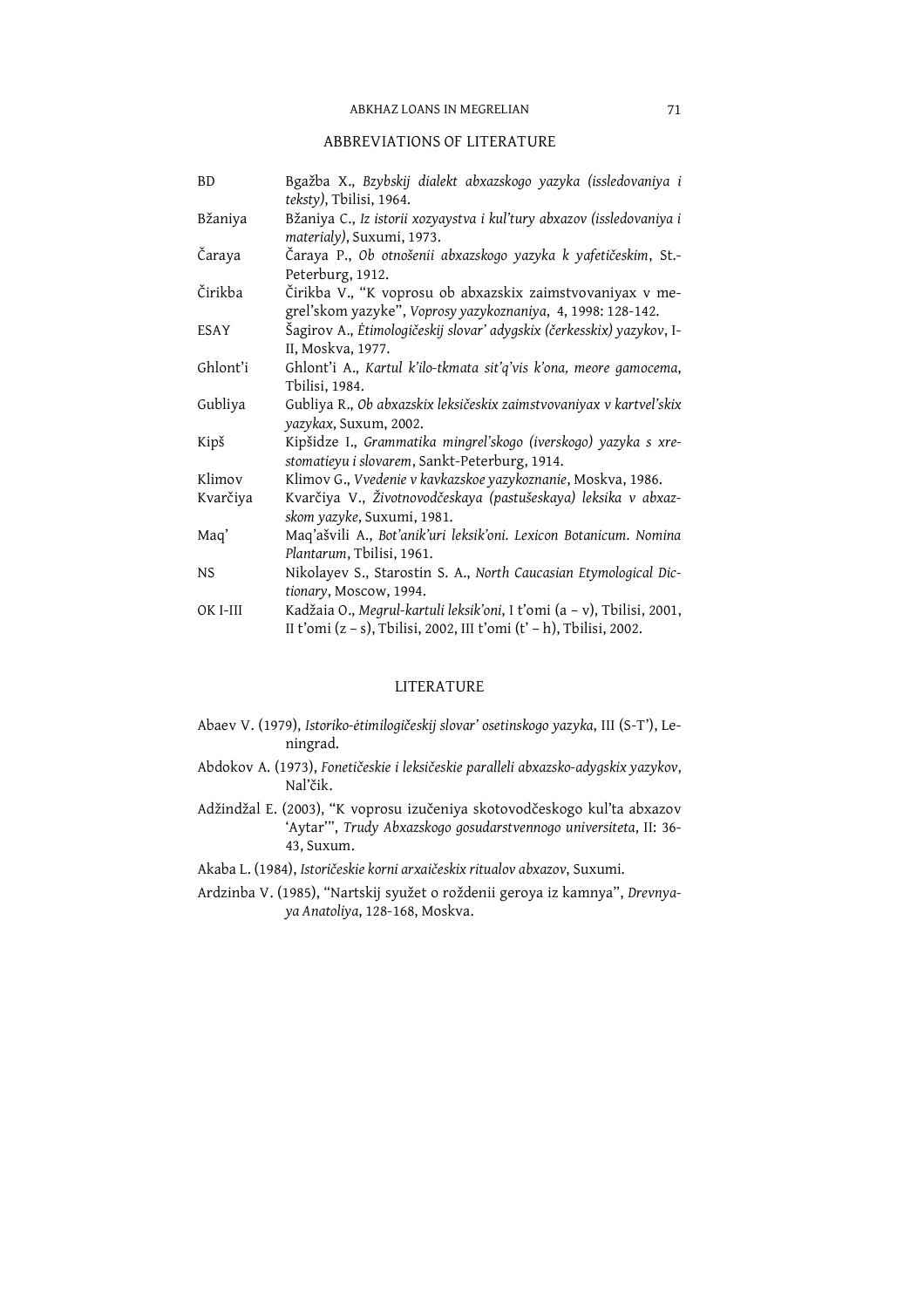Bgažba X. (1987), Trudy, Kniga pervaya, Suxumi.

- Bläsing U. (2004), "Birnennamen aus Hemsin: Vorarbeiten zur Feststellung und Beschreibung der Birnenarten und ihrer regionalen Namen im östlichen Schwarzmeergebiet", Iran and the Caucasus, 8.1: 81-129. Leiden & Boston.
- Bleichsteiner R. (1931), "Beiträge zur Sprach- und Volkskunde des georgischen Stammes der Gurier", Caucasica, 9: 64-87, Leipzig.
- Bucaklişi I., Uzunhasanoğlu H. (1999), Lazuri-Turkuli Nenapuna, Lazca-Türkçe Sözlük, İstanbul,
- Cagareli A. (1880), Mingrel'skie ėtjudy, Pervyj vypusk, Mingrel'skie teksty s perevodom i obyasneniyami, S.-Peterburg.
- Chirikba V. (1991), "On the Etymology of the Ethnonym /apswa/ 'Abkhaz", The Annual of the Society for the Study of Caucasia, No. 3: 13-18, Chicago.
- (1996), Common West Caucasian, The Reconstruction of its Phonological System and Parts of its Lexicon and Morphology, Leiden.
- (1996a), A Dictionary of Common Abkhaz, Leiden.
- (2003), "Evidential Category and Evidential Strategy in Abkhaz", Alexandra A. Aikhenvald, R. M. W. Dixon (Eds), Studies in Evidentiality-Typological Studies in Linguistics, A Companion Series to the Journal Studies in Language, vol. 54: 243-272, Amsterdam/ Philadelphia.
- Cik'oliya M. (1969), apxazuri enis abžuuri dialekt'i, Tbilisi.
- (1975), "turmeobiti II sak'itxisatvis megrulis zugdidur-samurzaq'anul k'ilok'avši", Izvestiya Abxazskogo Instituta Yazyka, Literatury i Istorii, vyp. IV: 41-47, Tbilisi.
- -(1977), "apxazur-kartveluri sint'aksuri p'aralelebi", Izvestiya Abxazskogo Instituta Yazyka, Literatury i Istorii, vyp. VI: 82-97 Tbilisi.
- -(1987), "Abxazsko-kartvel'skie sintaksicheskie paralleli", Rezyume dokladov simpoziuma "Voprosy istorii i kul'tury kartvel'skix yazykov", 27. Tbilisi.
- Cxadaya R. (1975), Toponimika gornoj Megrelii, Avtoreferat kandidatskoj dissertatsii, Tbilisi.
- Čikobava A. (1942), "Morfologičeskie vstreči abxazskogo yazyka s kartvel'skimi yazykami", Izvestiya Instituta Yazyka i Material'noj Kul'tury, XII: 149-167, Tbilisi.
- —— (1942a), Drevnejšaya struktura imennyx osnov v kartvel'skix yazykax, Tbilisi.

Čikovani M. (1966), Narodnyj gruzinskij épos o prikovannom Amirani, Moskva.

Čubinašvili D. (1984), Kartul-rusuli leksik'oni, Tbilisi.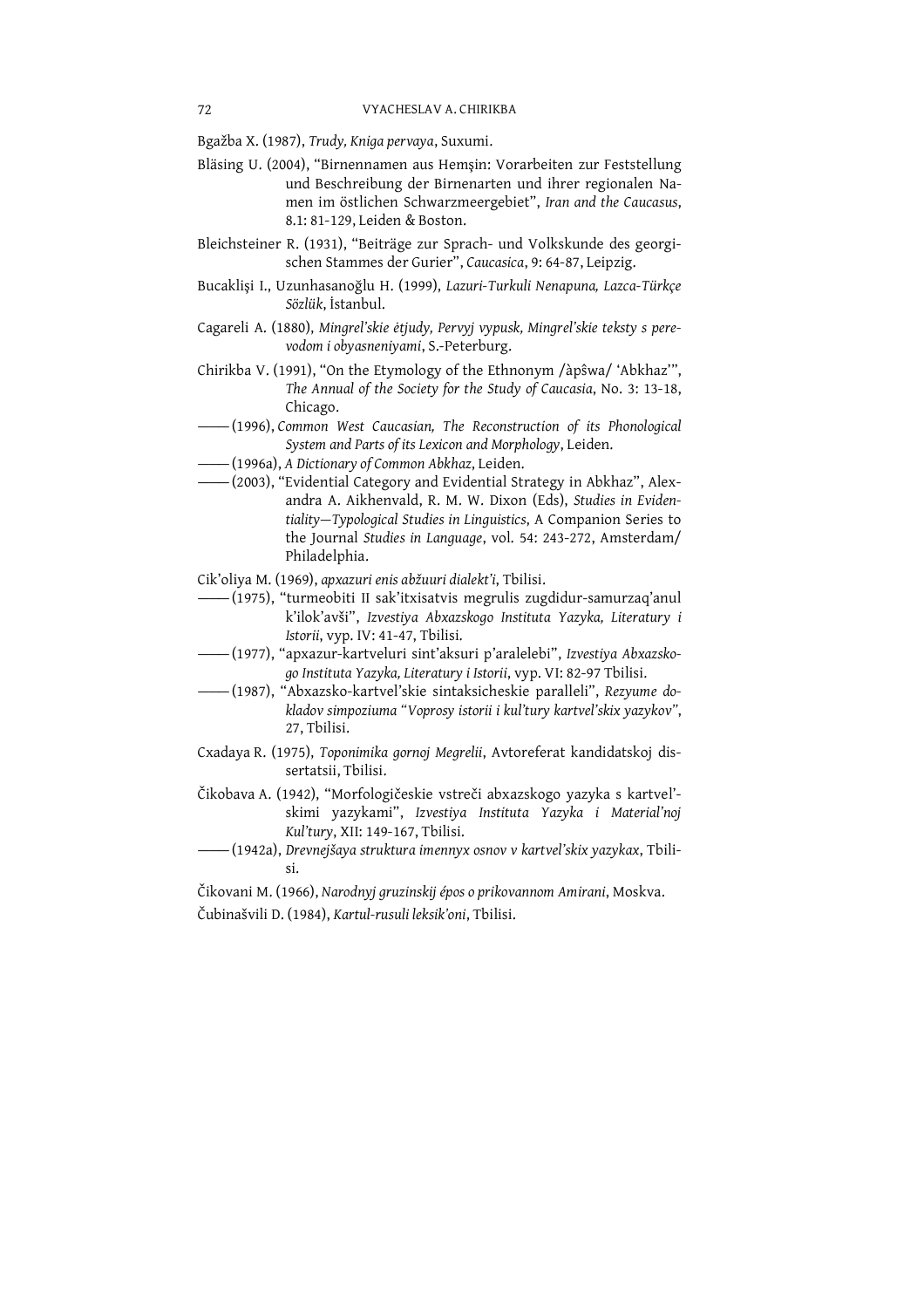- Čurguliya O. (1983), "Varianty časticy 'xe' v kartvel'skix yazykax", Izvestiya Akademii Nauk Gruz. SSR, 4, Tbilisi.
- Dbar S. A. (2004), "Istoričeskie formy zaxoronenij u abxazov" Kavkaz: Istoriya, kul'tura, tradicii, yazyk, 275-286, Suxum.
- Dumézil G. (1974), "Notes d'étymologie et de vocabulaire sur les langues caucasique du Nord-Ouest (8-10)", Journal Asiatique, 262, fasc.  $1/2$ : 19-29.
- Dzidzariya O. (1987), "K etimologii nekotoryx megrel'skix pastušeskix leksem", Axmatov, I. X., Shagirov, A. K. (eds), Aktual'nye voprosy leksiki i grammatiki yazykov narodov Karačaevo-Čerkesii, 38-40, Čerkessk
- (1988), "K etimologii nekotoryx megrel'skix pastbiščnyx leksem", Izvestiya Abxazskogo Instituta Yazyka, Literatury i Istorii, XVI: 69-70. Thilisi.
- (1989), "Ob ėtimologii nekotoryx megrel'skix nazvanij moločnyx produktov", Trudy Abxazskogo Gosudarstvennogo Universiteta, VII, Suxumi.
- -(2000), "Nekotorye abxazizmy, predstavlennye v kartvel'skix yazykax", Sovremennye problemy kavkazskogo yazykoznaniya i fol'kloristiki: 142-147, Suxum.
- Džanašia N. (1915), "Religioznye verovaniya abxazov", Xristianskij Vostok, IV, vyp. I: 72-112, Petrograd.
- -(1917), "Abxazskij kul't i byt", Xristianskij Vostok, V, vyp. III, Petrograd.
- Džanašia S. (1959), "apxazuri ena", džanašia, s. šromebi, III: 223-227, Tbilisi.
- Džikia S. (1936), "Ėvlija Čelebi o mingrel'skom i gruzinskom yazykax", Sovetskoe yazykoznanie, No. 2.
- Džonua B. (2002), Zaimstvovannaya leksika abxazskogo yazyka, Suxum.
- Eliava G. (1987), "K voprosu o toponimax 'acanguara' i 'aguara'", Etnografičeskie paralleli (Materialy VII Respublikanskoj sessii ėtnografov Gruzii, 5-7 iyunya 1985, Suxumi), Tbilisi.
- Emiroğlu K. (1989), Trabzon-Maçka Etimoloji Sözlüğü, Ankara.
- Eren H. (1999), Türk Dilinin Etimolojik Sözlüğü, Ankara.
- Fähnrich H., Sardshweladse S. (1995), Etymologisches Wörterbuch der Kartwel-Sprachen, Leiden, New York, Köln.
- Gamkrelidze T., Ivanov, V. (1984), Indoevropejskij yazyk i indoevropejcy. Rekonstrukciya i istoriko-tipologičeskij analiz prayazyka i kul'tury, II, Tbilisi.
- Genko A. N. (1928), "Abxazskij vokalizm", Izvestiya Akademii Nauk SSSR, Otdelenie Gumanitarnyx nauk, VII-ya seriya: 45-54, Leningrad.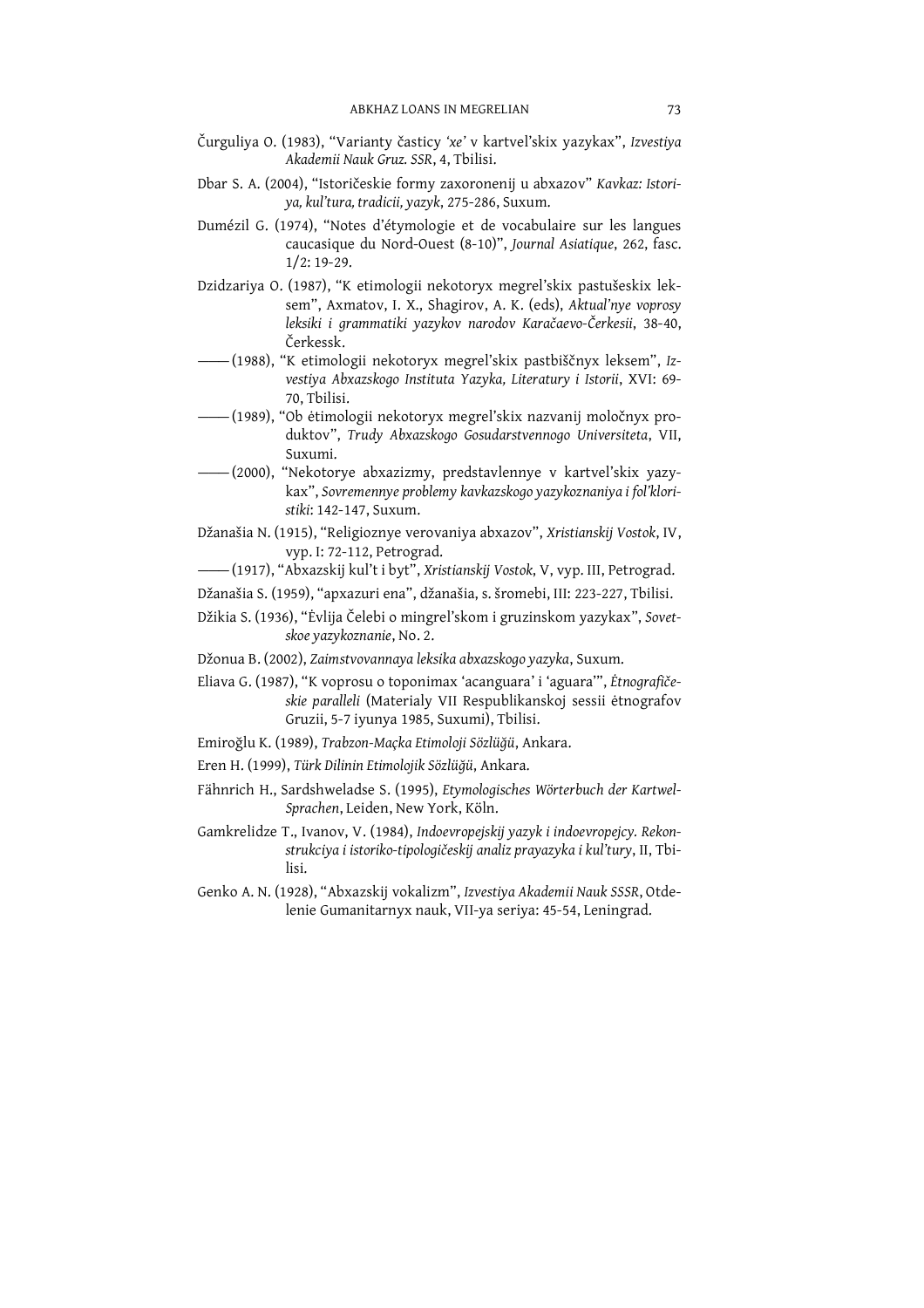- Gippert, J. (1992), "The Caucasian Language Material in Evliya Çelebi's 'Travel Book', A Revision", George Hewitt (ed.), Caucasian Perspectives. Unterschleissheim/München: 8-62.
- Gudava, T. (1947), "Abxazskij poslelog x v zanskom yazyke", Soobščeniya Akademii Nauk Gruz. SSR, t. VIII, No. 3: 193-196, Tbilisi.
- Hewitt, B. G. (1987), The Typology of Subordination in Georgian and Abkhaz, Berlin, New York, Amsterdam.
- -(1992), "Languages in Contact in N. W. Georgia: Fact or Fiction?", George Hewitt (ed.), Caucasian Perspectives: 244-258, Unterschleissheim/München.
- -(1992a), "Another Case of the Influence of Abkhaz on Mingrelian syntax?", Catherine Paris (ed.), Caucasologie et mythologie comparé,. Actes du Colloque international du CNRS - IV-e Colloque de Caucasologie (Sėvres, 27-29 juin, 1988): 405-409, Paris.
- -(2001), "Convergence in Language Change: Morpho-Syntactic Patterns in Mingrelian (and Laz)", Transactions of the Philological Society, An international Journal for the Structure, History and Relationships of Languages, vol. 99, No. 1: 99-145.
- Imnadze N. (1971), Zvukovoj sostav megrel'skogo dialekta zanskogo yazyka, Avtoreferat kandidatskoj dissertacii, Tbilisi.
- Inal-ipa Š. (1965), Abxazy (istoriko-ėtnografičeskie očerki), Vtoroe pererabotannoe, dopolnennoe izdanie, Suxumi.
- (1976), Voprosy ėtnokul'turnoj istorii abxazov, Suxumi.
- Kaldani M. (1980), "-el/-av supiksis sak'itxisatvis kartvelur gvarsaxelebši", Iberijsko-kavkazskoe yazykoznanie, vol. XXII: 67-74.
- K'ank'ava M. 1965), mok'le kartul-rusuli leksik'oni, tbilisi.
- Kaslandziya V. A. (2005), Abxazsko-russkij slovar', tom 2, Suxum.
- Khalilov M. (1989), "Gruzinskij plast v nazvaniyax rastenij v nekotoryx dagestanskix yazykax", Problemy otraslevoj leksiki dagestanskix yazykov, Nazvaniya derev'ev, trav, kustarnikov, Maxačkala: 107-117.
- Kilba E. (1983), Osobennosti reči batumskix abxazov, Tbilisi.
- Kiziriya A. (1967), "Zanskij yazyk", Yazyki narodov SSSR, IV, Iberijsko-kavkazskie yazyki, 62-76, Moskva.
- Klimov G. (1968), "Abxazsko-adygskie etimologii-II (Zaimstvovannyj fond)", Ėtimologiya 1966: 289-295, Moskva.
- (1971), [review of:] "G. Dumézil, Documents Anatoliens sur les Langues et les Traditions du Caucase, IV, Récits Lazes", Étimologiya 1968: 257-259: Moskva.
- (1994), Drevnejšie indoevropeizmy kartveľskix yazykov, Moskva.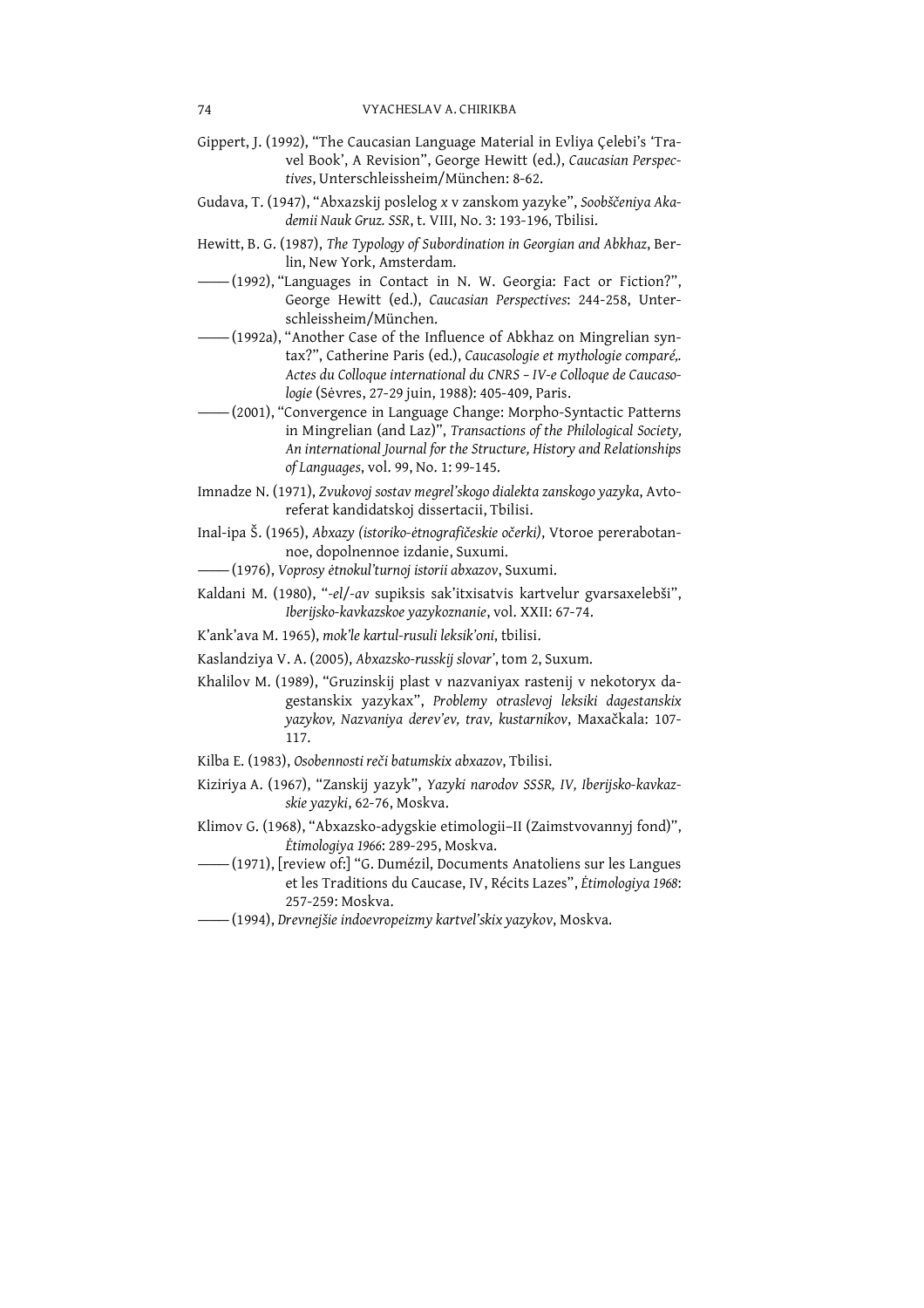- -(1998) Etymological Dictionary of the Kartvelian Languages. Mouton de Gruyter: Berlin, New York.
- Kobaliya I. (1903), "Iz mifičeskoj Kolxidy", Sbornik materialov dlya opisaniya mestnostej i plemen Kavkaza, vyp. 32, Tiflis.
- Kojima G., Bucak'lişi, I. (2003), Lazca Gramer, Lazuri Grameri, Laz Grammar, Explanations in English Gôichi Kojima & Eylem Bostancı, Chiviyazıları/Mjora Dizisi.
- Kontariya M., Čanba R. (1987), "Nekotorye voprosy zemledel'českoj kul'tury (Gruzino-abxazskie ėtnografičeskie paralleli)", Ėtnografičeskie paralleli (Materialy VII Respublikanskoj sessii ėtnografov Gruzii, 5-7 iyunya 1985, Suxumi), Tbilisi.
- Kvarčiya V. (2002), Toponimika Abxazii, Suxum.
- Lomtatidze K. (1956), "O nekotoryx voprosax ėtničeskoj prinadležnosti i rasseleniya abxazov", Mnatobi, 12, Tbilisi.
- (1989), "sit'q'vis uk'usesxebis erti šemtxveva (Odin iz slučaev obratnogo zaimstvovaniya slova)", et'imologiuri dziebani, 49-52, Tbilisi.
- Lucassen W. (1980), "Loans in Abkhaz", Studies in Slavic and General Linguistics, 1: 253-263, Amsterdam.
- Marr N. (1910), Grammatika čanskago (lazskago) yazyka s xrestomatieyu i slovarem, S.-Peterburg.
- (1912), K voprosu o položenii abxazskogo yazyka sredi yafetičeskix, S.-Peterburg.
- kogo) yazyka s xrestomatieyu i slovarem", Zapiski Vostočnogo Otdeleniya Imperatorskogo Russkogo arxeologičeskogo obščestva, XXIII: 203-216.
- -(1926), Abxazsko-russkij slovar' (Posobie k lekciyam i v issledovateľskoj rabote), Leningrad.
- (1938), O yazyke i istorii abxazov, Moskva-Leningrad.

Megrelidze I. (1938), Lazskij i megrel'skij sloi v gurijskom, Moskva-Leningrad.

- Memišiši O. (1988), "kartuli švind-/šind- pudzis shesať q'visi (O zanskom ekvivalente gruzinskoj osnvy švind- 'kizil')", et'imologiuri dziebani: 90-92. Tbilisi.
- Rogava G. (1942), "Abxazsko-ubyxsko-adygejskij suffiks privativum ga v megrel'skom", Soobščeniya Akademii Nauk Gruz. SSR, 3, No. 6 Tbilisi.
- (1956), K voprosu o strukture imennyx osnov i kategoriyax grammatičeskix klassov v adygskix (čerkesskix) yazykax, Tbilisi.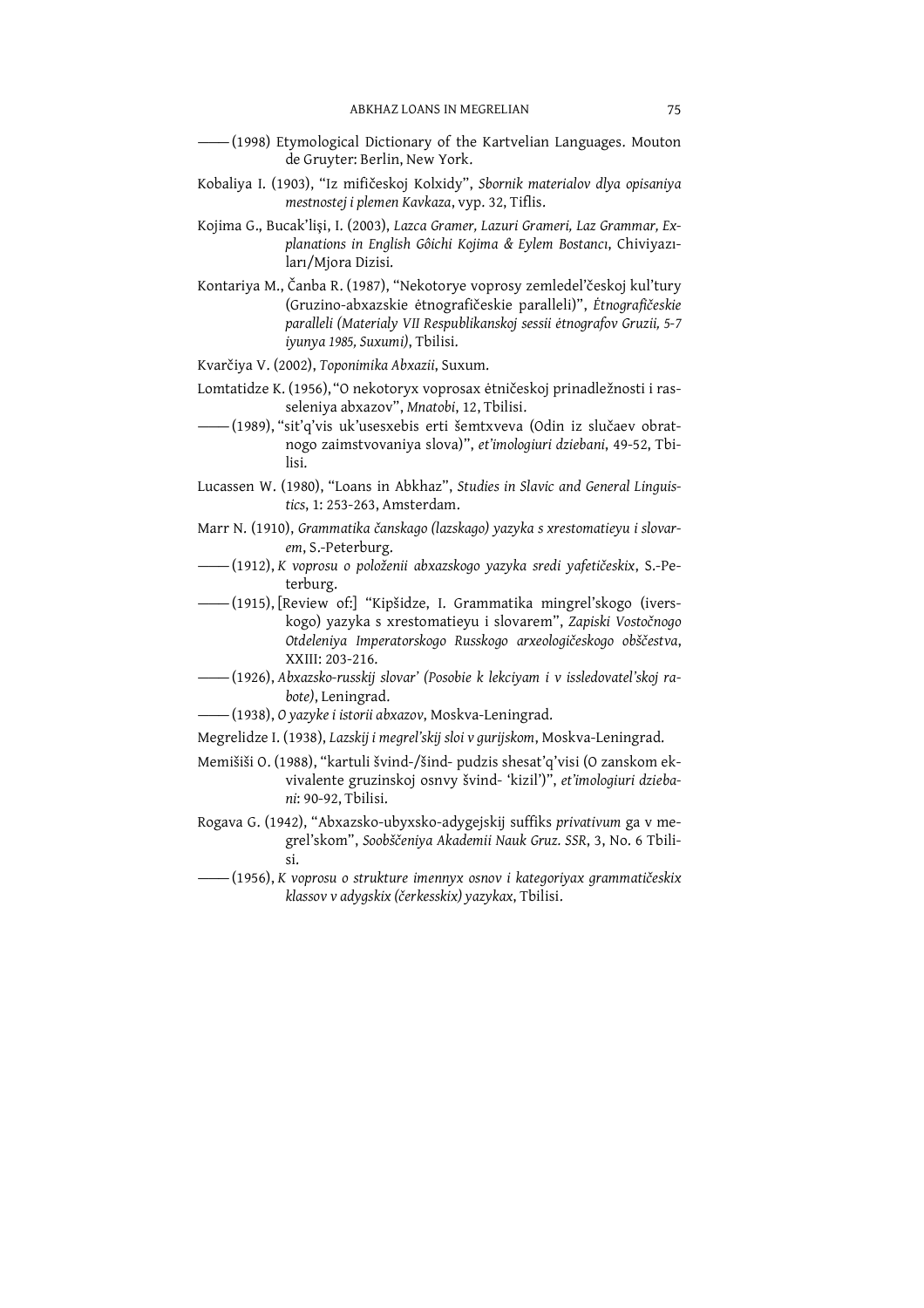- Schmidt G. (1950), "Abchasische Lehnwortstudien", Orientalia (Fennica), XIV/ 4: 3-27, Helsinki.
- Spencer E. (1838), Travels in Circassia, Krim-Tartary, vol. 1, 2nd edition, London.
- Starostin S. (1985), "Kul'turnaya leksika v obščesevernokavkazskom slovarnom fonde", Drevnyaya Anatoliya, 74-94, Moskva.
- Šagirov A. (1982), Material'nye i strukturnye obščnosti leksiki abxazo-adygskix yazvkov, Moskva.
- (1989), Zaimstvovannaya leksika abxazo-adygskix yazykov, Moskva.
- Šakryl K. (1961), Affiksaciya v abxazskom yazyke, Suxumi.
- Topuria V. T. (1967), Svanuri ena. I: zmna, Tbilisi (2<sup>nd</sup> ed.).
- Yudin A. V. (1997), Onomastikon russkix zagovorov, Imena sobstvennye v russkom magičeskom fol'klore, Moskva.
- Žghent'i S. (1965), Kartvelur enata ponet'ik'is sak'itxebi, rčeuli šromebi, Tbilisi.